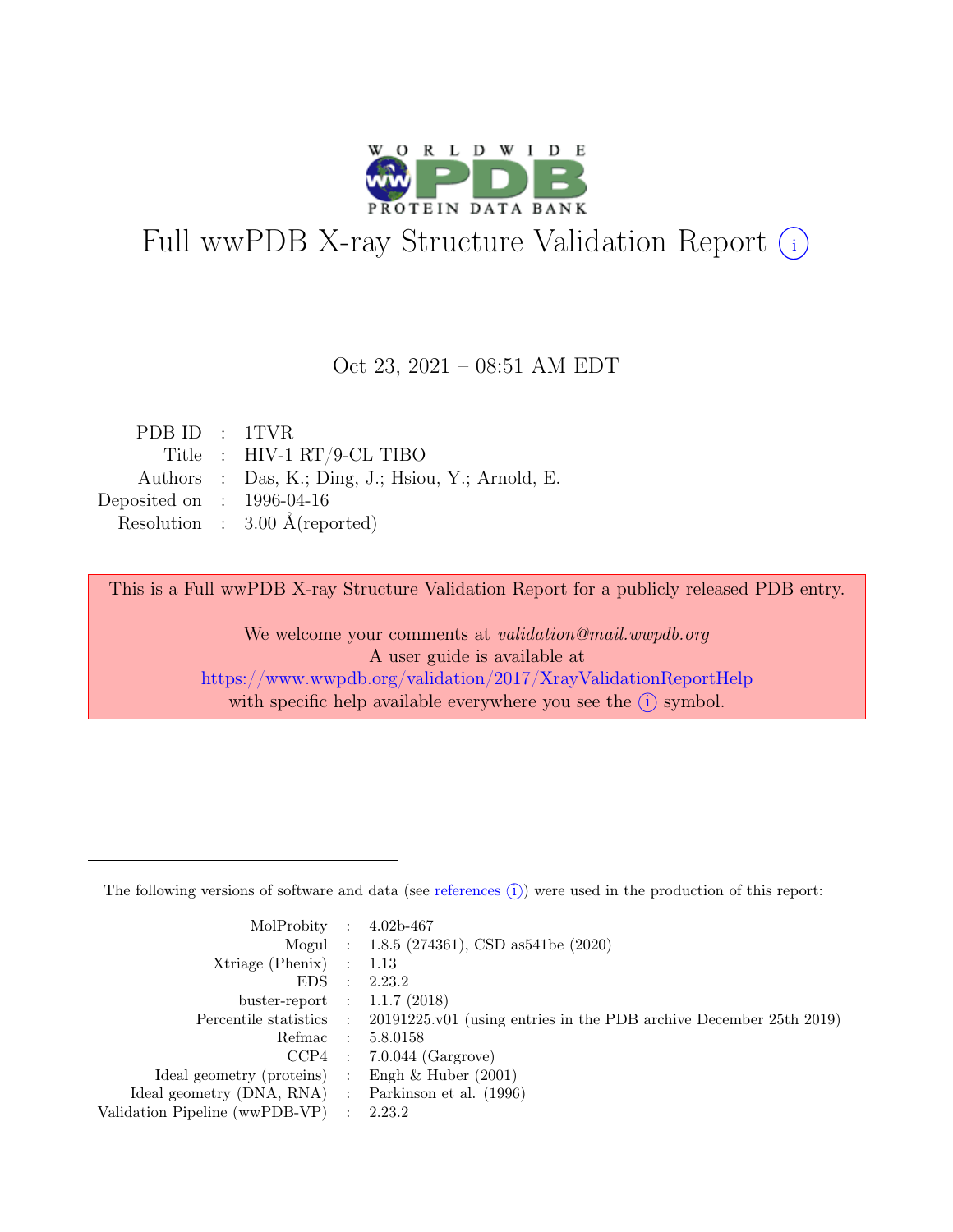# 1 Overall quality at a glance  $(i)$

The following experimental techniques were used to determine the structure: X-RAY DIFFRACTION

The reported resolution of this entry is 3.00 Å.

Percentile scores (ranging between 0-100) for global validation metrics of the entry are shown in the following graphic. The table shows the number of entries on which the scores are based.



| Metric                | Whole archive<br>$(\#\text{Entries})$ | Similar resolution<br>$(\# \text{Entries}, \text{ resolution range}(\text{\AA}) )$ |
|-----------------------|---------------------------------------|------------------------------------------------------------------------------------|
| Clashscore            | 141614                                | $2416(3.00-3.00)$                                                                  |
| Ramachandran outliers | 138981                                | $2333(3.00-3.00)$                                                                  |
| Sidechain outliers    | 138945                                | $2336(3.00-3.00)$                                                                  |

The table below summarises the geometric issues observed across the polymeric chains and their fit to the electron density. The red, orange, yellow and green segments of the lower bar indicate the fraction of residues that contain outliers for  $\geq=3$ , 2, 1 and 0 types of geometric quality criteria respectively. A grey segment represents the fraction of residues that are not modelled. The numeric value for each fraction is indicated below the corresponding segment, with a dot representing fractions  $\leq=5\%$ 

| Mol | $\mid$ Chain $\mid$ Length |     | Quality of chain |     |  |
|-----|----------------------------|-----|------------------|-----|--|
|     | 558                        | 25% | 58%              | 16% |  |
|     | 427                        | 24% | 58%              | 15% |  |

The following table lists non-polymeric compounds, carbohydrate monomers and non-standard residues in protein, DNA, RNA chains that are outliers for geometric or electron-density-fit criteria:

|     |     |  | Mol Type   Chain   Res   Chirality   Geometry   Clashes   Electron density |
|-----|-----|--|----------------------------------------------------------------------------|
| TB9 | 600 |  |                                                                            |

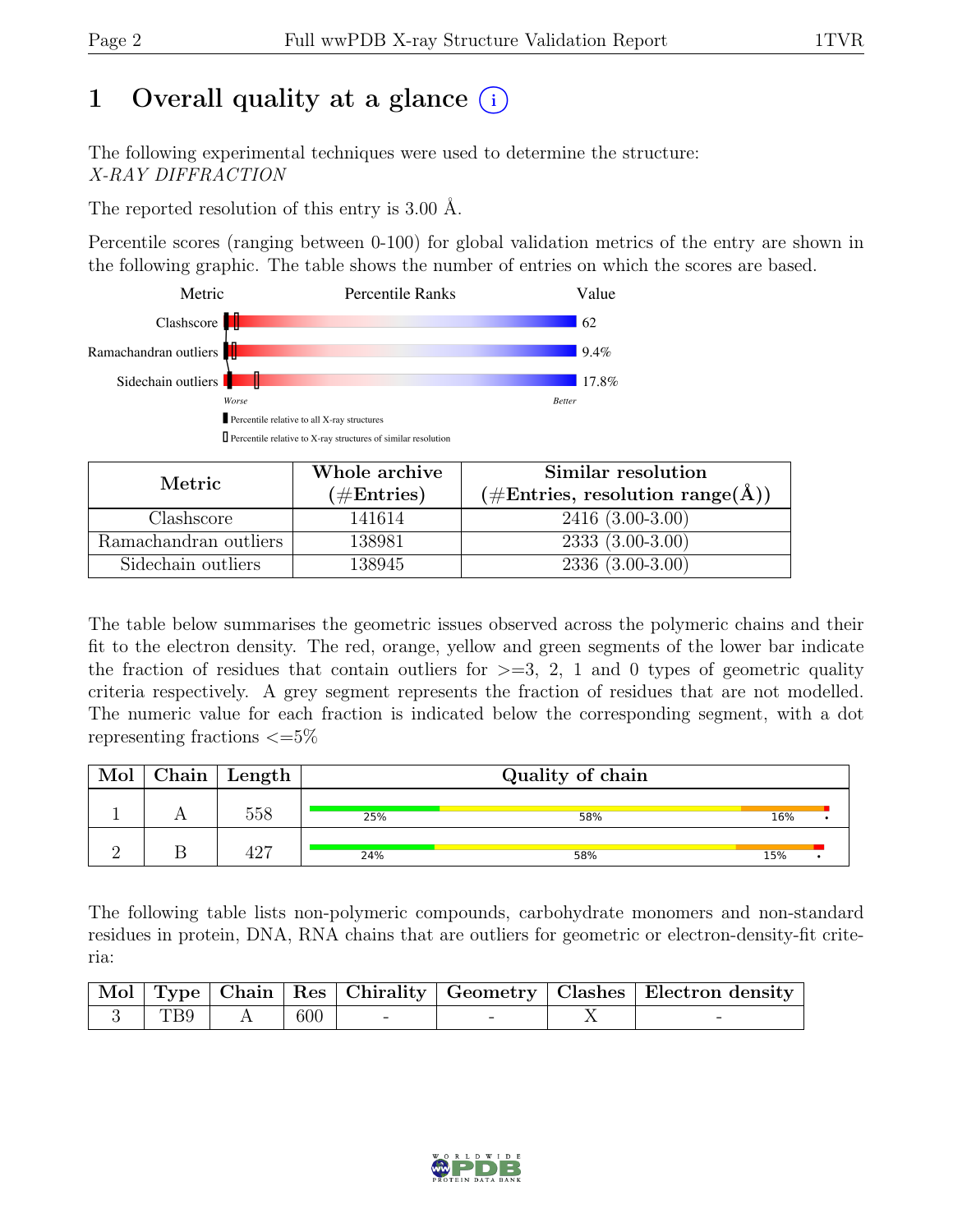# 2 Entry composition (i)

There are 3 unique types of molecules in this entry. The entry contains 7845 atoms, of which 0 are hydrogens and 0 are deuteriums.

In the tables below, the ZeroOcc column contains the number of atoms modelled with zero occupancy, the AltConf column contains the number of residues with at least one atom in alternate conformation and the Trace column contains the number of residues modelled with at most 2 atoms.

• Molecule 1 is a protein called REVERSE TRANSCRIPTASE.

| Mol | Chain   Residues | $\rm{Atoms}$           |      |     | $ZeroOcc \mid AltConf \mid Trace$ |  |  |  |
|-----|------------------|------------------------|------|-----|-----------------------------------|--|--|--|
|     | 558              | $\text{Total}$<br>4382 | 2832 | 727 | 817                               |  |  |  |

There is a discrepancy between the modelled and reference sequences:

|     | Chain   Residue   Modelled   Actual |                    | Comment                          | Reference |
|-----|-------------------------------------|--------------------|----------------------------------|-----------|
| 280 | ЗER                                 | $\gamma_{\rm{YS}}$ | engineered mutation   UNP P03366 |           |

• Molecule 2 is a protein called REVERSE TRANSCRIPTASE.

| Mol | Chain | <sup>1</sup> Residues | $\rm{Atoms}$  |      |     | $\text{ZeroOcc} \mid \text{AltConf} \mid \text{Trace}$ |  |  |  |
|-----|-------|-----------------------|---------------|------|-----|--------------------------------------------------------|--|--|--|
|     |       | 427                   | Total<br>3442 | 2240 | 567 | 630                                                    |  |  |  |

There is a discrepancy between the modelled and reference sequences:

|     | Chain   Residue   Modelled   Actual | Comment                                    | Reference |
|-----|-------------------------------------|--------------------------------------------|-----------|
| 280 | ЗER                                 | $\pm$ engineered mutation $\pm$ UNP P03366 |           |

• Molecule 3 is 4-CHLORO-8-METHYL-7-(3-METHYL-BUT-2-ENYL)-6,7,8,9-TETRAH YDRO-2H-2,7,9A-TRIAZA-BENZO[CD]AZULENE-1-THIONE (three-letter code: TB9) (formula:  $C_{16}H_{20}CIN_3S$ ).

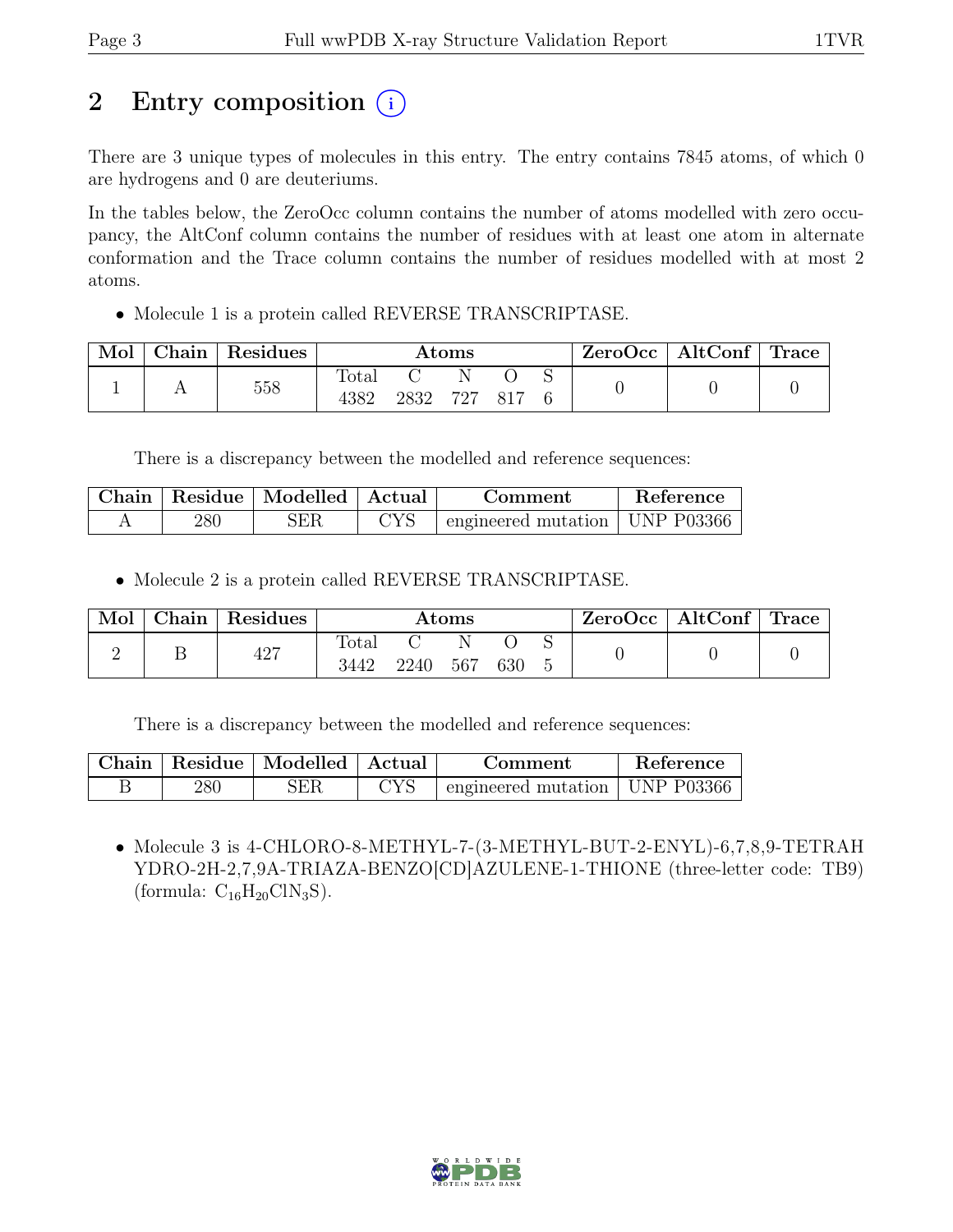

| Mol | Chain Residues | Atoms          |  |  | $\text{ZeroOcc}$   AltConf |  |  |  |
|-----|----------------|----------------|--|--|----------------------------|--|--|--|
|     |                | $_{\rm Total}$ |  |  |                            |  |  |  |

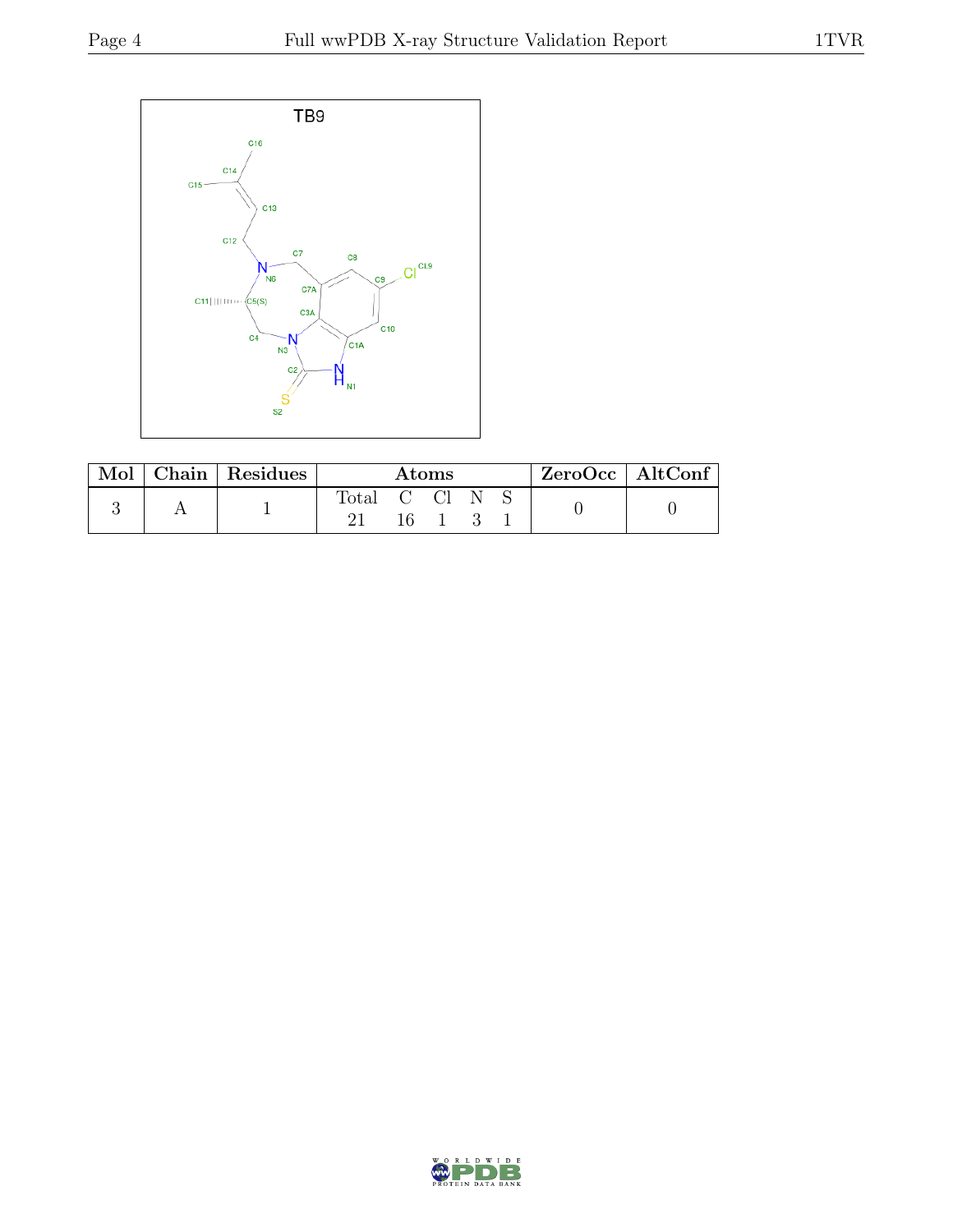# 3 Residue-property plots  $(i)$

These plots are drawn for all protein, RNA, DNA and oligosaccharide chains in the entry. The first graphic for a chain summarises the proportions of the various outlier classes displayed in the second graphic. The second graphic shows the sequence view annotated by issues in geometry. Residues are color-coded according to the number of geometric quality criteria for which they contain at least one outlier: green  $= 0$ , yellow  $= 1$ , orange  $= 2$  and red  $= 3$  or more. Stretches of 2 or more consecutive residues without any outlier are shown as a green connector. Residues present in the sample, but not in the model, are shown in grey.



• Molecule 1: REVERSE TRANSCRIPTASE



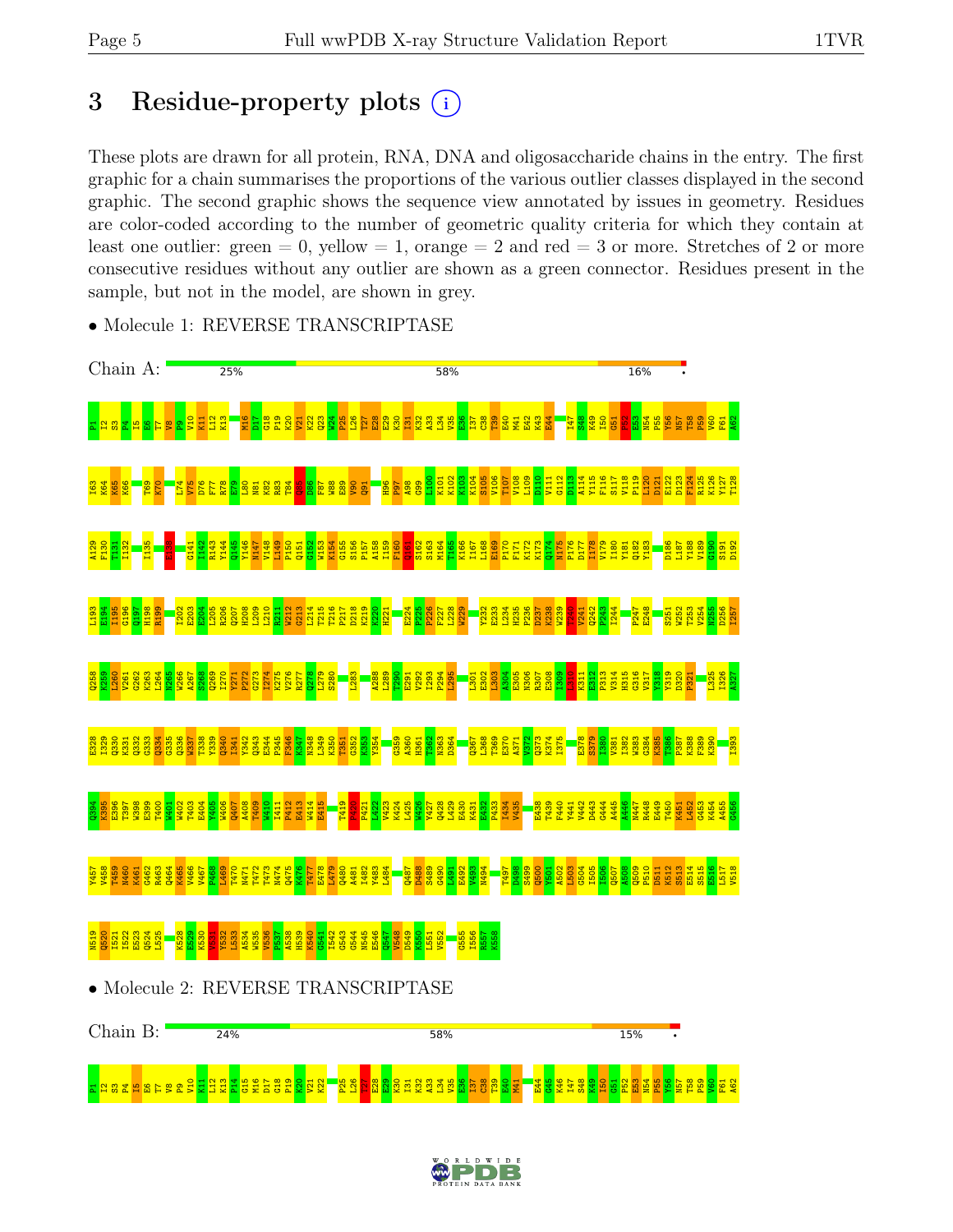

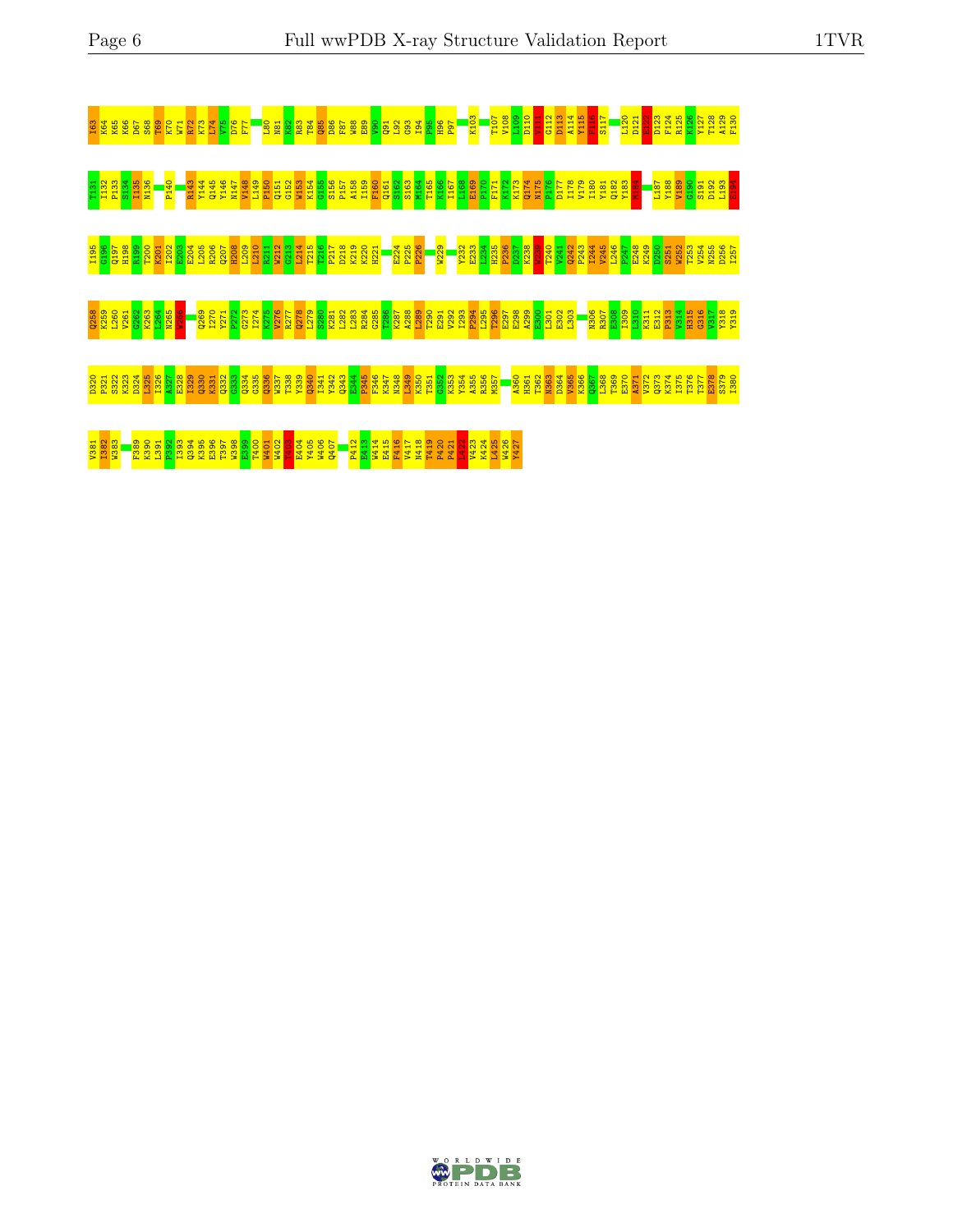# 4 Data and refinement statistics  $(i)$

| Property                                                             | Value                                            | Source     |
|----------------------------------------------------------------------|--------------------------------------------------|------------|
| Space group                                                          | C121                                             | Depositor  |
| Cell constants                                                       | 226.00Å<br>69.30Å<br>$104.10\text{\AA}$          | Depositor  |
| a, b, c, $\alpha$ , $\beta$ , $\gamma$                               | $90.00^\circ$<br>$107.00^\circ$<br>$90.00^\circ$ |            |
| Resolution $(A)$                                                     | 10.00<br>3.00<br>$\equiv$                        | Depositor  |
|                                                                      | 19.95<br>2.90<br>$\equiv$                        | <b>EDS</b> |
| % Data completeness                                                  | (Not available) $(10.00-3.00)$                   | Depositor  |
| (in resolution range)                                                | $82.5(19.95-2.90)$                               | <b>EDS</b> |
| $R_{merge}$                                                          | 0.06                                             | Depositor  |
| $\mathrm{R}_{sym}$                                                   | (Not available)                                  | Depositor  |
| $\langle I/\sigma(I) \rangle^{-1}$                                   | $2.47$ (at 2.88Å)                                | Xtriage    |
| Refinement program                                                   | X-PLOR 3.1                                       | Depositor  |
|                                                                      | (Not available)<br>0.259                         | Depositor  |
| $R, R_{free}$                                                        | (Not available)<br>0.302                         | DCC        |
| $R_{free}$ test set                                                  | No test flags present.                           | wwPDB-VP   |
| Wilson B-factor $(A^2)$                                              | 78.3                                             | Xtriage    |
| Anisotropy                                                           | 0.253                                            | Xtriage    |
| Bulk solvent $k_{sol}(e/\mathring{A}^3)$ , $B_{sol}(\mathring{A}^2)$ | $0.42$ , 200.6                                   | <b>EDS</b> |
| L-test for twinning <sup>2</sup>                                     | $< L >$ = 0.51, $< L^2 >$ = 0.35                 | Xtriage    |
| Estimated twinning fraction                                          | No twinning to report.                           | Xtriage    |
| $F_o, F_c$ correlation                                               | 0.85                                             | <b>EDS</b> |
| Total number of atoms                                                | 7845                                             | wwPDB-VP   |
| Average B, all atoms $(A^2)$                                         | 40.0                                             | wwPDB-VP   |

Xtriage's analysis on translational NCS is as follows: The largest off-origin peak in the Patterson function is 4.42% of the height of the origin peak. No significant pseudotranslation is detected.

<sup>&</sup>lt;sup>2</sup>Theoretical values of  $\langle |L| \rangle$ ,  $\langle L^2 \rangle$  for acentric reflections are 0.5, 0.333 respectively for untwinned datasets, and 0.375, 0.2 for perfectly twinned datasets.



<span id="page-6-1"></span><span id="page-6-0"></span><sup>1</sup> Intensities estimated from amplitudes.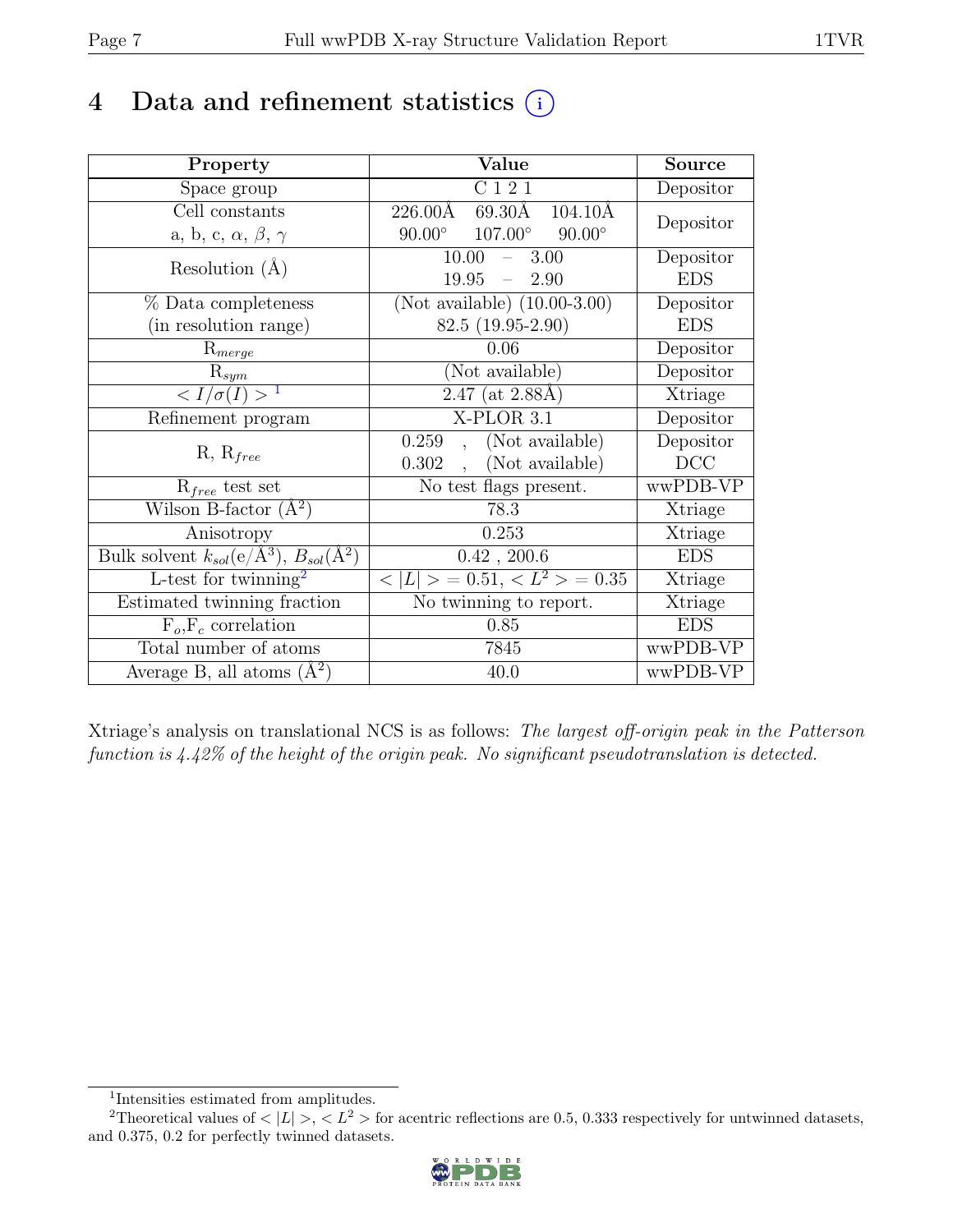# 5 Model quality  $(i)$

# 5.1 Standard geometry  $(i)$

Bond lengths and bond angles in the following residue types are not validated in this section: TB9

The Z score for a bond length (or angle) is the number of standard deviations the observed value is removed from the expected value. A bond length (or angle) with  $|Z| > 5$  is considered an outlier worth inspection. RMSZ is the root-mean-square of all Z scores of the bond lengths (or angles).

| Mol           | Chain |             | Bond lengths       | Bond angles |                  |  |
|---------------|-------|-------------|--------------------|-------------|------------------|--|
|               |       | <b>RMSZ</b> | # $ Z  > 5$        | RMSZ        | # $ Z  > 5$      |  |
|               |       | 0.71        | $1/4497$ $(0.0\%)$ | 0.98        | $10/6132(0.2\%)$ |  |
| $\mathcal{D}$ |       | 0.77        | $3/3541$ $(0.1\%)$ | 0.99        | $7/4822(0.1\%)$  |  |
| All           | Αll   | 0.74        | $4/8038$ $(0.0\%)$ | 0.98        | $(10954(0.2\%)$  |  |

Chiral center outliers are detected by calculating the chiral volume of a chiral center and verifying if the center is modelled as a planar moiety or with the opposite hand.A planarity outlier is detected by checking planarity of atoms in a peptide group, atoms in a mainchain group or atoms of a sidechain that are expected to be planar.

|  | $\lceil \!\! \begin{array}{c c} \hline \text{Mol} \end{array} \!\! \rceil$ Chain $\mid \#\text{Chirality outliers} \mid \#\text{Planarity outliers} \mid \#$ |
|--|--------------------------------------------------------------------------------------------------------------------------------------------------------------|
|  |                                                                                                                                                              |

| $Mol$   Chain |     |            | Res   Type   Atoms          |      | $Z \mid Observed(A)$ | Ideal(A) |
|---------------|-----|------------|-----------------------------|------|----------------------|----------|
|               | 38  | CYS.       | $\vert$ CB-SG $\vert$ -5.32 |      |                      | 1.81     |
|               | 337 | TRP        | CB-CG $\vert$ -5.25         |      | 1.40                 | 1.50     |
|               | 153 | <b>TRP</b> | $CB-CG$ $-5.21$             |      | 1.40                 | 1.50     |
|               | 266 | TRP        | CB-CG                       | 5.09 | 1.59                 | 1.50     |

All (4) bond length outliers are listed below:

All (17) bond angle outliers are listed below:

| Mol                         | Chain | Res | <b>Type</b> | Atoms       | Z       | Observed $(°)$ | Ideal <sup>(o)</sup> |
|-----------------------------|-------|-----|-------------|-------------|---------|----------------|----------------------|
| $\mathcal{D}_{\mathcal{L}}$ | В     | 325 | LEU         | $CA-CB-CG$  | 7.62    | 132.82         | 115.30               |
| $\mathcal{D}_{\mathcal{L}}$ | B     | 244 | ILE         | $N$ -CA-C   | $-6.38$ | 93.76          | 111.00               |
|                             | А     | 420 | <b>PRO</b>  | $C-N-CD$    | 6.19    | 141.40         | 128.40               |
|                             | A     | 420 | <b>PRO</b>  | $N$ -CA-C   | 6.17    | 128.14         | 112.10               |
| $\mathcal{D}_{\mathcal{L}}$ | B     | 226 | <b>PRO</b>  | $N-CA-CB$   | 6.14    | 110.66         | 103.30               |
|                             | А     | 138 | <b>GLU</b>  | $N$ -CA-C   | 5.96    | 127.09         | 111.00               |
|                             |       | 479 | LEU         | $CA$ -CB-CG | 5.94    | 128.96         | 115.30               |

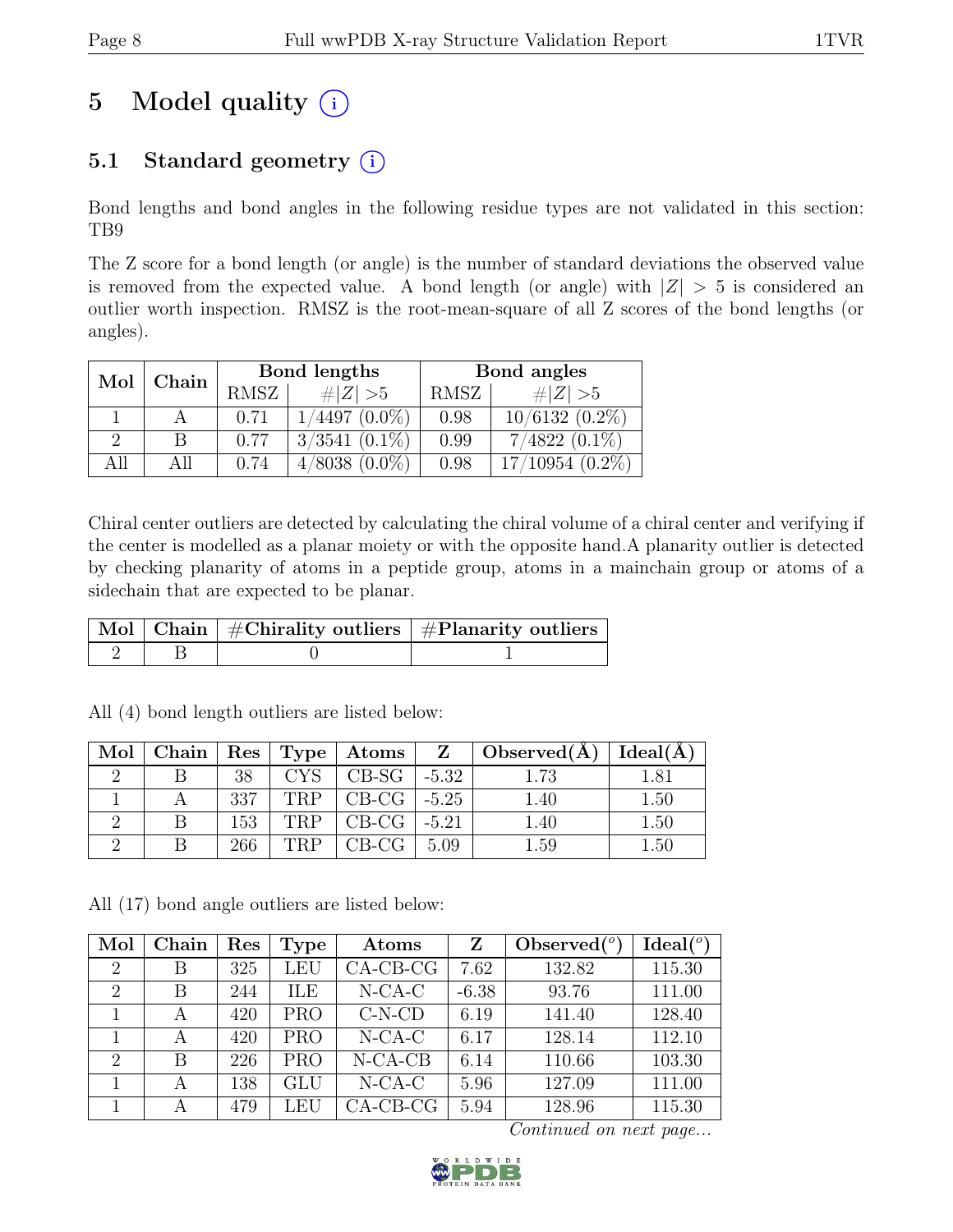| Mol                         | Chain | Res | <b>Type</b> | Atoms      | $\mathbf{Z}$ | $\text{Observed}({}^o)$ | Ideal(°) |
|-----------------------------|-------|-----|-------------|------------|--------------|-------------------------|----------|
| 1                           | A     | 16  | <b>MET</b>  | $CG-SD-CE$ | 5.82         | 109.51                  | 100.20   |
| 1                           | A     | 388 | <b>LYS</b>  | $N$ -CA-C  | $-5.82$      | 95.29                   | 111.00   |
| $\overline{2}$              | B     | 225 | <b>PRO</b>  | $N-CA-CB$  | 5.60         | 110.02                  | 103.30   |
| 1                           | А     | 346 | PHE         | $CB-CA-C$  | $-5.50$      | 99.40                   | 110.40   |
| 1                           | А     | 213 | <b>GLY</b>  | $N$ -CA-C  | 5.41         | 126.61                  | 113.10   |
| $\mathcal{D}_{\mathcal{L}}$ | B     | 422 | <b>LEU</b>  | $N$ -CA-C  | $-5.31$      | 96.67                   | 111.00   |
| $\mathcal{D}_{\mathcal{L}}$ | B     | 313 | <b>PRO</b>  | $N-CA-C$   | 5.29         | 125.85                  | 112.10   |
| 1                           | A     | 52  | <b>PRO</b>  | $N$ -CA-C  | 5.28         | 125.83                  | 112.10   |
| $\overline{2}$              | B     | 215 | <b>THR</b>  | $N$ -CA-C  | $-5.12$      | 97.18                   | 111.00   |
|                             | А     | 513 | <b>SER</b>  | $N$ -CA-C  | $-5.02$      | 97.44                   | 111.00   |

There are no chirality outliers.

All (1) planarity outliers are listed below:

|  |     | Mol   Chain   Res   Type   Group |
|--|-----|----------------------------------|
|  | 427 | TYR Sidechain                    |

## 5.2 Too-close contacts  $(i)$

In the following table, the Non-H and H(model) columns list the number of non-hydrogen atoms and hydrogen atoms in the chain respectively. The H(added) column lists the number of hydrogen atoms added and optimized by MolProbity. The Clashes column lists the number of clashes within the asymmetric unit, whereas Symm-Clashes lists symmetry-related clashes.

| Mol |      |      |     | Chain   Non-H   H(model)   H(added)   Clashes   Symm-Clashes |
|-----|------|------|-----|--------------------------------------------------------------|
|     | 4382 | 4279 | 576 |                                                              |
|     | 3442 | 3405 | 410 |                                                              |
|     |      |      |     |                                                              |
|     | 7845 | 7704 | 962 |                                                              |

The all-atom clashscore is defined as the number of clashes found per 1000 atoms (including hydrogen atoms). The all-atom clashscore for this structure is 62.

All (962) close contacts within the same asymmetric unit are listed below, sorted by their clash magnitude.

| Atom-1              | Atom-2            | Interatomic<br>distance $(A)$ | Clash<br>overlap $(\AA)$ |
|---------------------|-------------------|-------------------------------|--------------------------|
| 1: A:60: VAL:HA     | 1:A:75:VAL:HG22   | 1.24                          |                          |
| 1: A:420: PRO:HG2   | 1:A:421:PRO:HD3   | 1.31                          | 1.10                     |
| $1:$ A:419:THR:HG22 | 1: A:420: PRO:HD3 | L.O9                          | -09                      |

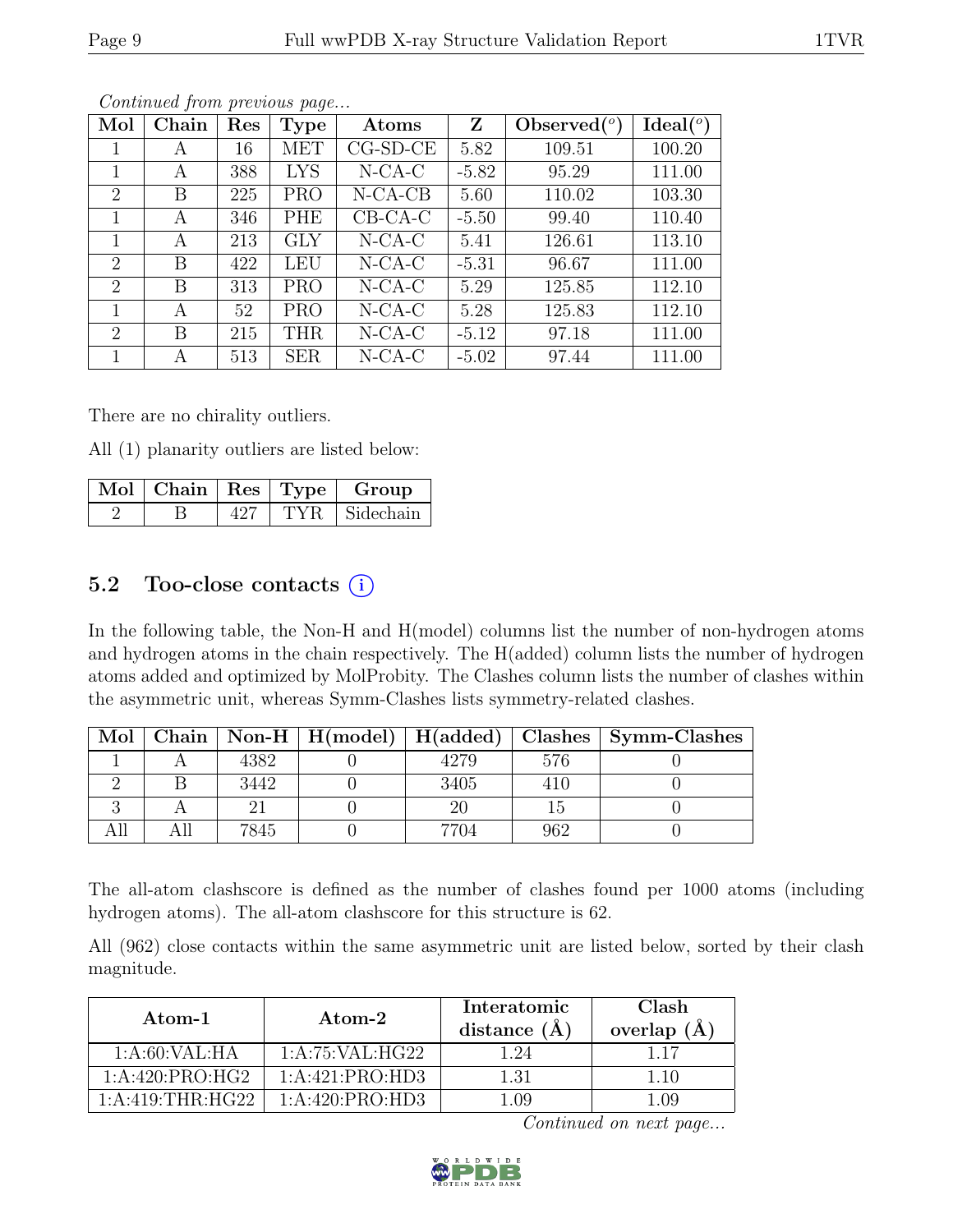| Continued from previous page |                                          | Interatomic    | <b>Clash</b>  |
|------------------------------|------------------------------------------|----------------|---------------|
| Atom-1                       | Atom-2                                   | distance $(A)$ | overlap $(A)$ |
| 2:B:282:LEU:HG               | 2:B:293:ILE:HG22                         | 1.32           | 1.09          |
| 2:B:85:GLN:HA                | 2:B:88:TRP:HB2                           | 1.36           | 1.07          |
| 2:B:38:CYS:HB3               | 2:B:144:TYR:HE2                          | 1.12           | 1.07          |
| 1:A:344:GLU:HG2              | 1: A:345: PRO:CD                         | 1.85           | 1.06          |
| 2: B: 38: CYS: HB3           | 2: B:144: TYR: CE2                       | 1.91           | 1.06          |
| 1:A:344:GLU:CG               | 1:A:345:PRO:HD2                          | 1.88           | 1.04          |
| 2:B:34:LEU:HD21              | 2:B:62:ALA:HB2                           | 1.38           | 1.02          |
| 1: A:419:THR:HG22            | 1: A:420: PRO:CD                         | 1.91           | 0.99          |
| 2:B:34:LEU:HB2               | 2:B:132:ILE:HD11                         | 1.45           | 0.98          |
| 1: A:344: GLU: HG2           | 1:A:345:PRO:HD2                          | 1.00           | 0.97          |
| 1:A:264:LEU:HD22             | 1:A:306:ASN:HD22                         | 1.30           | 0.97          |
| 1: A:540: LYS: HE3           | 1: A:540: LYS: HA                        | 1.46           | 0.97          |
| 2:B:183:TYR:CD2              | 2:B:380:ILE:HG23                         | 2.00           | 0.96          |
| 1:A:21:VAL:HB                | 1: A:58:THR:HA                           | 1.50           | 0.93          |
| 1:A:254:VAL:HB               | 1:A:289:LEU:HA                           | 1.52           | 0.92          |
| 1: A:56: TYR: HD1            | 1: A:56:TYR:H                            | 1.18           | 0.91          |
| 2:B:183:TYR:CD2              | 2:B:380:ILE:HD12                         | 2.07           | 0.90          |
| 1:A:164:MET:CE               | 1:A:187:LEU:HD11                         | 2.01           | 0.90          |
| 1:A:10:VAL:HG13              | 1:A:87:PHE:HZ                            | 1.35           | 0.90          |
| 1:A:10:VAL:HG11              | 1:A:153:TRP:CZ2                          | 2.08           | 0.89          |
| 1: A:181: TYR: HB3           | 3:A:600:TB9:H111                         | 1.54           | 0.88          |
| 2:B:81:ASN:ND2               | 2:B:154:LYS:HG3                          | 1.89           | 0.88          |
| 1: A:543: GLY: H             | 2:B:284:ARG:HG2                          | 1.38           | 0.88          |
| 1:A:341:ILE:HD11             | 1:A:350:LYS:HG2                          | 1.56           | 0.88          |
| 2:B:183:TYR:CE2              | 2:B:380:ILE:HD12                         | 2.09           | 0.87          |
| 1:A:97:PRO:HG3               | 1:A:234:LEU:HD21                         | 1.56           | 0.87          |
| 2: B:63: ILE: HD11           | 2:B:74:LEU:HD13                          | 1.57           | 0.87          |
| 2:B:261:VAL:HG21             | $2:B:283:LEU:\overline{H}\overline{D11}$ | 1.58           | 0.86          |
| 2:B:292:VAL:HG12             | 2:B:294:PRO:HD3                          | 1.57           | 0.85          |
| 2:B:393:ILE:HD13             | 2:B:398:TRP:HB2                          | 1.58           | 0.85          |
| 1:A:163:SER:HA               | 1: A: 166: LYS: HE3                      | 1.59           | 0.84          |
| 2:B:10:VAL:HG11              | 2:B:153:TRP:HH2                          | 1.41           | 0.84          |
| 1:A:328:GLU:HB2              | 1: A:340: GLN: O <sub>E1</sub>           | 1.77           | 0.84          |
| 2:B:341:ILE:HD13             | 2:B:383:TRP:HZ3                          | 1.42           | 0.84          |
| 2:B:125:ARG:HE               | 2:B:147:ASN:HA                           | 1.40           | 0.84          |
| 2:B:183:TYR:HD2              | 2:B:380:ILE:HG23                         | 1.39           | 0.83          |
| 1: A:164:MET:HE1             | 1:A:187:LEU:HD11                         | 1.61           | 0.83          |
| 2:B:38:CYS:CB                | 2:B:144:TYR:HE2                          | 1.92           | 0.83          |
| 1:A:435:VAL:HG12             | 2:B:290:THR:HG21                         | 1.59           | 0.83          |
| 1:A:19:PRO:HD3               | 1:A:80:LEU:HD13                          | 1.59           | 0.82          |
| $1:A:460:\overline{ASN:ND2}$ | 1:A:461:LYS:HE2                          | 1.94           | 0.82          |

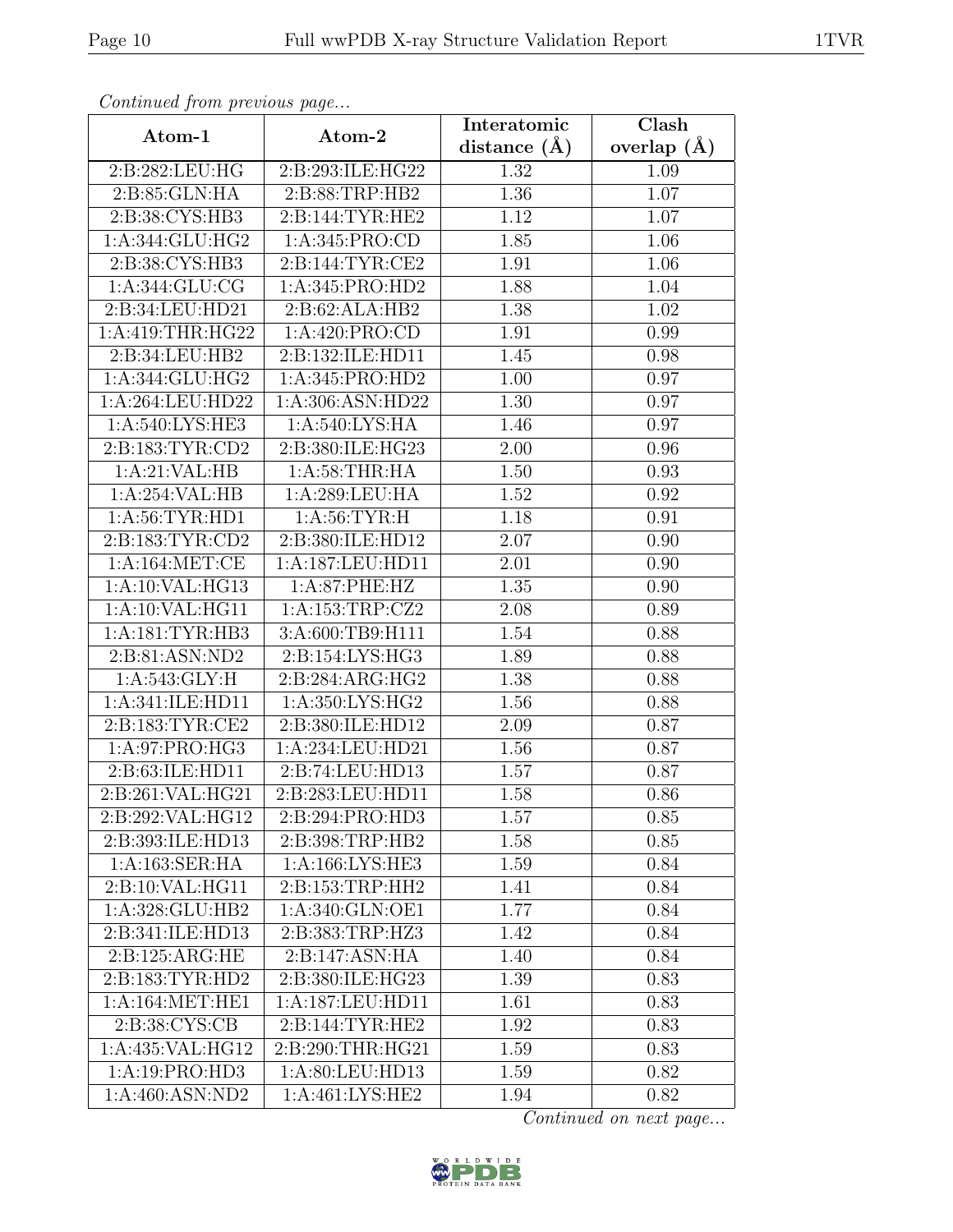| Continuea from previous page         |                              | Interatomic       | Clash           |
|--------------------------------------|------------------------------|-------------------|-----------------|
| Atom-1                               | Atom-2                       | distance $(\AA)$  | overlap $(\AA)$ |
| 1:A:406:TRP:CZ3                      | 1:A:407:GLN:HG3              | 2.15              | 0.82            |
| 2:B:180:ILE:HG12                     | 2:B:189:VAL:HG13             | 1.60              | 0.81            |
| 2:B:128:THR:HG21                     | 2:B:150:PRO:HG2              | 1.63              | 0.81            |
| 1:A:517:LEU:HD12                     | 1:A:518:VAL:HG23             | 1.63              | 0.81            |
| 2:B:337:TRP:CZ3                      | 2:B:368:LEU:HD13             | 2.16              | 0.80            |
| 1:A:228:LEU:HA                       | 1:A:232:TYR:O                | 1.81              | 0.80            |
| 1:A:395:LYS:HG2                      | 1:A:414:TRP:CH2              | 2.17              | 0.80            |
| 2:B:143:ARG:HG2                      | 2:B:143:ARG:HH11             | 1.47              | 0.79            |
| 1:A:81:ASN:OD1                       | 1:A:153:TRP:HA               | 1.82              | 0.79            |
| 1: A:490: GLY:O                      | 1: A:528: LYS: HE2           | 1.83              | 0.78            |
| 1:A:252:TRP:CD1                      | 1:A:295:LEU:HD22             | 2.18              | 0.78            |
| 1:A:108:VAL:HG22                     | 1: A: 188: TYR: CD2          | 2.19              | 0.78            |
| 1:A:455:ALA:H                        | 1:A:469:LEU:HD11             | 1.49              | 0.78            |
| 2:B:397:THR:O                        | 2:B:401:TRP:HD1              | 1.67              | 0.77            |
| 1:A:369:THR:HG21                     | 1:A:409:THR:HG21             | 1.66              | 0.77            |
| 1:A:241:VAL:HG11                     | 1:A:266:TRP:CD1              | 2.19              | 0.77            |
| 1:A:420:PRO:CG                       | 1:A:421:PRO:HD3              | 2.13              | 0.77            |
| 1:A:387:PRO:H <sub>G2</sub>          | 1: A:389: PHE: HE1           | 1.47              | 0.77            |
| 2:B:389:PHE:O                        | 2:B:415:GLU:HG2              | 1.85              | 0.77            |
| 1:A:235:HIS:HB2                      | 1: A:238: LYS: HG3           | 1.67              | 0.76            |
| 1:A:12:LEU:HD22                      | 1: A:83: ARG:O               | 1.86              | 0.76            |
| 1:A:542:ILE:HG23                     | 1:A:545:ASN:HB3              | 1.66              | 0.76            |
| 1:A:109:LEU:HD13                     | 1:A:216:THR:HG21             | 1.68              | 0.76            |
| 1:A:454:LYS:HG3                      | 1:A:552:VAL:HG13             | 1.68              | 0.75            |
| 2:B:366:LYS:HE3                      | 2:B:405:TYR:CE2              | 2.22              | 0.75            |
| 1:A:26:LEU:HB3                       | 1:A:31:ILE:HG13              | 1.68              | 0.75            |
| 2:B:282:LEU:O                        | 2:B:293:ILE:HG21             | 1.86              | 0.75            |
| 2:B:31:ILE:O                         | 2:B:35:VAL:HG23              | 1.87              | 0.74            |
| 1:A:10:VAL:HG11                      | 1:A:153:TRP:HZ2              | 1.49              | 0.74            |
| $1:A:341:\overline{\text{ILE:HG13}}$ | 1:A:383:TRP:HH2              | 1.51              | 0.74            |
| 1:A:503:LEU:HD13                     | 1: A: 535: TRP: CB           | 2.18              | 0.73            |
| 2:B:319:TYR:CE2                      | 2:B:383:TRP:HB3              | 2.23              | 0.73            |
| 1: A:419:THR:CG2                     | 1:A:420:PRO:H <sub>D3</sub>  | 2.05              | 0.73            |
| 2:B:243:PRO:HA                       | 2:B:245:VAL:HG12             | 1.69              | 0.73            |
| 1: A:5: ILE: HD11                    | 1: A: 166: LYS: HD2          | 1.70              | 0.73            |
| 1: A:23: GLN:NE2                     | 1:A:26:LEU:HD13              | 2.03              | 0.73            |
| 1:A:173:LYS:O                        | 1:A:176:PRO:HD3              | 1.88              | 0.73            |
| 1:A:10:VAL:HG13                      | 1:A:87:PHE:CZ                | $\overline{2}.20$ | 0.73            |
| 1:A:276:VAL:HG12                     | 1:A:276:VAL:O                | 1.88              | 0.73            |
| 1:A:515:SER:O                        | 1:A:519:ASN:HB2              | 1.87              | 0.73            |
| 2:B:122:GLU:HG3                      | $2:B:125:ARG:\overline{NH1}$ | 2.03              | 0.73            |

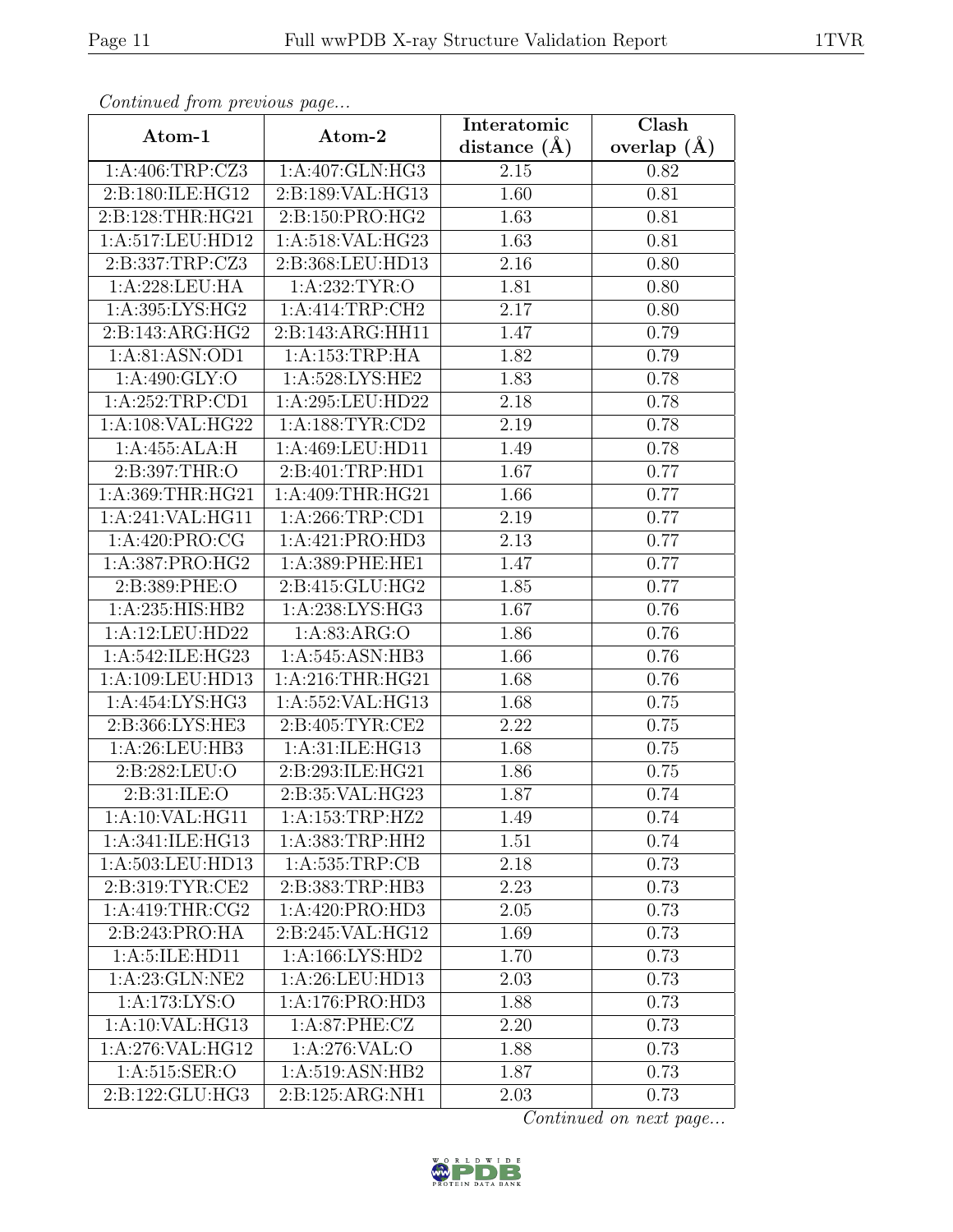| Continuea from previous page |                              | Interatomic    | Clash           |
|------------------------------|------------------------------|----------------|-----------------|
| Atom-1                       | Atom-2                       | distance $(A)$ | overlap $(\AA)$ |
| 2:B:331:LYS:O                | 2:B:424:LYS:HG3              | 1.87           | 0.73            |
| 2:B:253:THR:HA               | 2:B:291:GLU:O                | 1.88           | 0.73            |
| 2: B:66: LYS:O               | 2:B:69:THR:HG23              | 1.89           | 0.72            |
| 1:A:114:ALA:C                | 1:A:160:PHE:HE2              | 1.93           | 0.72            |
| 2:B:363:ASN:O                | 2:B:366:LYS:HB3              | 1.90           | 0.72            |
| 2:B:37:ILE:HG22              | 2:B:38:CYS:N                 | 2.02           | 0.72            |
| 1:A:27:THR:HB                | 1:A:30:LYS:HB2               | 1.70           | 0.72            |
| 1:A:235:HIS:HB2              | 1: A:238: LYS: CG            | 2.18           | 0.72            |
| 1:A:120:LEU:HD23             | $1:A:125:ARG:\overline{HG2}$ | 1.71           | 0.71            |
| 2:B:128:THR:HG21             | 2:B:150:PRO:CG               | 2.20           | 0.71            |
| 1:A:503:LEU:HD13             | 1: A: 535: TRP: HB2          | 1.72           | 0.71            |
| 1: A:341: ILE: O             | 1:A:349:LEU:HB3              | 1.89           | 0.71            |
| 2:B:249:LYS:HB2              | 2:B:252:TRP:CZ3              | 2.25           | 0.71            |
| 1:A:254:VAL:HG12             | 1:A:258:GLN:HE21             | 1.55           | 0.71            |
| 1:A:483:TYR:CZ               | 1:A:520:GLN:HG2              | 2.25           | 0.71            |
| 1:A:227:PHE:O                | 1:A:233:GLU:HA               | 1.90           | 0.71            |
| 2:B:263:LYS:HD3              | 2:B:425:LEU:CD1              | 2.20           | 0.70            |
| 2:B:365:VAL:HG22             | 2:B:393:ILE:HD11             | 1.73           | 0.70            |
| 2:B:306:ASN:HA               | 2:B:309:ILE:HG22             | 1.71           | 0.70            |
| 2: B:67: ASP:H               | 2:B:407:GLN:HE22             | 1.38           | 0.70            |
| 2:B:202:ILE:O                | 2:B:206:ARG:HG3              | 1.91           | 0.70            |
| 2:B:341:ILE:HD13             | 2:B:383:TRP:CZ3              | 2.25           | 0.70            |
| 1:A:3:SER:O                  | 1:A:5:ILE:HG22               | 1.90           | 0.70            |
| 2:B:115:TYR:HE2              | 2:B:157:PRO:CA               | 2.04           | 0.70            |
| 2:B:125:ARG:NE               | 2:B:147:ASN:HA               | 2.07           | 0.70            |
| 2:B:328:GLU:O                | 2:B:339:TYR:HA               | 1.91           | 0.70            |
| 1:A:240:THR:HG21             | 1:A:314:VAL:O                | 1.91           | 0.70            |
| 1:A:261:VAL:HG13             | 1:A:276:VAL:HG11             | 1.74           | 0.70            |
| 1:A:389:PHE:O                | 1:A:414:TRP:HA               | 1.91           | 0.69            |
| 1:A:21:VAL:HG11              | $1:$ A:59:PRO:HD3            | 1.73           | 0.69            |
| 2:B:34:LEU:HB2               | 2:B:132:ILE:CD1              | 2.20           | 0.69            |
| 2:B:130:PHE:CZ               | 2:B:144:TYR:HD2              | 2.11           | 0.69            |
| 1:A:425:LEU:HD13             | 1:A:428:GLN:OE1              | 1.92           | 0.69            |
| 1:A:202:ILE:O                | 1:A:206:ARG:HB2              | 1.93           | 0.69            |
| 1: A:59: PRO:O               | 1:A:75:VAL:HG13              | 1.92           | 0.69            |
| 2:B:63:ILE:HG21              | 2:B:406:TRP:O                | 1.93           | 0.69            |
| 1: A:56: TYR: N              | 1:A:56:TYR:CD1               | 2.61           | 0.69            |
| 1:A:19:PRO:CD                | 1:A:80:LEU:HD13              | 2.23           | 0.69            |
| 1:A:229:TRP:CE3              | 1:A:234:LEU:HD11             | 2.28           | 0.68            |
| 2:B:61:PHE:HE2               | 2:B:76:ASP:HB2               | 1.58           | 0.68            |
| 2:B:400:THR:HB               | 2:B:401:TRP:CD1              | 2.28           | 0.68            |

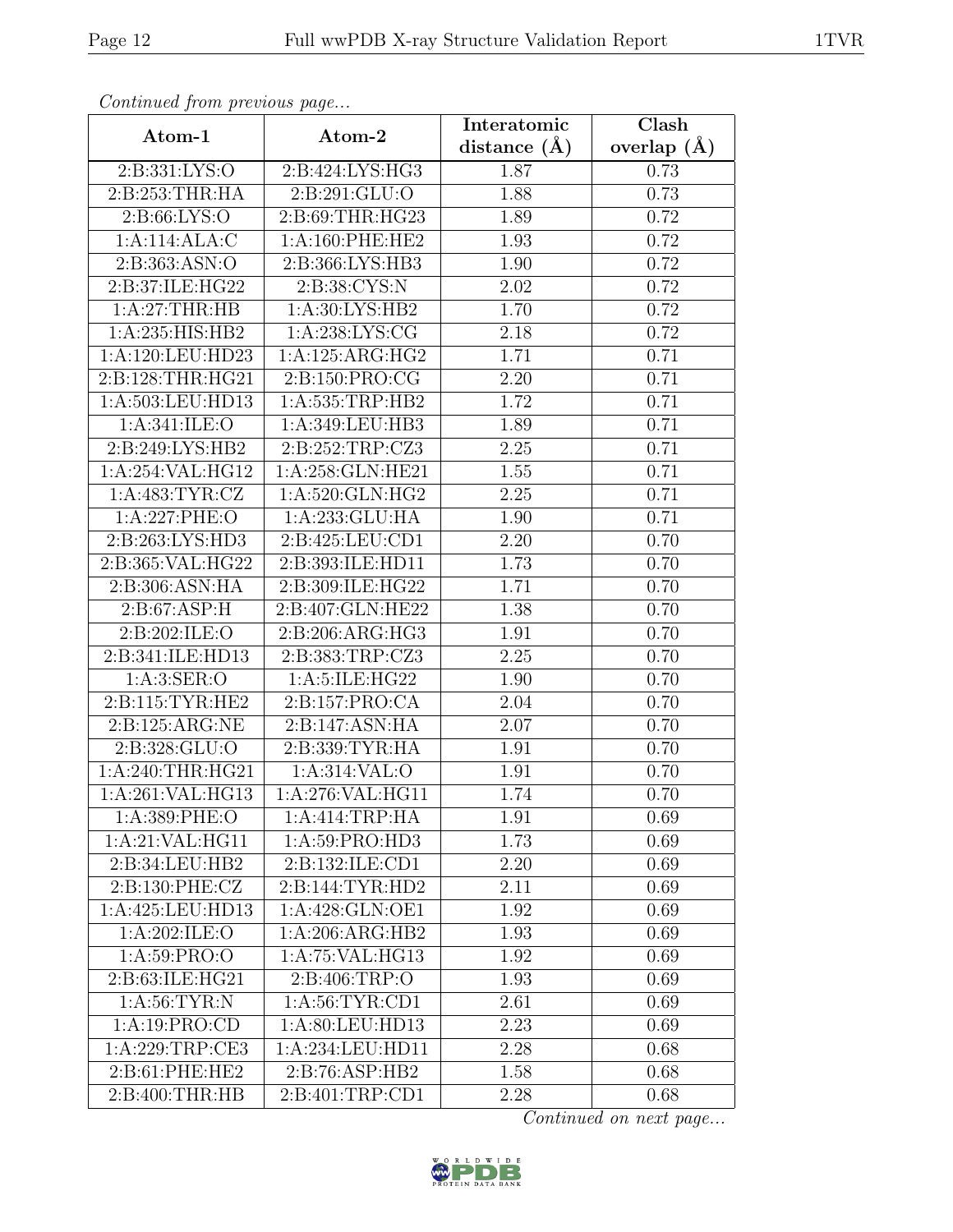| Continued from previous page     |                    | Interatomic      | $\overline{\text{Clash}}$ |  |
|----------------------------------|--------------------|------------------|---------------------------|--|
| Atom-1                           | Atom-2             | distance $(\AA)$ | overlap $(\AA)$           |  |
| 2:B:61:PHE:CE2                   | 2:B:76:ASP:HB2     | 2.28             | 0.68                      |  |
| 2:B:340:GLN:HG2                  | 2: B:427: TYR:OH   | 1.93             | 0.68                      |  |
| 1:A:235:HIS:ND1                  | 1: A:238: LYS: HG3 | 2.09             | 0.68                      |  |
| 1: A:97: PRO:CG                  | 1:A:234:LEU:HD21   | 2.24             | 0.68                      |  |
| 1:A:229:TRP:CH2                  | 3:A:600:TB9:H151   | 2.28             | 0.68                      |  |
| 1: A:483: TYR: HE1               | 1:A:524:GLN:HE21   | 1.40             | 0.68                      |  |
| 1:A:261:VAL:HG13                 | 1:A:276:VAL:CG1    | 2.24             | 0.67                      |  |
| 1: A: 181: TYR: CE1              | 3:A:600:TB9:H162   | 2.29             | 0.67                      |  |
| 2:B:27:THR:HG22                  | 2:B:28:GLU:H       | 1.58             | 0.67                      |  |
| 1: A: 181: TYR: CB               | 3:A:600:TB9:H111   | 2.22             | 0.67                      |  |
| 2:B:201:LYS:O                    | 2:B:204:GLU:HB3    | 1.95             | 0.67                      |  |
| 2:B:281:LYS:HA                   | 2:B:284:ARG:HG3    | 1.75             | 0.67                      |  |
| 1: A:58:THR:HG22                 | 1:A:59:PRO:CD      | 2.23             | 0.67                      |  |
| 1:A:156:SER:HB2                  | 1:A:157:PRO:HD3    | 1.77             | 0.67                      |  |
| 1:A:455:ALA:N                    | 1:A:469:LEU:HD11   | 2.10             | 0.67                      |  |
| 1:A:434:ILE:HG21                 | 1:A:492:GLU:CG     | 2.24             | 0.67                      |  |
| 2: B: 7: THR: O                  | 2:B:9:PRO:HD3      | 1.94             | 0.67                      |  |
| 2: B: 15: GLY: O                 | 2: B:16: MET:HG2   | 1.94             | 0.67                      |  |
| 1:A:264:LEU:HD22                 | 1:A:306:ASN:ND2    | 2.04             | 0.67                      |  |
| 2:B:354:TYR:CG                   | 2:B:371:ALA:HB2    | 2.30             | 0.66                      |  |
| 2:B:366:LYS:HE3                  | 2:B:405:TYR:CD2    | 2.30             | 0.66                      |  |
| 1:A:149:LEU:HD11                 | 1:A:159:ILE:HG22   | 1.75             | 0.66                      |  |
| 2:B:242:GLN:HG2                  | 2:B:243:PRO:HD3    | 1.76             | 0.66                      |  |
| 2:B:398:TRP:CD1                  | 2:B:416:PHE:HE2    | 2.14             | 0.66                      |  |
| 2:B:296:THR:HG22                 | 2:B:299:ALA:H      | 1.61             | 0.66                      |  |
| 1: A:96: HIS: HE1                | 1:A:269:GLN:HE21   | 1.43             | 0.66                      |  |
| 1: A:344: GLU:CG                 | 1:A:345:PRO:CD     | 2.61             | 0.66                      |  |
| 1:A:411:ILE:HD13                 | 1:A:414:TRP:HE1    | 1.59             | 0.66                      |  |
| 1:A:521:ILE:HG22                 | 1:A:525:LEU:HD11   | 1.78             | 0.65                      |  |
| 2:B:183:TYR:HD2                  | 2:B:380:ILE:CG2    | 2.07             | 0.65                      |  |
| 1: A:3: SER: HB3                 | 1:A:212:TRP:C      | 2.17             | 0.65                      |  |
| 1:A:227:PHE:HB2                  | 1:A:234:LEU:HB2    | 1.77             | 0.65                      |  |
| $2: B: 130: PHE: \overline{CE1}$ | 2:B:144:TYR:HB2    | 2.31             | 0.65                      |  |
| 1: A:88:TRP:HA                   | 1:A:88:TRP:CE3     | 2.30             | 0.65                      |  |
| 1:A:382:ILE:O                    | 2:B:136:ASN:HB2    | 1.96             | 0.65                      |  |
| 2:B:38:CYS:HG                    | 2:B:130:PHE:HZ     | 1.43             | 0.65                      |  |
| 2:B:282:LEU:HD11                 | 2:B:295:LEU:H      | 1.61             | 0.65                      |  |
| 2:B:285:GLY:O                    | 2:B:287:LYS:HG3    | 1.95             | 0.65                      |  |
| 2:B:254:VAL:HA                   | 2:B:257:ILE:HG22   | 1.79             | 0.65                      |  |
| 2:B:299:ALA:O                    | 2:B:302:GLU:HB2    | 1.96             | 0.65                      |  |
| 2:B:328:GLU:HG2                  | 2:B:390:LYS:HD3    | 1.78             | 0.65                      |  |

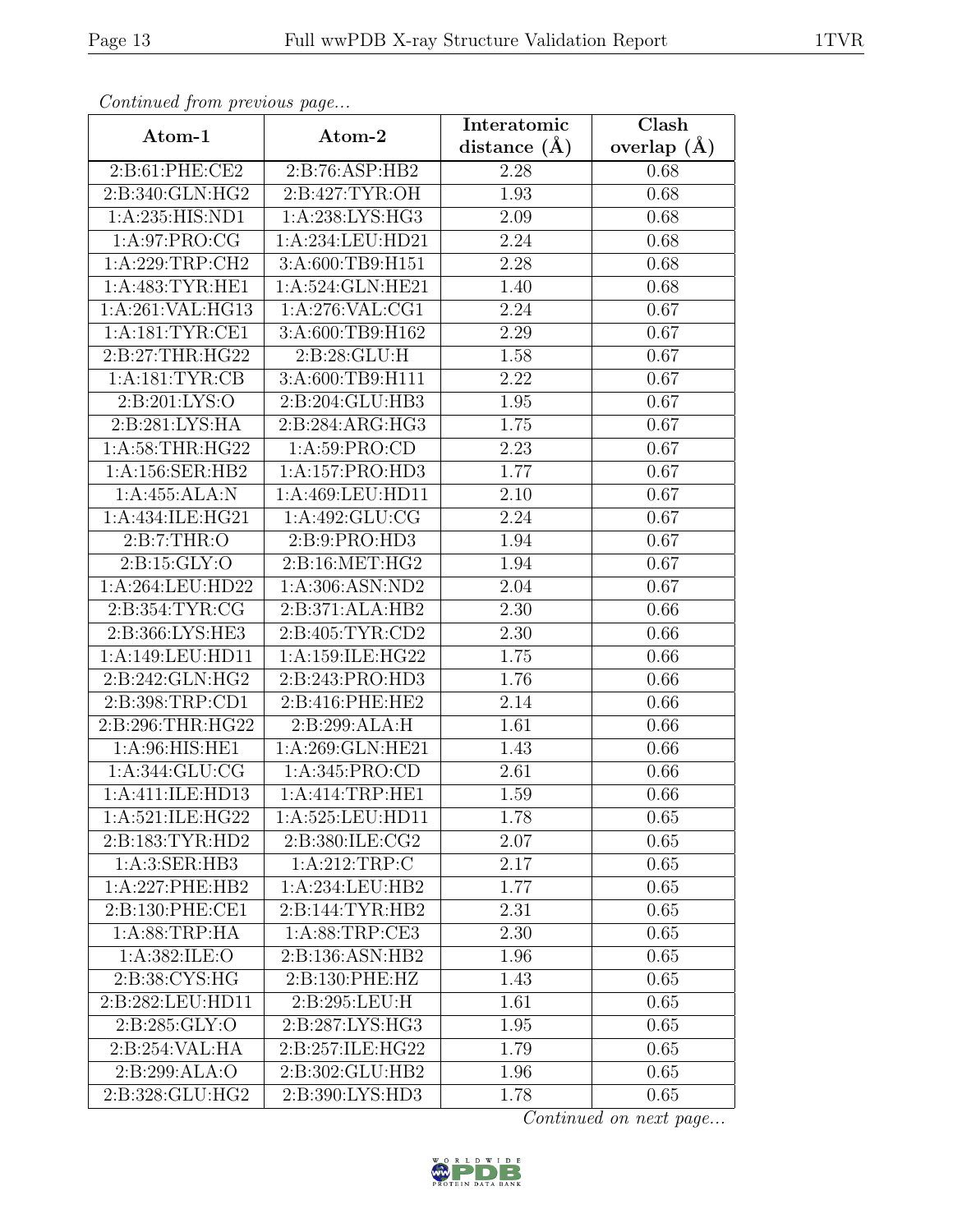| Continued from previous page |                              | Interatomic    | $\overline{\text{Clash}}$ |
|------------------------------|------------------------------|----------------|---------------------------|
| Atom-1                       | Atom-2                       | distance $(A)$ | overlap $(\AA)$           |
| 1:A:116:PHE:HD1              | 1:A:148:VAL:HG23             | 1.62           | 0.65                      |
| 2:B:263:LYS:HD3              | 2:B:425:LEU:HD13             | 1.77           | 0.65                      |
| 2:B:330:GLN:HG2              | 2:B:338:THR:HB               | 1.79           | 0.65                      |
| 2:B:154:LYS:HG2              | 2:B:184:MET:CE               | 2.27           | 0.64                      |
| 1:A:238:LYS:HZ2              | 1:A:315:HIS:HB2              | 1.62           | 0.64                      |
| 2:B:326:ILE:HB               | 2:B:342:TYR:CE1              | 2.32           | 0.64                      |
| 2: B:67: ASP:H               | 2:B:407:GLN:NE2              | 1.96           | 0.64                      |
| 1:A:458:VAL:HG22             | 1:A:464:GLN:HG2              | 1.79           | 0.64                      |
| 2:B:122:GLU:HG3              | 2:B:125:ARG:HH11             | 1.60           | 0.64                      |
| 2: B:70: LYS:O               | 2:B:70:LYS:HG3               | 1.98           | 0.64                      |
| 1:A:26:LEU:HD23              | 1:A:34:LEU:HD11              | 1.79           | 0.64                      |
| 1: A:58:THR:HG22             | 1:A:59:PRO:HD2               | 1.79           | 0.63                      |
| 1:A:109:LEU:HD22             | 1: A:216:THR:CG2             | 2.27           | 0.63                      |
| 1:A:500:GLN:OE1              | 1:A:500:GLN:HA               | 1.98           | 0.63                      |
| 1:A:23:GLN:HG3               | 1:A:61:PHE:HE1               | 1.63           | 0.63                      |
| 1:A:78:ARG:NH1               | 1: A:81: ASN:HB3             | 2.14           | 0.63                      |
| 1:A:124:PHE:HD1              | 1:A:124:PHE:O                | 1.80           | 0.63                      |
| 1:A:434:ILE:HD11             | 1:A:530:LYS:O                | 1.98           | 0.63                      |
| 2:B:10:VAL:HG11              | 2:B:153:TRP:CH2              | 2.29           | 0.63                      |
| 2:B:371:ALA:O                | 2:B:375:ILE:HD12             | 1.99           | 0.63                      |
| 1:A:106:VAL:HG13             | 1:A:189:VAL:O                | 1.99           | 0.63                      |
| 1: A:164:MET:HE3             | 1:A:187:LEU:HD11             | 1.79           | 0.63                      |
| 1:A:384:GLY:HA3              | 2:B:135:ILE:HD13             | 1.79           | 0.63                      |
| 2:B:335:GLY:O                | 2:B:337:TRP:CD1              | 2.51           | 0.63                      |
| 1: A:57: ASN:ND2             | 1:A:143:ARG:HH21             | 1.96           | 0.63                      |
| 1:A:260:LEU:HD21             | 1:A:279:LEU:HD13             | 1.79           | 0.63                      |
| 1:A:398:TRP:NE1              | 1:A:402:TRP:CD1              | 2.67           | 0.63                      |
| 1:A:229:TRP:CZ3              | 3:A:600:TB9:H151             | 2.34           | 0.63                      |
| 1:A:503:LEU:HG               | 1:A:507:GLN:HG3              | 1.81           | 0.62                      |
| 1:A:34:LEU:HD12              | 1:A:132:ILE:HG23             | 1.81           | 0.62                      |
| 1:A:125:ARG:NH1              | 1:A:147:ASN:HB3              | 2.14           | 0.62                      |
| 1:A:340:GLN:CB               | 1:A:351:THR:HG23             | 2.29           | 0.62                      |
| 1:A:123:ASP:O                | $1:A:126:LY\overline{S:HG2}$ | 1.99           | 0.62                      |
| 1: A: 311: LYS: O            | 1:A:313:PRO:HD3              | 2.00           | 0.62                      |
| 1:A:545:ASN:O                | 1:A:548:VAL:HG22             | 1.98           | 0.62                      |
| 1: A:49: LYS: HG2            | 1: A:50: ILE:N               | 2.14           | 0.62                      |
| 2:B:335:GLY:O                | 2:B:337:TRP:HD1              | 1.83           | 0.62                      |
| 2:B:242:GLN:H                | 2:B:243:PRO:HD2              | 1.64           | 0.62                      |
| 1:A:460:ASN:HD21             | 1: A:461: LYS: HE2           | 1.62           | 0.62                      |
| 2:B:254:VAL:HG22             | 2:B:293:ILE:HG13             | 1.82           | 0.62                      |
| 1:A:444:GLY:O                | 1:A:477:THR:HB               | 1.99           | 0.62                      |

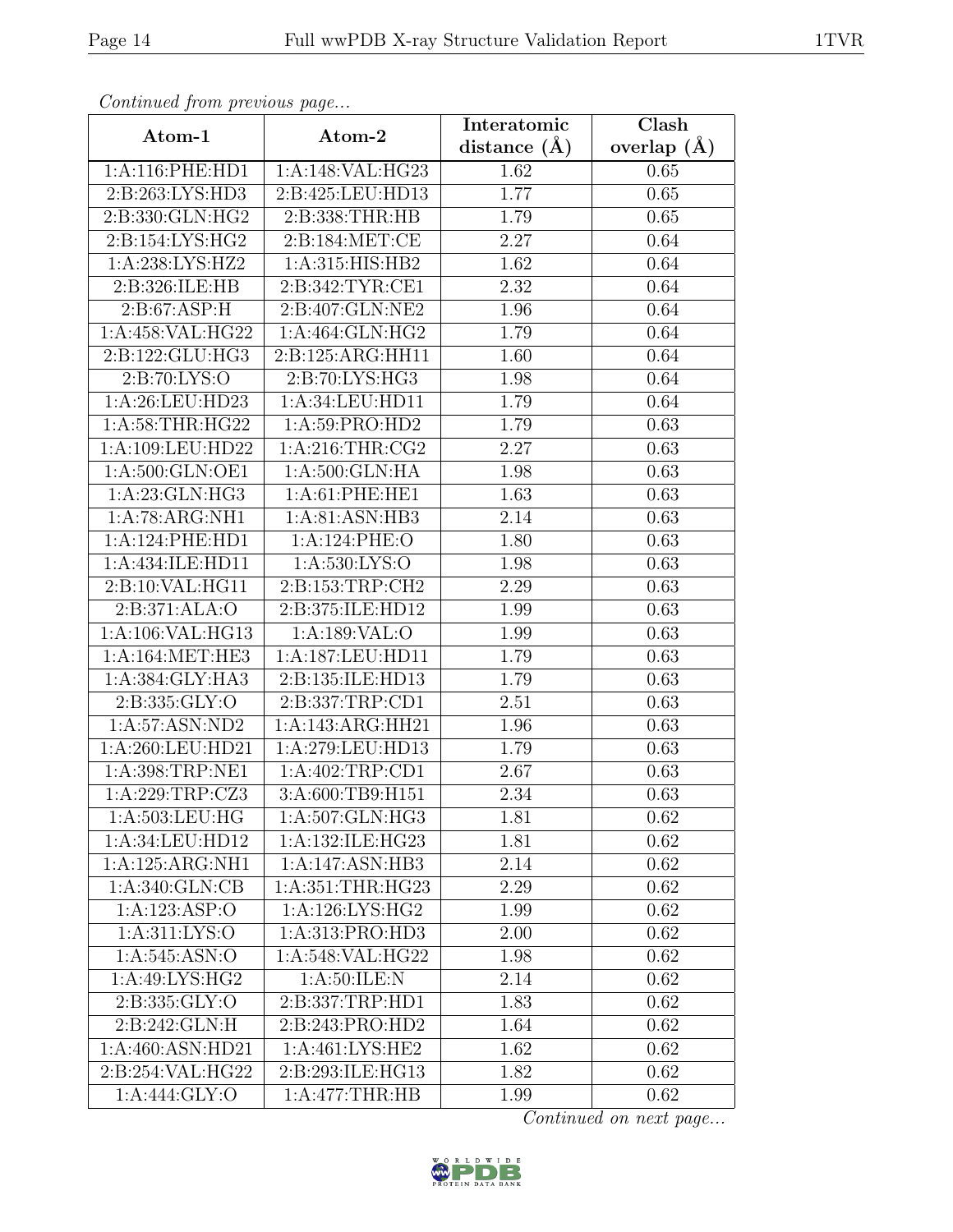| Continuea from previous page |                    | Interatomic      | $\overline{\text{Clash}}$ |
|------------------------------|--------------------|------------------|---------------------------|
| Atom-1                       | Atom-2             | distance $(\AA)$ | overlap $(\AA)$           |
| 1:A:454:LYS:CG               | 1:A:552:VAL:HG13   | 2.29             | 0.62                      |
| 1: A:88:TRP:HA               | 1:A:88:TRP:HE3     | 1.65             | 0.62                      |
| 1:A:238:LYS:NZ               | 1: A:315: HIS: HB2 | 2.14             | 0.62                      |
| 2:B:282:LEU:HG               | 2:B:293:ILE:CG2    | 2.22             | 0.62                      |
| 1: A:60: VAL:CA              | 1: A:75: VAL:HG22  | 2.16             | 0.61                      |
| 1: A:397:THR:HG21            | 1:A:423:VAL:O      | 1.99             | 0.61                      |
| 1:A:341:ILE:HG13             | 1:A:383:TRP:CH2    | 2.33             | 0.61                      |
| 2:B:143:ARG:HG2              | 2:B:143:ARG:NH1    | 2.15             | 0.61                      |
| 2:B:325:LEU:HD11             | 2:B:383:TRP:CE3    | 2.35             | 0.61                      |
| 2: B:63: ILE: HG23           | 2:B:403:THR:O      | 2.00             | 0.61                      |
| 2:B:270:ILE:HA               | 2:B:346:PHE:HB3    | 1.82             | 0.61                      |
| 1:A:178:ILE:HD12             | 1:A:191:SER:HB3    | 1.83             | 0.61                      |
| 1:A:238:LYS:HA               | 1: A:316: GLY:O    | 2.00             | 0.61                      |
| 2:B:120:LEU:HD22             | 2:B:150:PRO:CD     | 2.31             | 0.61                      |
| 2:B:323:LYS:HB2              | 2:B:343:GLN:NE2    | 2.16             | 0.61                      |
| 1: A:30: LYS: HA             | 1:A:33:ALA:HB3     | 1.83             | 0.61                      |
| 1: A: 13: LYS: O             | 1:A:16:MET:HB2     | 2.01             | 0.61                      |
| 1:A:163:SER:HA               | 1: A: 166: LYS: CE | 2.31             | 0.61                      |
| 1:A:326:ILE:CG2              | 1:A:390:LYS:HD2    | 2.30             | 0.61                      |
| 1: A:30: LYS: NZ             | 1: A:64: LYS: HE2  | 2.16             | 0.60                      |
| 2:B:30:LYS:HG2               | 2:B:71:TRP:CH2     | 2.36             | 0.60                      |
| 2:B:329:ILE:HA               | 2:B:338:THR:O      | 2.01             | 0.60                      |
| 1:A:397:THR:HG21             | 1:A:424:LYS:HA     | 1.83             | 0.60                      |
| 1: A:270: ILE: O             | 1:A:272:PRO:HD3    | 2.01             | 0.60                      |
| 2:B:368:LEU:O                | 2:B:372:VAL:HG23   | 2.01             | 0.60                      |
| 1: A: 188: TYR: CG           | 3:A:600:TB9:H122   | 2.35             | 0.60                      |
| 1:A:395:LYS:HD2              | 1:A:399:GLU:HG3    | 1.84             | 0.60                      |
| 1:A:333:GLY:HA3              | 1:A:336:GLN:HB2    | 1.84             | 0.60                      |
| 1:A:408:ALA:HB1              | 2:B:364:ASP:HB3    | 1.83             | 0.60                      |
| 2:B:249:LYS:HB2              | 2:B:252:TRP:CE3    | 2.37             | 0.60                      |
| 1:A:434:ILE:HG21             | 1:A:492:GLU:HG3    | 1.84             | 0.60                      |
| 2:B:111:VAL:HG11             | 2:B:187:LEU:HD22   | 1.82             | 0.60                      |
| 2: B:403: THR:O              | 2:B:403:THR:HG23   | 2.00             | 0.60                      |
| 1:A:163:SER:CA               | 1:A:166:LYS:HE3    | 2.31             | 0.60                      |
| 1:A:341:ILE:HD11             | 1: A:350: LYS: CG  | 2.29             | 0.60                      |
| 1:A:542:ILE:CG2              | 1:A:545:ASN:HB3    | 2.31             | 0.60                      |
| 1:A:34:LEU:HB3               | 1:A:132:ILE:HD13   | 1.84             | 0.59                      |
| 1:A:440:PHE:CE2              | 1:A:457:TYR:CE1    | 2.90             | 0.59                      |
| 1:A:461:LYS:O                | 1: A:463: ARG: N   | 2.35             | 0.59                      |
| 2:B:59:PRO:HD2               | 2:B:76:ASP:HB3     | 1.83             | 0.59                      |
| 2:B:183:TYR:CE2              | 2:B:380:ILE:CD1    | 2.84             | 0.59                      |

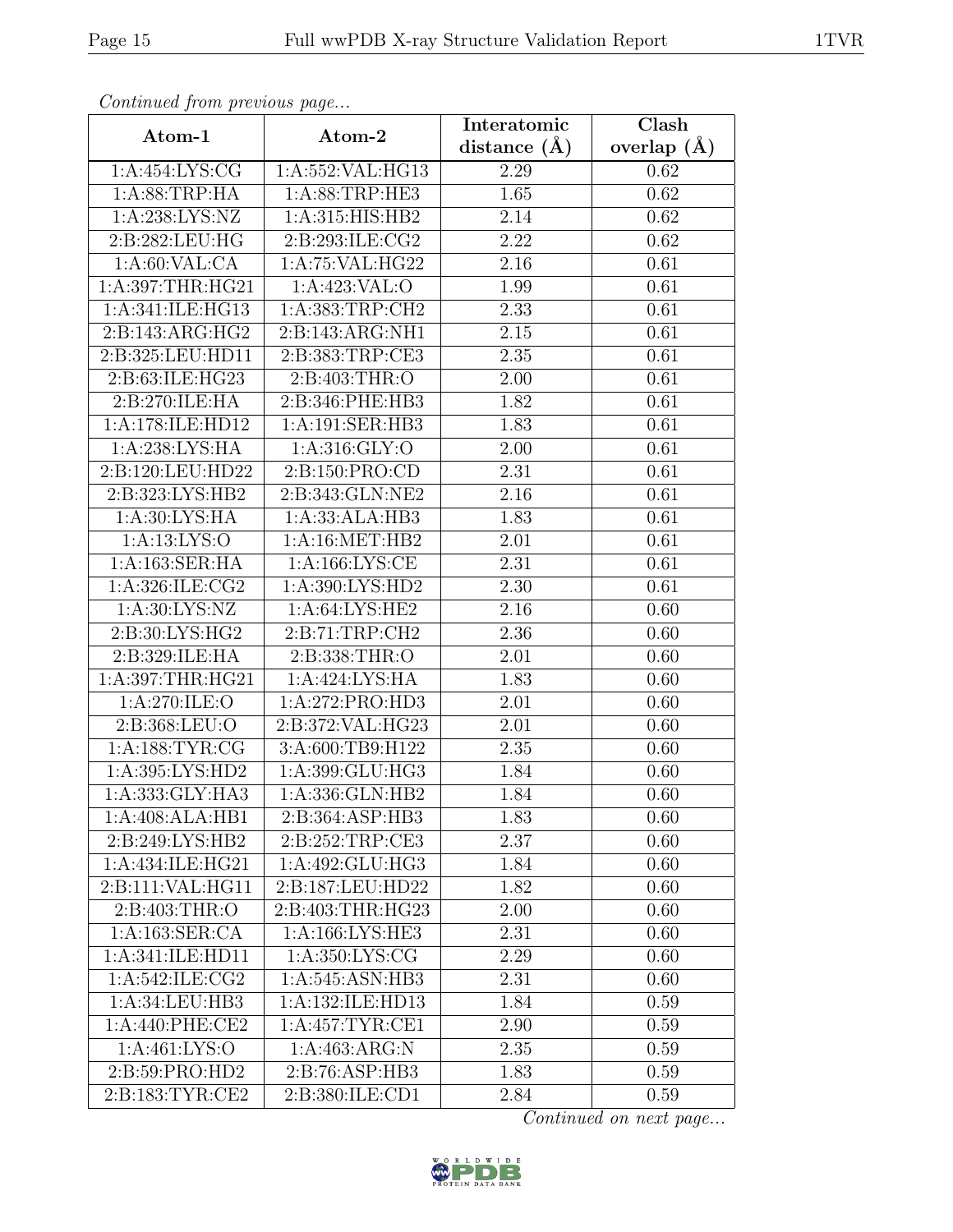| Communica from previous page |                   | Interatomic    | Clash         |
|------------------------------|-------------------|----------------|---------------|
| Atom-1                       | Atom-2            | distance $(A)$ | overlap $(A)$ |
| 2:B:183:TYR:HD2              | 2:B:380:ILE:HD12  | 1.60           | 0.59          |
| 1: A:160: PHE:O              | 1:A:162:SER:N     | 2.35           | 0.59          |
| 1: A:170: PRO:HG2            | 1:A:208:HIS:CE1   | 2.36           | 0.59          |
| 1:A:542:ILE:HG12             | 1:A:545:ASN:H     | 1.66           | 0.59          |
| 2:B:158:ALA:O                | 2:B:161:GLN:HB2   | 2.02           | 0.59          |
| 1: A:232:TYR:OH              | 1:A:269:GLN:NE2   | 2.36           | 0.59          |
| 1:A:179:VAL:HG12             | 3:A:600:TB9:H112  | 1.83           | 0.59          |
| 1:A:205:LEU:O                | 1:A:208:HIS:N     | 2.35           | 0.59          |
| 1:A:191:SER:OG               | 1:A:198:HIS:ND1   | 2.36           | 0.59          |
| 2:B:404:GLU:HB3              | 2: B:405: TYR:CD1 | 2.38           | 0.59          |
| 1:A:23:GLN:HE21              | 1:A:26:LEU:HD13   | 1.67           | 0.59          |
| 1:A:59:PRO:O                 | 1:A:75:VAL:HA     | 2.03           | 0.59          |
| 1: A:27:THR:O                | 1: A:31: ILE:N    | 2.36           | 0.59          |
| 1: A: 331: LYS: HE3          | 1:A:333:GLY:O     | 2.03           | 0.59          |
| 2:B:115:TYR:CE2              | 2:B:157:PRO:HA    | 2.38           | 0.59          |
| 2:B:397:THR:O                | 2:B:401:TRP:CD1   | 2.53           | 0.59          |
| 1: A:130: PHE:CE1            | 1:A:144:TYR:HB2   | 2.38           | 0.58          |
| 1:A:178:ILE:HB               | 1:A:191:SER:HB3   | 1.85           | 0.58          |
| 1:A:178:ILE:HD11             | 1:A:189:VAL:HG12  | 1.84           | 0.58          |
| 1:A:439:THR:HG23             | 2:B:289:LEU:HG    | 1.85           | 0.58          |
| 2:B:52:PRO:O                 | 2:B:54:ASN:N      | 2.36           | 0.58          |
| 2:B:115:TYR:HE2              | 2:B:157:PRO:N     | 2.00           | 0.58          |
| 2:B:252:TRP:CE3              | 2:B:252:TRP:HA    | 2.38           | 0.58          |
| 1: A:543: GLY:HA2            | 1:A:546:GLU:HB2   | 1.84           | 0.58          |
| 1:A:149:LEU:HD21             | 1:A:159:ILE:HG21  | 1.85           | 0.58          |
| 1: A:390: LYS: HA            | 1: A: 415: GLU: O | 2.03           | 0.58          |
| 1:A:434:ILE:HD12             | 1:A:494:ASN:OD1   | 2.03           | 0.58          |
| 1: A:209:LEU:HB3             | 1:A:214:LEU:HB2   | 1.84           | 0.58          |
| 1:A:438:GLU:HG2              | 1:A:459:THR:HB    | 1.86           | 0.58          |
| $2:B:13:LYS:\overline{HA}$   | 2:B:87:PHE:CD2    | 2.39           | 0.58          |
| 2: B: 167: ILE: O            | 2:B:208:HIS:NE2   | 2.35           | 0.58          |
| 1:A:546:GLU:O                | 1: A:549: ASP:HB2 | 2.04           | 0.58          |
| 2:B:183:TYR:HE2              | 2:B:380:ILE:CD1   | 2.17           | 0.58          |
| 1:A:431:LYS:O                | 1:A:532:TYR:HE1   | 1.87           | 0.57          |
| 2:B:19:PRO:HG3               | 2:B:80:LEU:HB2    | 1.85           | 0.57          |
| 2: B: 115: TYR: HE2          | 2:B:157:PRO:HA    | 1.69           | 0.57          |
| 2:B:160:PHE:O                | 2: B:160: PHE:CD2 | 2.57           | 0.57          |
| 1:A:101:LYS:NZ               | 1:A:321:PRO:HG2   | 2.19           | 0.57          |
| 1:A:518:VAL:HA               | 1:A:521:ILE:HD12  | 1.86           | 0.57          |
| 1:A:160:PHE:CD1              | 1:A:161:GLN:N     | 2.73           | 0.57          |
| 1:A:433:PRO:HG2              | 2:B:255:ASN:HB2   | 1.86           | 0.57          |

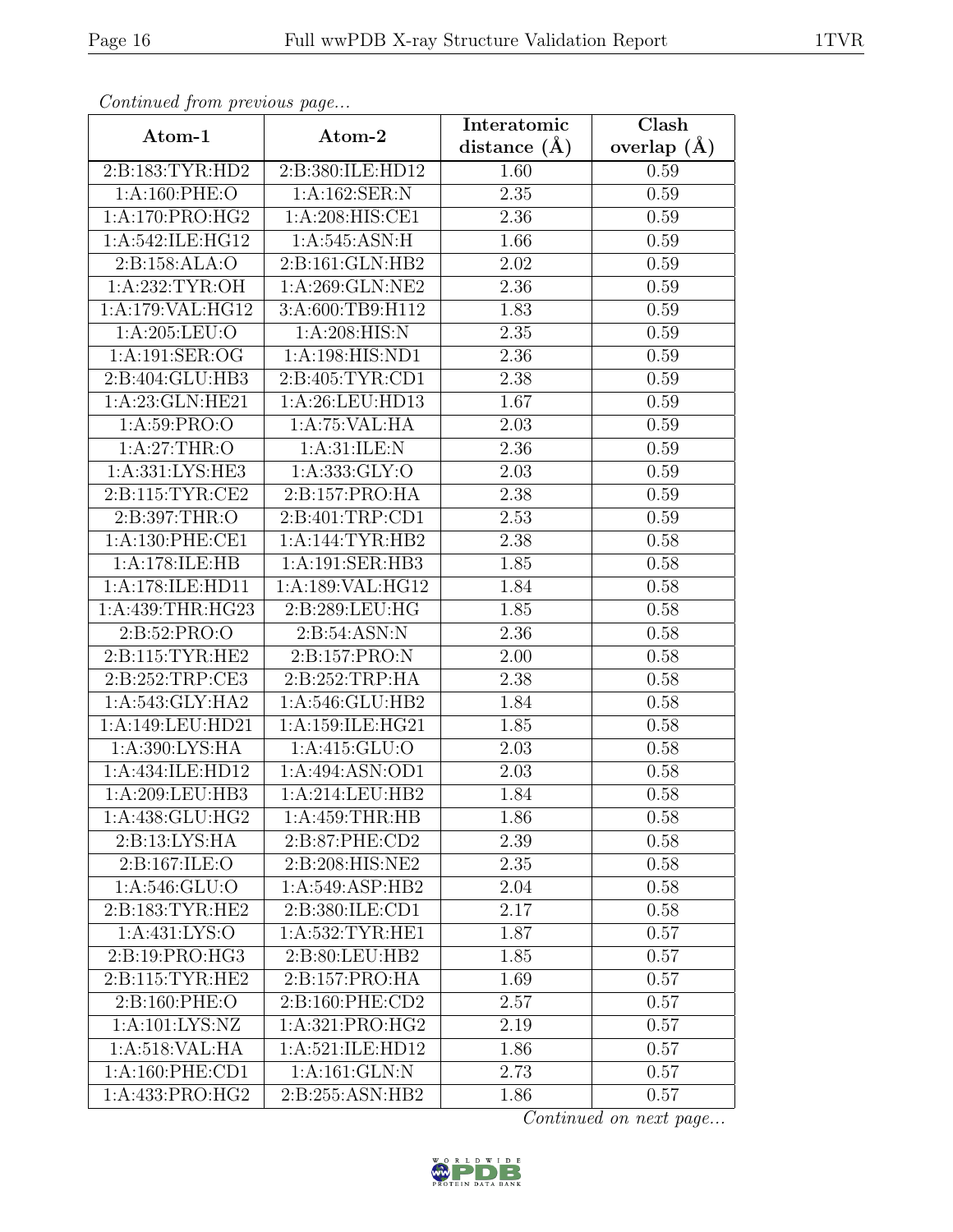| Continua from previous page |                     | Interatomic      | Clash           |
|-----------------------------|---------------------|------------------|-----------------|
| Atom-1                      | Atom-2              | distance $(\AA)$ | overlap $(\AA)$ |
| 1:A:19:PRO:HA               | 1:A:83:ARG:HH11     | 1.68             | 0.57            |
| 1:A:182:GLN:HA              | 1:A:187:LEU:HD23    | 1.87             | 0.57            |
| 1:A:288:ALA:HB1             | 1: A:291: GLU:CB    | 2.33             | 0.57            |
| 1: A: 354: TYR: CE2         | 1:A:370:GLU:HG2     | 2.40             | 0.57            |
| 2:B:26:LEU:HD23             | 2:B:133:PRO:HG2     | 1.85             | 0.57            |
| 2:B:163:SER:O               | 2:B:167:ILE:HG13    | 2.04             | 0.57            |
| 1:A:56:TYR:HD1              | 1: A:56: TYR: N     | 1.95             | 0.57            |
| 1:A:420:PRO:HG2             | 1:A:421:PRO:CD      | 2.20             | 0.57            |
| 1:A:503:LEU:HD13            | 1:A:535:TRP:HB3     | 1.87             | 0.57            |
| 2:B:18:GLY:HA3              | 2:B:127:TYR:HD1     | 1.69             | 0.57            |
| 2:B:266:TRP:CH2             | 2:B:346:PHE:CZ      | 2.93             | 0.57            |
| 1:A:241:VAL:HG11            | 1:A:266:TRP:NE1     | 2.20             | 0.57            |
| 1: A:275: LYS: HB3          | 1:A:336:GLN:HE22    | 1.70             | 0.57            |
| 1:A:340:GLN:HB3             | 1:A:351:THR:HG23    | 1.86             | 0.57            |
| 2:B:46:LYS:HE2              | 2:B:116:PHE:CG      | 2.40             | 0.57            |
| 2:B:85:GLN:HG3              | 2:B:154:LYS:O       | 2.04             | 0.57            |
| 2:B:248:GLU:O               | 2:B:248:GLU:HG3     | 2.05             | 0.57            |
| 1: A: 101: LYS: CE          | 1:A:321:PRO:HG2     | 2.35             | 0.57            |
| 1:A:317:VAL:HG22            | 1:A:348:ASN:O       | 2.05             | 0.57            |
| 2: B: 194: GLU: O           | 2:B:197:GLN:N       | 2.38             | 0.57            |
| 2:B:417:VAL:HG23            | 2:B:417:VAL:O       | 2.04             | 0.57            |
| 1:A:168:LEU:HD22            | 1: A: 180: ILE: CD1 | 2.35             | 0.57            |
| 1: A: 188: TYR: HB3         | 3:A:600:TB9:C7      | 2.35             | 0.57            |
| 2:Bi:21:VAL:O               | 2:B:57:ASN:HB3      | 2.05             | 0.57            |
| 2:B:65:LYS:HG3              | 2:B:407:GLN:O       | 2.05             | 0.57            |
| 2:B:252:TRP:HA              | 2:B:252:TRP:HE3     | 1.69             | 0.57            |
| 2:B:316:GLY:HA3             | 2:B:347:LYS:HB3     | 1.86             | 0.57            |
| 1:A:19:PRO:HA               | 1: A:83: ARG: NH1   | 2.20             | 0.56            |
| 1:A:153:TRP:O               | 1:A:155:GLY:N       | 2.38             | 0.56            |
| 1: A:341: ILE: CD1          | 1:A:350:LYS:HG2     | 2.34             | 0.56            |
| 2:B:33:ALA:HB1              | 2: B: 71: TRP: CG   | 2.39             | 0.56            |
| 2:B:112:GLY:HA2             | 2:B:115:TYR:CE1     | 2.40             | 0.56            |
| 2:B:330:GLN:HG3             | 2:B:332:GLN:NE2     | 2.19             | 0.56            |
| 1:A:168:LEU:O               | 1:A:172:LYS:HB2     | 2.05             | 0.56            |
| 1:A:261:VAL:HG12            | 1:A:261:VAL:O       | 2.05             | 0.56            |
| 1: A:511: ASP:O             | 1:A:522:ILE:HG12    | 2.05             | 0.56            |
| 2:B:279:LEU:HD11            | 2:B:303:LEU:HD13    | 1.85             | 0.56            |
| 2:B:319:TYR:CD2             | 2:B:383:TRP:CD1     | 2.93             | 0.56            |
| 1:A:114:ALA:O               | 1: A:160: PHE:HE2   | 1.88             | 0.56            |
| 1:A:149:LEU:HD11            | 1:A:159:ILE:CG2     | 2.35             | 0.56            |
| 1:A:240:THR:HG22            | 1:A:270:ILE:HG21    | 1.86             | 0.56            |

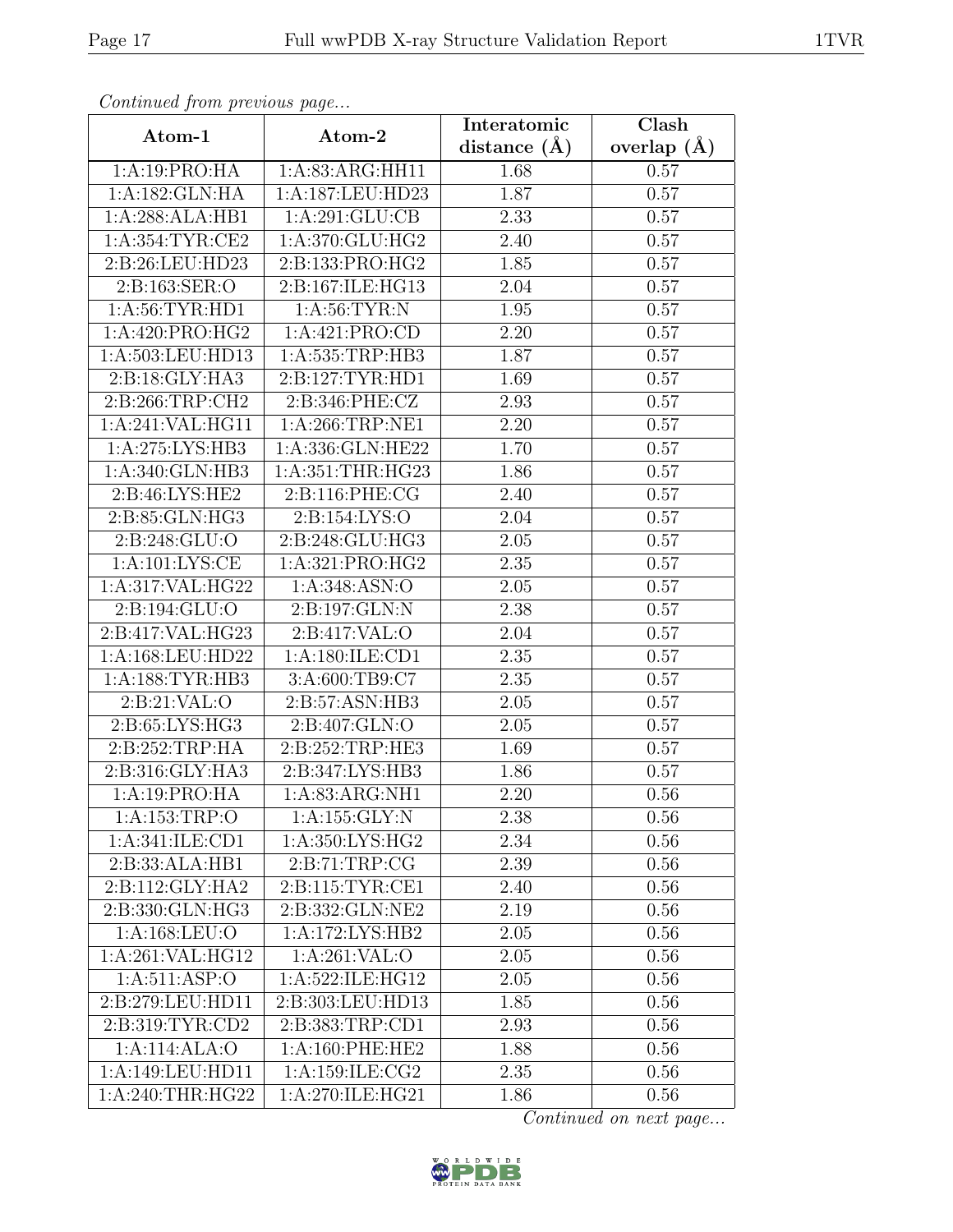| Continuea from previous page |                   | Interatomic    | Clash           |
|------------------------------|-------------------|----------------|-----------------|
| Atom-1                       | Atom-2            | distance $(A)$ | overlap $(\AA)$ |
| 1:A:484:LEU:HD23             | 1:A:487:GLN:NE2   | 2.20           | 0.56            |
| 2:B:61:PHE:HD2               | 2:B:74:LEU:HD23   | 1.71           | 0.56            |
| 2:B:148:VAL:HG23             | 2:B:149:LEU:N     | 2.21           | 0.56            |
| 1:A:23:GLN:NE2               | 1:A:61:PHE:HD1    | 2.03           | 0.56            |
| 2:B:128:THR:OG1              | 2:B:146:TYR:HB2   | 2.05           | 0.56            |
| 1:A:452:LEU:HA               | 1:A:472:THR:HG22  | 1.87           | 0.56            |
| 2:B:179:VAL:HG12             | 2:B:180:ILE:N     | 2.20           | 0.56            |
| 2:B:393:ILE:CG2              | 2:B:416:PHE:HD2   | 2.18           | 0.56            |
| 1: A:40: GLU: HG3            | 1:A:44:GLU:OE1    | 2.04           | 0.56            |
| 2:B:50:ILE:HD13              | 2:B:145:GLN:HB2   | 1.87           | 0.56            |
| 2:B:85:GLN:O                 | 2:B:89:GLU:N      | 2.38           | 0.56            |
| 1:A:503:LEU:O                | 1:A:507:GLN:HB2   | 2.06           | 0.56            |
| 2:B:34:LEU:CD2               | 2:B:62:ALA:HB2    | 2.25           | 0.56            |
| 2:B:261:VAL:CG2              | 2:B:283:LEU:HD11  | 2.35           | 0.56            |
| 1:A:509:GLN:N                | 1:A:510:PRO:HD3   | 2.21           | 0.56            |
| 1:A:339:TYR:CD2              | 1:A:375:ILE:HG12  | 2.41           | 0.56            |
| 1:A:445:ALA:O                | 1: A:477:THR:HG21 | 2.06           | 0.56            |
| 2:B:41:MET:O                 | 2:B:47:ILE:HG12   | 2.06           | 0.56            |
| 1: A:18: GLY: HA3            | 1: A:56: TYR: HD2 | 1.71           | 0.56            |
| 2:B:50:ILE:HD12              | 2:B:54:ASN:ND2    | 2.21           | 0.56            |
| 2:B:73:LYS:NZ                | 2:B:130:PHE:CZ    | 2.74           | 0.56            |
| 2:B:92:LEU:HB2               | 2:B:158:ALA:HB1   | 1.88           | 0.56            |
| 2:B:319:TYR:HE2              | 2:B:383:TRP:HB3   | 1.70           | 0.56            |
| 1: A:160: PHE: HD1           | 1:A:161:GLN:N     | 2.05           | 0.55            |
| 1: A:164: MET:SD             | 1:A:214:LEU:HD13  | 2.46           | 0.55            |
| 1:A:234:LEU:HB3              | 3:A:600:TB9:CL9   | 2.43           | 0.55            |
| 2: B:271: TYR: HE1           | 2:B:313:PRO:HA    | 1.70           | 0.55            |
| 1:A:2:ILE:HG23               | 1:A:117:SER:O     | 2.05           | 0.55            |
| 1:A:500:GLN:O                | 1: A:504: GLY:N   | 2.36           | 0.55            |
| 2: B: 263: LYS: HD3          | 2:B:425:LEU:HD11  | 1.88           | 0.55            |
| 1: A:130: PHE:HE2            | 1:A:146:TYR:CE1   | 2.23           | 0.55            |
| 1:A:303:LEU:HD12             | 1:A:303:LEU:O     | 2.06           | 0.55            |
| 1:A:397:THR:CG2              | 1: A:424: LYS: HA | 2.37           | 0.55            |
| 2:B:124:PHE:CE2              | 2:B:153:TRP:CH2   | 2.95           | 0.55            |
| 1:A:54:ASN:ND2               | 1:A:126:LYS:HA    | 2.21           | 0.55            |
| 1:A:130:PHE:O                | 1:A:143:ARG:HG3   | 2.07           | 0.55            |
| 1:A:328:GLU:HG3              | 1: A:342:TYR:HE1  | 1.71           | 0.55            |
| 1:A:19:PRO:HG3               | 1:A:80:LEU:HB2    | 1.89           | 0.55            |
| 1: A:126: LYS: HG3           | 1: A:127:TYR:CE1  | 2.42           | 0.55            |
| 1:A:406:TRP:CE3              | 1:A:407:GLN:N     | 2.75           | 0.55            |
| 2:B:365:VAL:HG12             | 2:B:365:VAL:O     | 2.06           | 0.55            |

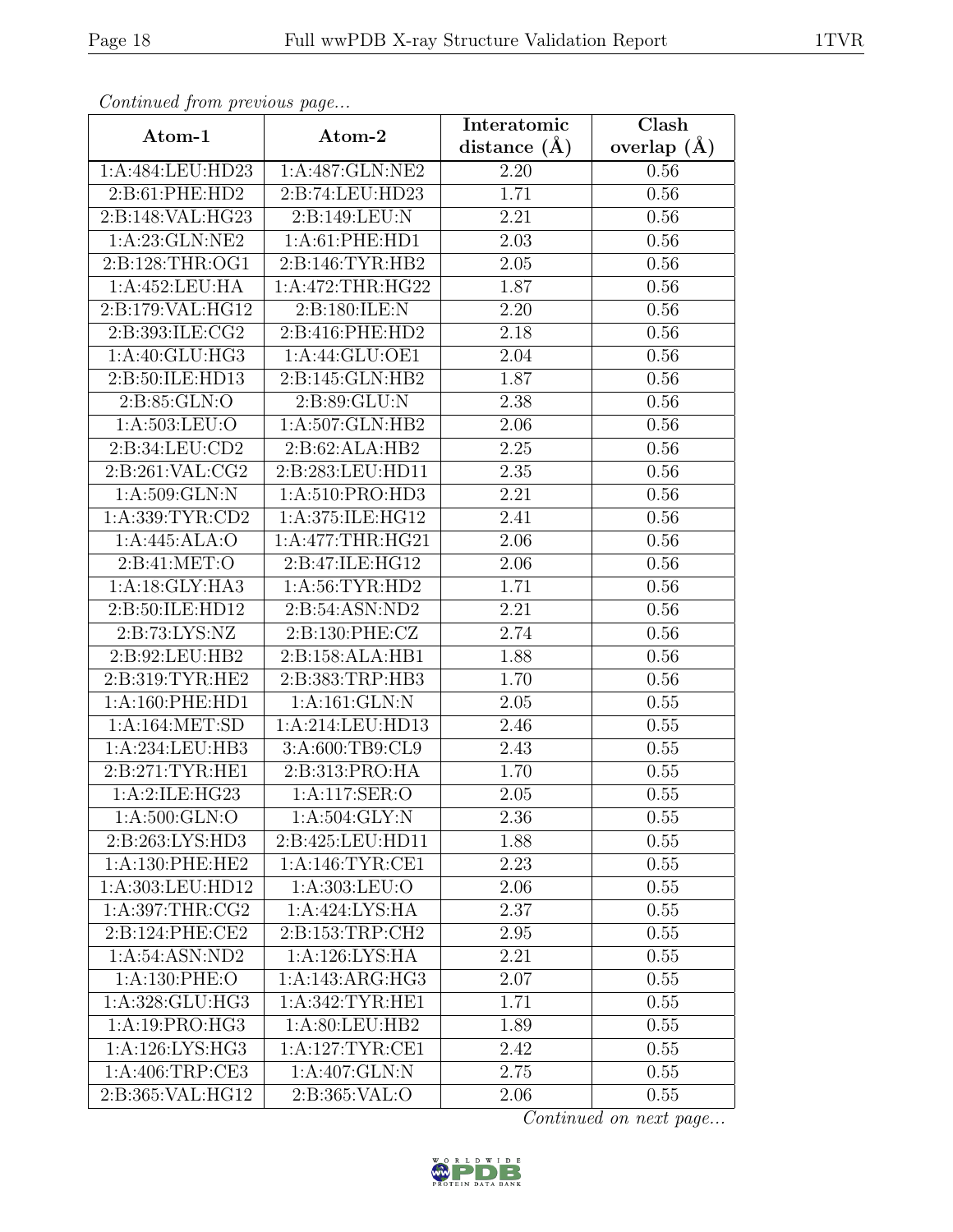| Continuea from previous page |                               | Interatomic       | Clash           |
|------------------------------|-------------------------------|-------------------|-----------------|
| Atom-1                       | Atom-2                        | distance $(A)$    | overlap $(\AA)$ |
| 1:A:169:GLU:N                | 1:A:170:PRO:HD2               | 2.22              | 0.55            |
| 1: A: 430: GLU: CD           | 1:A:530:LYS:HG3               | 2.27              | 0.55            |
| 1: A:473:THR:O               | 1:A:475:GLN:N                 | 2.39              | 0.55            |
| 2:B:70:LYS:HD3               | 2:B:72:ARG:NH2                | 2.21              | 0.55            |
| 2:B:369:THR:HG21             | 2:B:405:TYR:HB2               | 1.89              | 0.55            |
| 2:B:390:LYS:HG2              | 2:B:415:GLU:OE2               | 2.07              | 0.55            |
| 1:A:329:ILE:HA               | 1:A:338:THR:O                 | 2.06              | 0.54            |
| 2:B:54:ASN:HD21              | 2:B:129:ALA:CB                | 2.20              | 0.54            |
| 1:A:241:VAL:CG1              | 1: A:266:TRP:HE1              | $\overline{2}.21$ | 0.54            |
| 1:A:241:VAL:CG1              | $1:$ A:266:TRP:NE1            | 2.70              | 0.54            |
| 1: A:544: GLY:N              | 2:B:284:ARG:HA                | 2.22              | 0.54            |
| 2:B:198:HIS:O                | 2:B:202:ILE:HG12              | 2.07              | 0.54            |
| 1: A: 135: ILE: CB           | 1:A:138:GLU:HB2               | 2.38              | 0.54            |
| 2:B:376:THR:HG22             | 2:B:376:THR:O                 | 2.06              | 0.54            |
| 1: A:130: PHE:CE2            | 1:A:146:TYR:CE1               | 2.96              | 0.54            |
| 2:B:369:THR:HA               | 2:B:398:TRP:HH2               | 1.71              | 0.54            |
| 1:A:108:VAL:HG22             | 1:A:188:TYR:CE2               | 2.43              | 0.54            |
| 1:A:469:LEU:HD22             | 1:A:480:GLN:HG2               | 1.89              | 0.54            |
| 1:A:191:SER:HB2              | 1:A:193:LEU:HG                | 1.89              | 0.54            |
| 1:A:503:LEU:O                | 1:A:507:GLN:HG3               | 2.08              | 0.54            |
| 2:B:323:LYS:HB2              | 2:B:343:GLN:HE21              | 1.72              | 0.54            |
| 1:A:111:VAL:HG12             | 1:A:114:ALA:CB                | 2.37              | 0.54            |
| 1:A:162:SER:OG               | 1:A:163:SER:N                 | 2.40              | 0.54            |
| 2: B:27:THR:O                | 2:B:31:ILE:HG13               | 2.08              | 0.54            |
| 2:B:400:THR:HB               | 2:B:401:TRP:NE1               | 2.22              | 0.54            |
| 2: B:401:TRP:CD1             | 2:B:401:TRP:N                 | 2.75              | 0.54            |
| 2:B:125:ARG:HG2              | 2: B: 146: TYR: O             | 2.08              | 0.54            |
| 1:A:447:ASN:HB3              | 1:A:450:THR:OG1               | 2.06              | 0.54            |
| 2:B:122:GLU:CG               | 2:B:125:ARG:HH11              | 2.21              | 0.54            |
| 2:B:339:TYR:CE2              | 2:B:375:ILE:HG12              | 2.43              | 0.54            |
| 1:A:171:PHE:CZ               | 1: A:205:LEU:HB2              | 2.43              | 0.53            |
| 1: A:275: LYS: HG2           | 1:A:332:GLN:NE2               | 2.23              | 0.53            |
| 2:B:197:GLN:O                | 2: B:200:THR:HB               | 2.08              | 0.53            |
| 1:A:42:GLU:HG3               | 1:A:47:ILE:O                  | 2.08              | 0.53            |
| 1: A:253:THR:HG22            | 1:A:292:VAL:HA                | 1.90              | 0.53            |
| 1:A:26:LEU:CD2               | 1:A:34:LEU:HD11               | 2.38              | 0.53            |
| 1:A:433:PRO:HD3              | 2:B:255:ASN:ND2               | 2.23              | 0.53            |
| 1:A:439:THR:OG1              | 2:B:288:ALA:HA                | 2.08              | 0.53            |
| 1: A:483: TYR: HE1           | 1:A:524:GLN:NE2               | 2.06              | 0.53            |
| 2:B:296:THR:O                | 2:B:299:ALA:HB3               | 2.08              | 0.53            |
| 1:A:30:LYS:HZ1               | 1: A:64: L <sub>YS</sub> :HE2 | 1.74              | 0.53            |

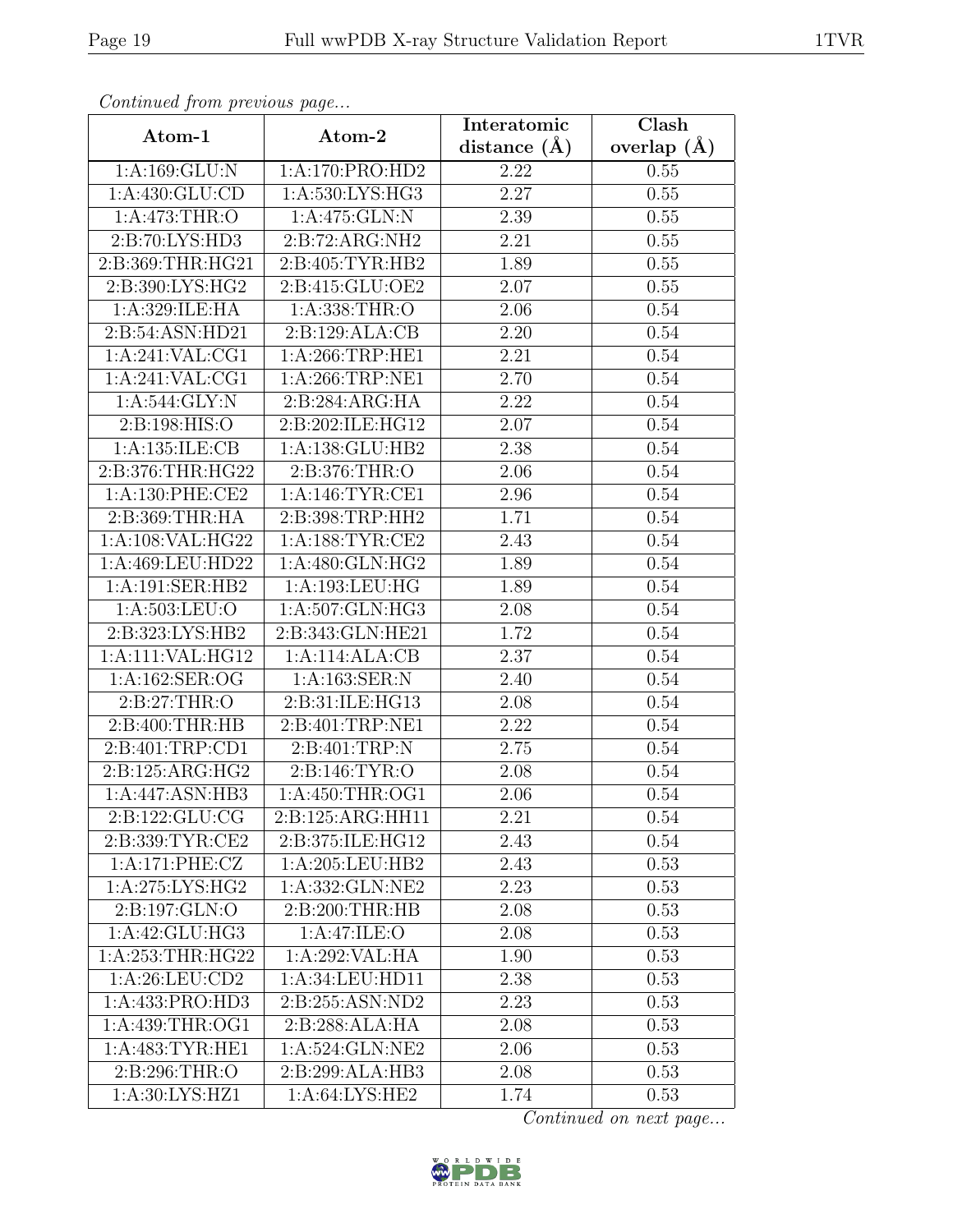| Continued from previous page |                     | Interatomic      | Clash         |
|------------------------------|---------------------|------------------|---------------|
| Atom-1                       | Atom-2              | distance $(\AA)$ | overlap $(A)$ |
| 1:A:479:LEU:CD1              | 1:A:518:VAL:HG22    | 2.38             | 0.53          |
| 2:B:330:GLN:HG3              | 2:B:332:GLN:HE22    | 1.73             | 0.53          |
| 1:A:454:LYS:HE2              | 1: A: 555: GLY: HA3 | 1.90             | 0.53          |
| 1:A:126:LYS:HG3              | 1:A:127:TYR:CD1     | 2.43             | 0.53          |
| 1: A:320: ASP:H              | 1:A:343:GLN:HE22    | 1.54             | 0.53          |
| 1:A:459:THR:HG23             | 1:A:463:ARG:HB3     | 1.89             | 0.53          |
| 1: A: 465: LYS: O            | 1:A:466:VAL:HG23    | 2.09             | 0.53          |
| 1:A:23:GLN:NE2               | 1: A:61: PHE:CD1    | 2.77             | 0.53          |
| 1:A:54:ASN:HD21              | 1:A:126:LYS:HA      | 1.73             | 0.53          |
| 1: A:375: ILE: HB            | 1:A:389:PHE:HZ      | 1.73             | 0.53          |
| 1:A:408:ALA:HB1              | 2:B:364:ASP:CB      | 2.39             | 0.53          |
| 2: B:266:TRP: CZ3            | 2:B:346:PHE:CE1     | 2.97             | 0.53          |
| 1: A:224: GLU:O              | 1:A:227:PHE:CE1     | 2.62             | 0.53          |
| 2:B:38:CYS:SG                | 2:B:130:PHE:HZ      | 2.32             | 0.53          |
| 1:A:235:HIS:HB2              | 1:A:238:LYS:HG2     | 1.90             | 0.53          |
| 2: B: 115: TYR: O            | 2:B:117:SER:N       | 2.42             | 0.52          |
| 1:A:50:ILE:HG22              | 1: A:51: GLY:N      | 2.24             | 0.52          |
| 2:B:148:VAL:HG23             | 2:B:149:LEU:H       | 1.74             | 0.52          |
| 1:A:47:ILE:HG23              | 1:A:144:TYR:HB3     | 1.90             | 0.52          |
| 1:A:153:TRP:CZ3              | 1:A:159:ILE:HD12    | 2.44             | 0.52          |
| 2:B:28:GLU:HG2               | 2: B:32: LYS: CE    | 2.39             | 0.52          |
| 2:B:178:ILE:CG2              | 2:B:189:VAL:HG12    | 2.39             | 0.52          |
| 2:B:354:TYR:CD1              | 2:B:371:ALA:HB2     | 2.43             | 0.52          |
| 2:B:373:GLN:HE22             | 2:B:406:TRP:HA      | 1.75             | 0.52          |
| 1:A:96:HIS:CE1               | 1:A:269:GLN:HE21    | 2.26             | 0.52          |
| 1:A:403:THR:HG23             | 2:B:334:GLN:HE21    | 1.74             | 0.52          |
| 2: B: 61: PHE: CZ            | 2:B:402:TRP:HZ2     | 2.27             | 0.52          |
| 2: B:315: HIS: CG            | 2:B:316:GLY:N       | 2.76             | 0.52          |
| 1:A:277:ARG:CZ               | 1:A:334:GLN:HG3     | 2.39             | 0.52          |
| 1:A:325:LEU:HD13             | 1:A:383:TRP:CE3     | 2.44             | 0.52          |
| 2:B:393:ILE:HG22             | 2:B:416:PHE:HD2     | 1.74             | 0.52          |
| 1:A:196:GLY:HA2              | 1:A:199:ARG:HB2     | 1.92             | 0.52          |
| 2:B:254:VAL:HA               | 2:B:257:ILE:CG2     | 2.37             | 0.52          |
| 2:B:366:LYS:O                | 2:B:369:THR:HG22    | 2.10             | 0.52          |
| 1:A:275:LYS:HB3              | 1:A:336:GLN:NE2     | 2.24             | 0.52          |
| 2:B:257:ILE:HG23             | 2:B:283:LEU:HD21    | 1.91             | 0.52          |
| 1: A:23: GLN: HG3            | 1: A:61: PHE:CE1    | 2.42             | 0.52          |
| 1: A:218: ASP:O              | 1:A:221:HIS:N       | 2.43             | 0.52          |
| 1:A:310:LEU:HD23             | 1: A:310: LEU:O     | 2.09             | 0.52          |
| 2:B:26:LEU:HD12              | 2:B:30:LYS:HB3      | 1.92             | 0.52          |
| 2:B:120:LEU:HD22             | 2:B:150:PRO:HD2     | 1.92             | 0.52          |

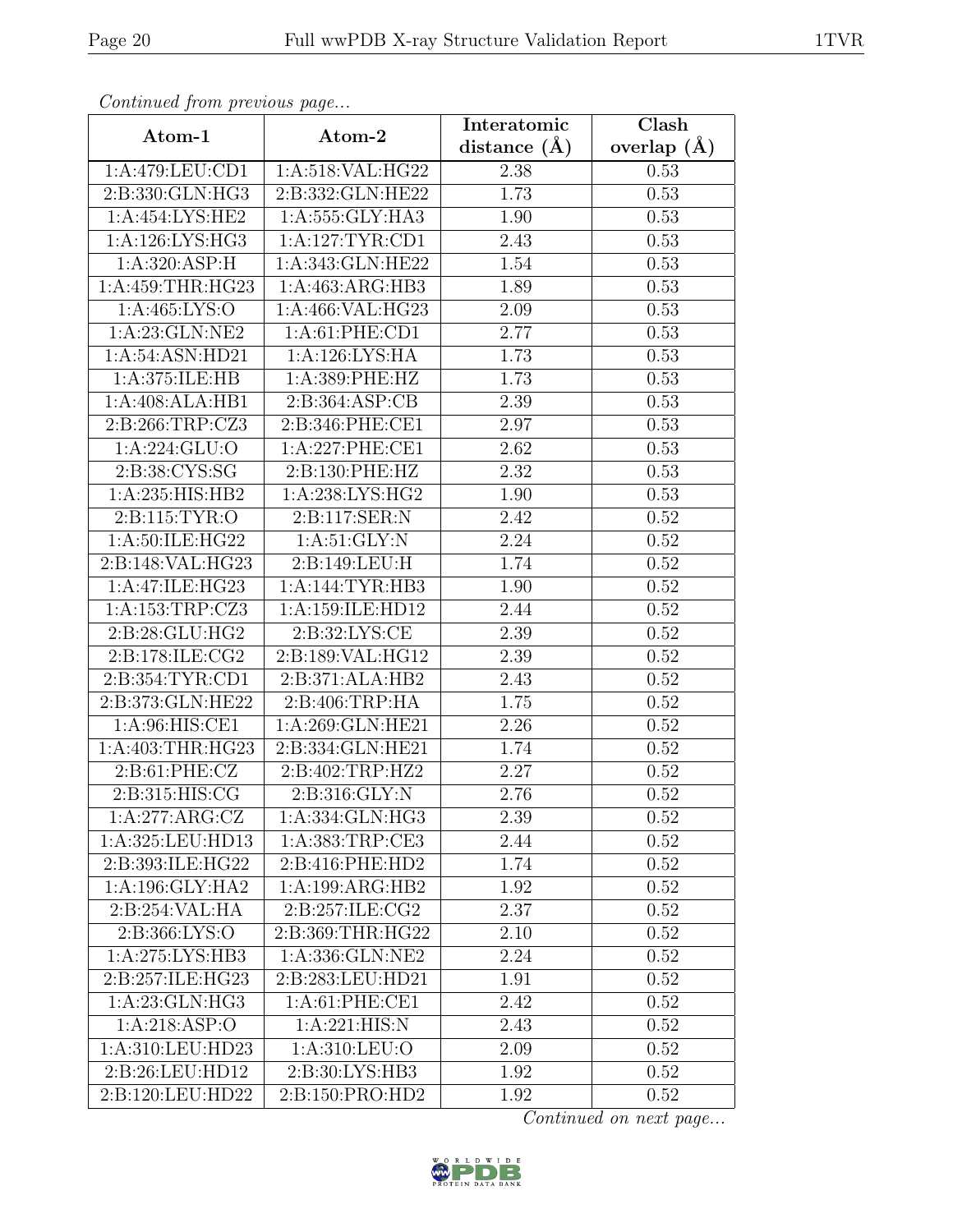| Continuation procession pugo |                             | Interatomic      | Clash           |
|------------------------------|-----------------------------|------------------|-----------------|
| Atom-1                       | Atom-2                      | distance $(\AA)$ | overlap $(\AA)$ |
| 1:A:374:LYS:HD2              | 1:A:374:LYS:O               | 2.10             | 0.51            |
| 2:B:50:ILE:CD1               | 2:B:145:GLN:HB2             | 2.40             | 0.51            |
| 2:B:156:SER:H                | 2:B:157:PRO:HD2             | 1.74             | 0.51            |
| 2:B:159:ILE:C                | 2:B:161:GLN:H               | 2.12             | 0.51            |
| 2:B:13:LYS:HA                | 2:B:87:PHE:HD2              | 1.75             | 0.51            |
| 1:A:274:ILE:HG23             | 1: A:306: ASN:ND2           | 2.25             | 0.51            |
| 1:A:379:SER:OG               | 1:A:387:PRO:HD2             | 2.10             | 0.51            |
| 2:B:81:ASN:OD1               | 2:B:153:TRP:HD1             | 1.93             | 0.51            |
| 2: B: 115: TYR: CE2          | 2:B:157:PRO:CA              | 2.91             | 0.51            |
| 1: A:512: LYS: HD3           | 1: A:512:LYS:H              | 1.75             | 0.51            |
| 2:B:276:VAL:HG22             | 2:B:276:VAL:O               | 2.11             | 0.51            |
| 2:B:372:VAL:HG12             | 2:B:372:VAL:O               | 2.10             | 0.51            |
| 1: A: 41: MET: HB2           | 1:A:47:ILE:HD12             | 1.91             | 0.51            |
| 1:A:247:PRO:HD3              | $1:A:\overline{263:LYS:NZ}$ | 2.25             | 0.51            |
| 2:B:48:SER:OG                | 2:B:147:ASN:ND2             | 2.43             | 0.51            |
| 1:A:124:PHE:O                | 1:A:124:PHE:CD1             | 2.61             | 0.51            |
| 2:B:339:TYR:CD1              | 2:B:375:ILE:HD11            | 2.46             | 0.51            |
| 2:B:273:GLY:O                | 2:B:309:ILE:HD13            | 2.11             | 0.51            |
| 1: A:31: ILE: O              | 1:A:34:LEU:HB2              | 2.10             | 0.51            |
| 1: A: 384: GLY: C            | 1:A:385:LYS:HG2             | 2.31             | 0.51            |
| 2:B:62:ALA:HB1               | 2:B:71:TRP:CE3              | 2.46             | 0.51            |
| 2:B:361:HIS:O                | 2:B:363:ASN:N               | 2.45             | 0.50            |
| 2:B:394:GLN:O                | 2:B:395:LYS:C               | 2.50             | 0.50            |
| 1:A:180:ILE:HA               | 1: A: 188: TYR: O           | 2.11             | 0.50            |
| 1: A:470:THR:HG22            | 1:A:471:ASN:N               | 2.26             | 0.50            |
| 2:B:236:PRO:HB3              | 2:B:381:VAL:HG11            | 1.94             | 0.50            |
| 2:B:406:TRP:CZ2              | 2:B:412:PRO:HD2             | 2.46             | 0.50            |
| 1:A:442:VAL:HG12             | 1:A:443:ASP:N               | 2.26             | 0.50            |
| 2:B:252:TRP:CH2              | 2:B:260:LEU:HD22            | 2.47             | 0.50            |
| 2:B:259:LYS:HG3              | 2:B:260:LEU:N               | 2.26             | 0.50            |
| 2: B:28: GLU:O               | 2:B:32:LYS:HE3              | 2.10             | 0.50            |
| 2:B:58:THR:HG22              | 2:B:76:ASP:O                | 2.11             | 0.50            |
| 1:A:121:ASP:OD1              | 1:A:123:ASP:HB2             | 2.12             | 0.50            |
| 2:B:149:LEU:O                | 2:B:150:PRO:C               | 2.50             | 0.50            |
| 2:B:297:GLU:O                | 2:B:301:LEU:HD13            | 2.12             | 0.50            |
| 2:B:323:LYS:CB               | 2:B:343:GLN:HE21            | 2.24             | 0.50            |
| 1:A:331:LYS:HG3              | 1:A:336:GLN:O               | 2.11             | 0.50            |
| 2:B:108:VAL:HG22             | 2:B:188:TYR:CD2             | 2.47             | 0.50            |
| 1: A:60: VAL: HG23           | 1: A: 130: PHE: HB2         | 1.94             | 0.50            |
| 1:A:227:PHE:O                | 1:A:233:GLU:CA              | 2.58             | 0.50            |
| 1: A:60: VAL: CG2            | 1:A:130:PHE:HB2             | 2.41             | 0.50            |

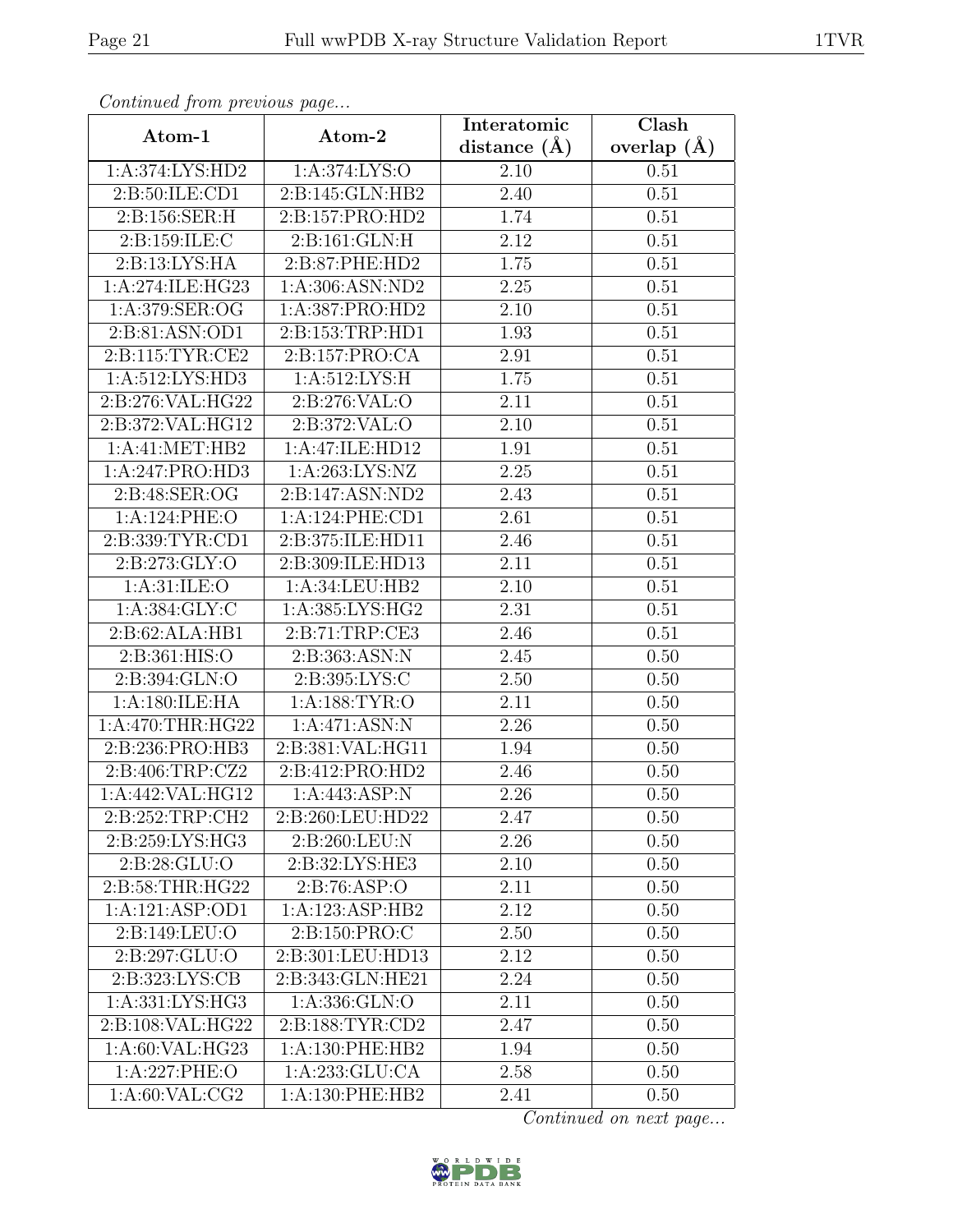| Continuea from previous page |                   | Interatomic       | Clash           |
|------------------------------|-------------------|-------------------|-----------------|
| Atom-1                       | Atom-2            | distance $(A)$    | overlap $(\AA)$ |
| 2:B:306:ASN:O                | 2:B:309:ILE:HG22  | 2.11              | 0.50            |
| 2:B:345:PRO:HB2              | 2:B:346:PHE:CD2   | 2.47              | 0.50            |
| 2:B:393:ILE:O                | 2:B:416:PHE:HB3   | 2.12              | 0.50            |
| 1: A: 188: TYR: CB           | 3:A:600:TB9:H122  | 2.41              | 0.50            |
| 1:A:328:GLU:O                | 1:A:339:TYR:HA    | 2.12              | 0.50            |
| 1:A:543:GLY:HA3              | 2:B:284:ARG:HB3   | 1.92              | 0.50            |
| 1:A:10:VAL:HB                | 1:A:124:PHE:CD2   | 2.47              | 0.49            |
| 1:A:412:PRO:HG3              | 2:B:401:TRP:CH2   | 2.47              | 0.49            |
| 1:A:475:GLN:HA               | 1:A:478:GLU:OE1   | 2.12              | 0.49            |
| 1:A:18:GLY:HA3               | 1: A:56:TYR:CD2   | 2.47              | 0.49            |
| 1:A:118:VAL:HG13             | 1:A:119:PRO:HD2   | 1.94              | 0.49            |
| 2:B:206:ARG:HB3              | 2:B:206:ARG:NH1   | 2.26              | 0.49            |
| 1:A:38:CYS:O                 | 1:A:42:GLU:N      | 2.44              | 0.49            |
| 1:A:55:PRO:HD2               | 1: A:56: TYR:CD1  | 2.47              | 0.49            |
| 1:A:106:VAL:HA               | 1:A:189:VAL:O     | 2.12              | 0.49            |
| 1:A:164:MET:SD               | 1:A:214:LEU:CD1   | $3.00\,$          | 0.49            |
| 1:A:479:LEU:HD22             | 1:A:521:ILE:HD13  | 1.95              | 0.49            |
| 2: B: 160: PHE: O            | 2:B:160:PHE:CG    | 2.65              | 0.49            |
| 1: A:543: GLY: HA2           | 1: A:546: GLU:CB  | 2.43              | 0.49            |
| 1:A:454:LYS:CE               | 1:A:555:GLY:HA3   | 2.42              | 0.49            |
| 2:B:2:ILE:HG23               | 2:BTB:2:ILE:O     | 2.13              | 0.49            |
| 2:B:299:ALA:O                | 2:B:302:GLU:N     | 2.46              | 0.49            |
| 1: A: 183: TYR: CE2          | 1:A:229:TRP:NE1   | 2.77              | 0.49            |
| 1:A:398:TRP:NE1              | 1:A:402:TRP:NE1   | $\overline{2.61}$ | 0.49            |
| 2: B:35: VAL:O               | 2:B:39:THR:HB     | 2.12              | 0.49            |
| 1: A:61:PHE:N                | 1:A:74:LEU:O      | $\overline{2}.46$ | 0.49            |
| 1:A:171:PHE:HB2              | 1:A:208:HIS:ND1   | 2.27              | 0.49            |
| 1:A:479:LEU:HD22             | 1:A:521:ILE:CD1   | 2.43              | 0.49            |
| 2:B:21:VAL:HG12              | 2:B:22:LYS:N      | 2.26              | 0.49            |
| 2: B: 113: ASP: O            | 2:B:116:PHE:HB2   | 2.13              | 0.49            |
| 1: A:160: PHE: HE1           | 1: A:182: GLN:NE2 | 2.11              | 0.49            |
| 1:A:207:GLN:OE1              | 1:A:207:GLN:HA    | 2.13              | 0.49            |
| 1:A:525:LEU:HD23             | 1:A:531:VAL:HG21  | 1.95              | 0.49            |
| 2:B:64:LYS:HB2               | 2:B:68:SER:HA     | 1.94              | 0.49            |
| 2:B:368:LEU:HD21             | 2:B:391:LEU:HD22  | 1.95              | 0.49            |
| 1:A:274:ILE:HA               | 1:A:306:ASN:OD1   | 2.12              | 0.49            |
| 2:B:26:LEU:CD2               | 2:B:133:PRO:HG2   | 2.43              | 0.49            |
| 2:B:121:ASP:C                | 2:B:123:ASP:H     | 2.16              | 0.49            |
| 2:B:253:THR:HB               | 2:B:256:ASP:OD2   | 2.12              | 0.49            |
| 1:A:118:VAL:O                | 1:A:148:VAL:HB    | 2.12              | 0.49            |
| 1:A:381:VAL:HG22             | 2:B:25:PRO:HG3    | 1.95              | 0.49            |

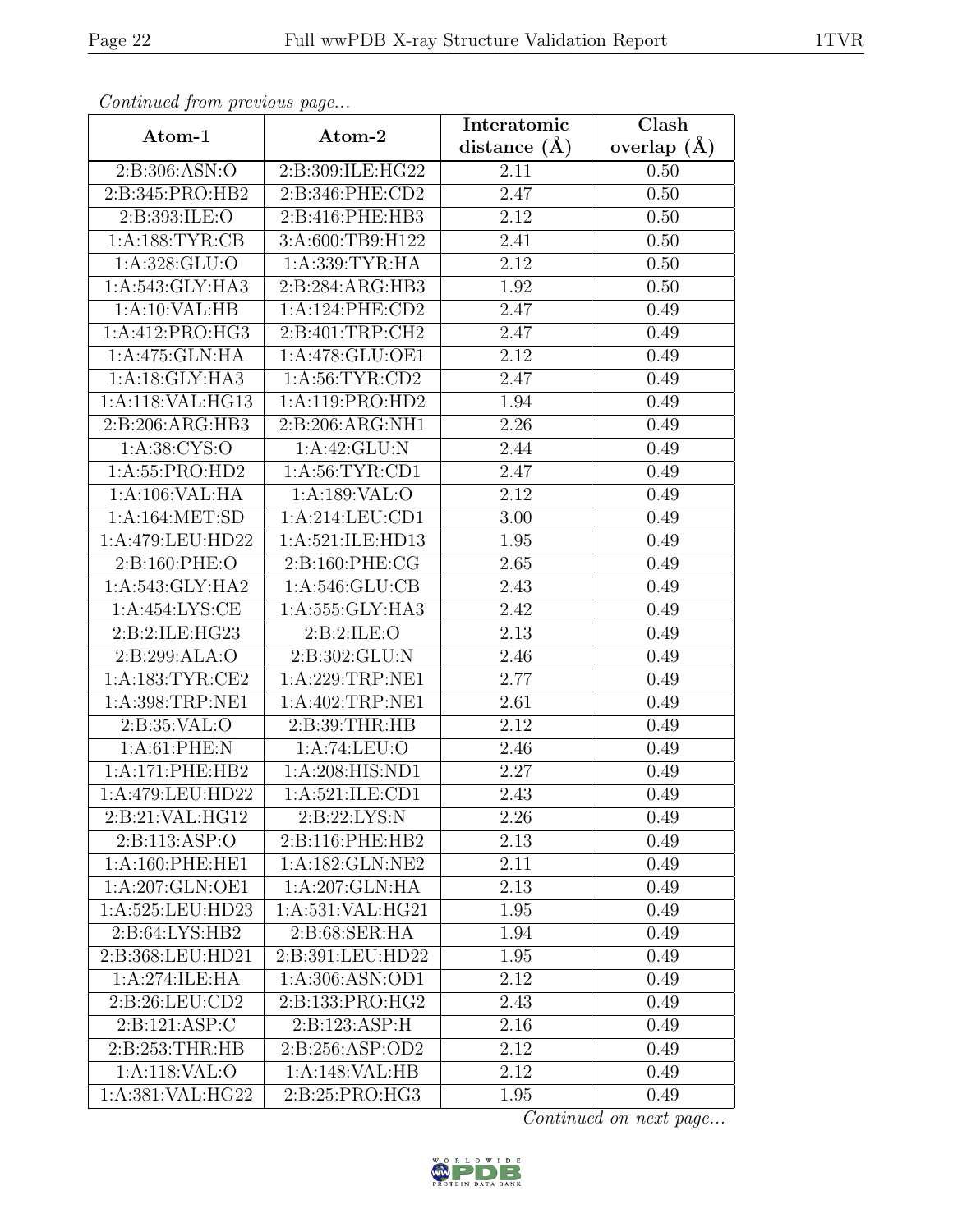| Continueu from pretious page     |                     | Interatomic       | $\overline{\text{Clash}}$ |
|----------------------------------|---------------------|-------------------|---------------------------|
| Atom-1                           | Atom-2              | distance $(A)$    | overlap $(\AA)$           |
| 1: A: 451: LYS: O                | 1:A:471:ASN:N       | 2.43              | 0.49                      |
| 2:B:34:LEU:HD21                  | 2:B:62:ALA:CB       | 2.27              | 0.49                      |
| 2:B:80:LEU:O                     | 2:B:80:LEU:HG       | 2.12              | 0.49                      |
| 2: B: 364: ASP: C                | 2:B:366:LYS:H       | 2.16              | 0.49                      |
| 1:A:121:ASP:O                    | 1:A:125:ARG:HG3     | 2.13              | 0.48                      |
| 1: A:483: TYR: CE1               | 1:A:524:GLN:NE2     | 2.81              | 0.48                      |
| 2: B: 115: TYR: OH               | 2:B:157:PRO:HB3     | $\overline{2.13}$ | 0.48                      |
| 2:B:282:LEU:HD11                 | 2:B:295:LEU:N       | 2.27              | 0.48                      |
| 2:B:319:TYR:CE2                  | 2:B:383:TRP:CD1     | 3.01              | 0.48                      |
| 1:A:332:GLN:HG3                  | 1: A: 333: GLY: N   | 2.27              | 0.48                      |
| 2:B:27:THR:HG22                  | 2:B:28:GLU:N        | 2.27              | 0.48                      |
| 2: B:212:TRP:HA                  | 2:B:212:TRP:CE3     | 2.48              | 0.48                      |
| 2:B:329:ILE:HD11                 | 2:B:389:PHE:CD2     | 2.49              | 0.48                      |
| 1:A:382:ILE:O                    | 2:B:135:ILE:HG22    | 2.13              | 0.48                      |
| 2:B:258:GLN:CG                   | 2:B:283:LEU:HD22    | 2.43              | 0.48                      |
| 2:B:266:TRP:HE3                  | 2:B:266:TRP:O       | 1.96              | 0.48                      |
| 2:B:288:ALA:C                    | 2:B:290:THR:H       | 2.16              | 0.48                      |
| 1:A:229:TRP:CZ3                  | 1:A:234:LEU:HD11    | 2.49              | 0.48                      |
| 1:A:303:LEU:HD12                 | 1:A:303:LEU:C       | 2.33              | 0.48                      |
| 2: B: 354: TYR: CE1              | 2:B:356:ARG:HG3     | 2.49              | 0.48                      |
| 1:A:8:VAL:HG11                   | 2:B:52:PRO:HD2      | 1.95              | 0.48                      |
| 1: A: 181: TYR: CD1              | 1:A:182:GLN:O       | 2.67              | 0.48                      |
| 1:A:199:ARG:HB2                  | 1:A:199:ARG:NH1     | 2.29              | 0.48                      |
| 1: A:419:THR:CG2                 | 1:A:420:PRO:CD      | 2.78              | 0.48                      |
| 2:B:54:ASN:HD21                  | 2:B:129:ALA:HB2     | 1.76              | 0.48                      |
| 2:B:111:VAL:HG23                 | 2:Bi:11:VAL:O       | 2.12              | 0.48                      |
| 1:A:97:PRO:O                     | 1: A:99: GLY:N      | 2.46              | 0.48                      |
| 1:A:102:LYS:HD3                  | 1:A:237:ASP:CB      | 2.44              | 0.48                      |
| 1: A:196: GLY: HA2               | 1:A:199:ARG:CB      | 2.42              | 0.48                      |
| 1:A:229:TRP:HE3                  | 1:A:234:LEU:HD11    | 1.78              | 0.48                      |
| 1:A:452:LEU:HB3                  | 1:A:470:THR:HA      | 1.94              | 0.48                      |
| 2:B:396:GLU:O                    | 2:B:397:THR:C       | 2.50              | 0.48                      |
| $1: A: 337: TRP: \overline{NE1}$ | 1:A:367:GLN:HG2     | 2.29              | 0.48                      |
| 1:A:434:ILE:HG12                 | 1:A:530:LYS:HG2     | 1.95              | 0.48                      |
| 2:B:169:GLU:OE1                  | 2:B:173:LYS:HD2     | 2.13              | 0.48                      |
| 1:A:27:THR:HG22                  | 1:A:29:GLU:HG2      | 1.96              | 0.48                      |
| 1: A: 120: LEU: CD2              | 1:A:125:ARG:HG2     | 2.41              | 0.48                      |
| 1:A:326:ILE:HD12                 | 1: A:342: TYR: CE2  | 2.49              | 0.48                      |
| 1:A:326:ILE:HG13                 | 1: A:343: GLN: HA   | 1.96              | 0.48                      |
| 1:A:340:GLN:HB2                  | 1: A: 351:THR: HG23 | 1.96              | 0.48                      |
| 1:A:341:ILE:CG1                  | 1:A:350:LYS:HB3     | 2.43              | 0.48                      |

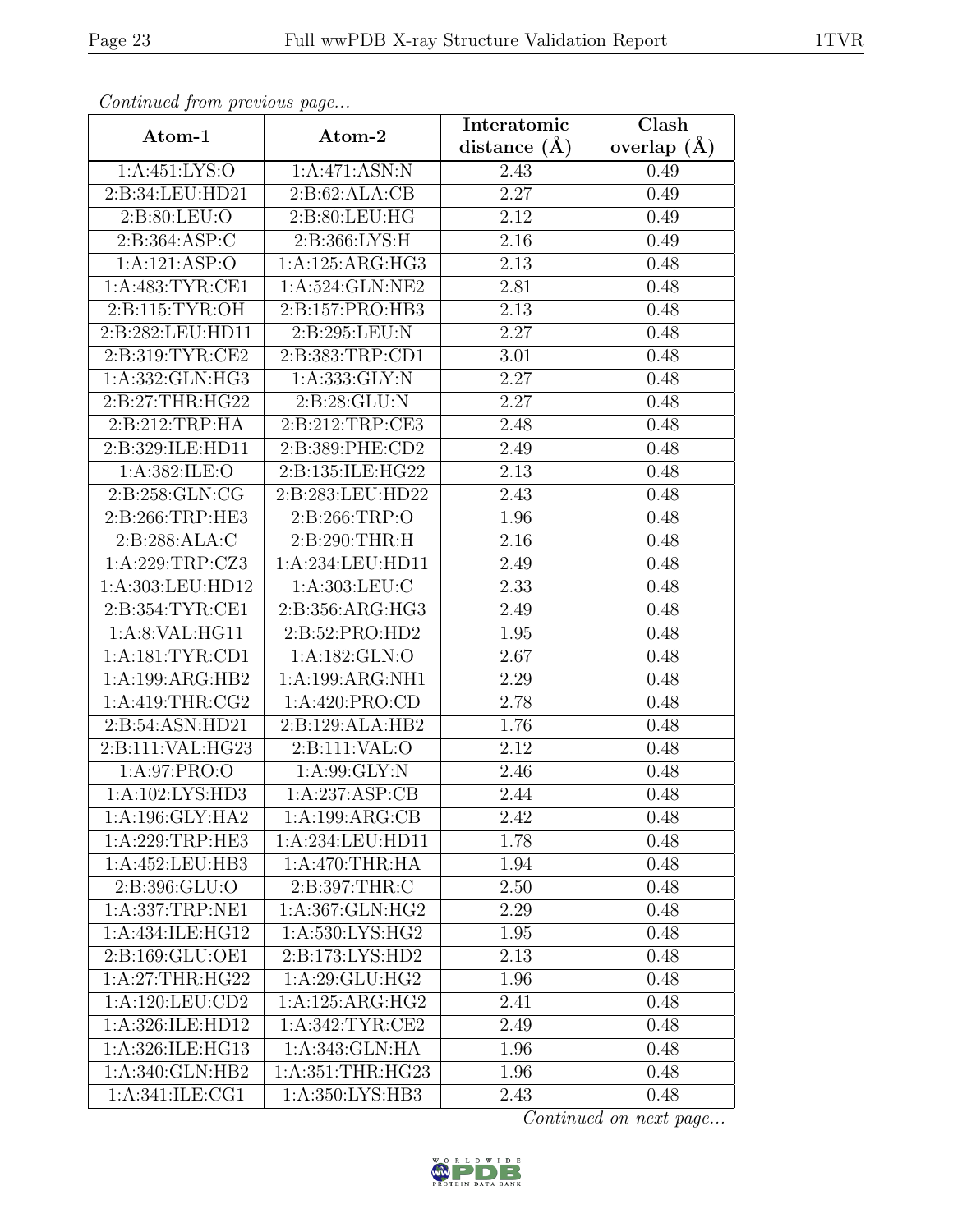| Continuea from previous page |                                | Interatomic       | Clash         |
|------------------------------|--------------------------------|-------------------|---------------|
| Atom-1                       | Atom-2                         | distance $(A)$    | overlap $(A)$ |
| 1:A:538:ALA:HA               | 1:A:545:ASN:OD1                | 2.14              | 0.48          |
| 2:B:288:ALA:O                | 2: B:290:THR:N                 | 2.47              | 0.48          |
| 1:A:57:ASN:HD22              | 1:A:143:ARG:HH21               | 1.61              | 0.48          |
| 1:A:28:GLU:HA                | 1: A:31: ILE: HB               | 1.95              | 0.48          |
| 1:A:305:GLU:O                | 1:A:308:GLU:HB3                | 2.14              | 0.48          |
| 1:A:387:PRO:HG2              | 1:A:389:PHE:CE1                | 2.38              | 0.48          |
| 1: A: 453: GLY: H            | 1:A:472:THR:HG21               | 1.78              | 0.48          |
| 2:B:337:TRP:HB2              | 2:B:354:TYR:HB3                | 1.95              | 0.48          |
| 1:A:111:VAL:HG12             | 1:A:111:VAL:O                  | 2.13              | 0.47          |
| 1:A:125:ARG:HB3              | 1:A:146:TYR:O                  | 2.14              | 0.47          |
| 1:A:244:ILE:HG23             | 1:A:263:LYS:HB3                | 1.97              | 0.47          |
| 1:A:302:GLU:O                | 1: A: 303: LEU: C              | 2.53              | 0.47          |
| 2:B:12:LEU:O                 | 2:B:87:PHE:HD2                 | 1.97              | 0.47          |
| 2:B:94:ILE:HG12              | $2: B: 161: \overline{GLN:CD}$ | 2.34              | 0.47          |
| 2:B:311:LYS:O                | 2:B:313:PRO:HD3                | 2.14              | 0.47          |
| 2:B:425:LEU:HD12             | 2: B:426:TRP:H                 | 1.79              | 0.47          |
| 1:A:78:ARG:HA                | 1:A:81:ASN:HB2                 | 1.95              | 0.47          |
| 2:B:340:GLN:HG2              | 2: B:427: TYR: CZ              | 2.48              | 0.47          |
| 2:B:342:TYR:HB3              | 2:B:348:ASN:HB3                | 1.96              | 0.47          |
| 1:A:119:PRO:HA               | 1:A:148:VAL:HA                 | 1.95              | 0.47          |
| 2:B:366:LYS:HE3              | 2:B:405:TYR:HE2                | 1.74              | 0.47          |
| 1:A:122:GLU:HG3              | 1:A:122:GLU:O                  | 2.14              | 0.47          |
| 1:A:123:ASP:O                | 1:A:125:ARG:N                  | $\overline{2}.47$ | 0.47          |
| 1:A:360:ALA:O                | 1: A:361: HIS: CG              | $\overline{2.67}$ | 0.47          |
| 1: A: 453: GLY: H            | 1:A:472:THR:CG2                | 2.27              | 0.47          |
| 2:B:159:ILE:O                | 2:B:161:GLN:N                  | 2.45              | 0.47          |
| 2:B:233:GLU:O                | 2:B:235:HIS:CE1                | 2.68              | 0.47          |
| 2:B:246:LEU:HD12             | 2:B:307:ARG:HE                 | 1.80              | 0.47          |
| 2:B:261:VAL:HG21             | 2:B:283:LEU:CD1                | 2.37              | 0.47          |
| 2:B:422:LEU:HD12             | 2:B:422:LEU:N                  | 2.29              | 0.47          |
| 1:A:171:PHE:O                | 1:A:175:ASN:HB2                | 2.15              | 0.47          |
| 1:A:270:ILE:HA               | 1: A:351:THR:OG1               | 2.14              | 0.47          |
| 1:A:434:ILE:CD1              | 1:A:530:LYS:O                  | 2.61              | 0.47          |
| 2:B:188:TYR:CE1              | 2:B:380:ILE:HG21               | 2.49              | 0.47          |
| 2: B: 257: ILE: O            | 2: B:261: VAL: HG23            | 2.14              | 0.47          |
| 1:A:125:ARG:HH12             | 1:A:147:ASN:HB3                | 1.79              | 0.47          |
| 1:A:153:TRP:HZ3              | 1:A:159:ILE:HD12               | 1.80              | 0.47          |
| 1:A:335:GLY:O                | 1:A:337:TRP:CD1                | 2.67              | 0.47          |
| 1: A:441: TYR:HB3            | 1:A:548:VAL:HG11               | 1.97              | 0.47          |
| 2:B:174:GLN:OE1              | 2:B:174:GLN:N                  | 2.47              | 0.47          |
| 1:A:51:GLY:H                 | 1:A:52:PRO:HD2                 | 1.78              | 0.47          |

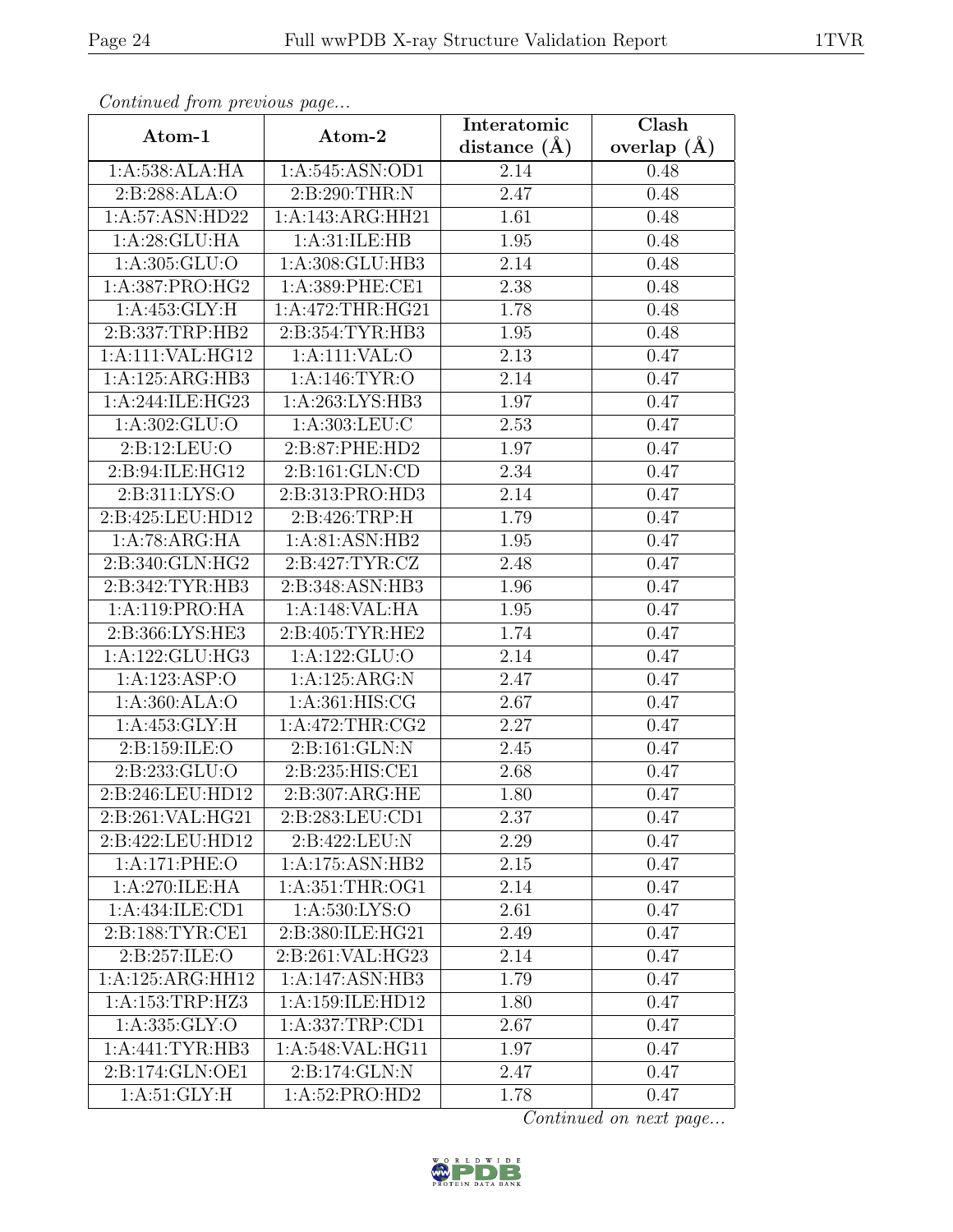| Continued from previous page |                     | Interatomic      | Clash           |
|------------------------------|---------------------|------------------|-----------------|
| Atom-1                       | Atom-2              | distance $(\AA)$ | overlap $(\AA)$ |
| 1:A:122:GLU:HA               | 1:A:125:ARG:NE      | 2.30             | 0.47            |
| 1:A:160:PHE:HE1              | 1:A:182:GLN:HE22    | 1.60             | 0.47            |
| 2:B:103:LYS:HE3              | 2:B:192:ASP:HB2     | 1.97             | 0.47            |
| 2:B:366:LYS:HA               | 2:B:369:THR:HG22    | 1.95             | 0.47            |
| 1: A: 108: VAL: CG2          | 1: A: 188: TYR: CE2 | 2.98             | 0.47            |
| 1:A:202:ILE:HG21             | 1:A:221:HIS:CB      | 2.45             | 0.47            |
| 1: A:235: HIS: CB            | 1:A:238:LYS:HG3     | 2.42             | 0.47            |
| 1:A:465:LYS:HD3              | 1: A:488: ASP:OD2   | 2.14             | 0.47            |
| 2:B:181:TYR:CD1              | 2:B:182:GLN:N       | 2.83             | 0.47            |
| 2:B:205:LEU:O                | 2:B:209:LEU:HD12    | 2.15             | 0.47            |
| 2:B:183:TYR:CD2              | 2:B:380:ILE:CG2     | 2.84             | 0.47            |
| 2:B:191:SER:HG               | 2:B:198:HIS:HD1     | 1.59             | 0.47            |
| 1:A:106:VAL:HG11             | 3:A:600:TB9:H72     | 1.97             | 0.46            |
| 1:A:18:GLY:H                 | 1: A:56: TYR: HE2   | 1.63             | 0.46            |
| 1: A:51: GLY:N               | 1:A:52:PRO:HD2      | 2.30             | 0.46            |
| 1:A:114:ALA:O                | 1: A:160: PHE:CE2   | 2.67             | 0.46            |
| 1:A:248:GLU:HB3              | 1:A:307:ARG:NH2     | 2.30             | 0.46            |
| 1: A:440: PHE:CD2            | 1:A:457:TYR:CD1     | 3.03             | 0.46            |
| 1: A:32: LYS:O               | 1:A:35:VAL:N        | 2.49             | 0.46            |
| 1: A: 120: LEU: O            | 1:A:121:ASP:C       | 2.53             | 0.46            |
| 1:A:122:GLU:HA               | 1:A:125:ARG:HE      | 1.80             | 0.46            |
| 1:A:163:SER:O                | 1:A:166:LYS:HB2     | 2.15             | 0.46            |
| 1:A:10:VAL:HG12              | 1:A:124:PHE:CE2     | 2.50             | 0.46            |
| 1: A:10: VAL: HG21           | 1: A: 153: TRP: HH2 | 1.81             | 0.46            |
| 1: A:30: LYS:O               | 1:A:34:LEU:HG       | 2.15             | 0.46            |
| 2:B:377:THR:O                | 2:B:379:SER:N       | 2.49             | 0.46            |
| 1:A:266:TRP:O                | 1:A:269:GLN:HG3     | 2.15             | 0.46            |
| 1: A:441: TYR:O              | 1:A:548:VAL:CG1     | 2.64             | 0.46            |
| 1:A:455:ALA:HB3              | 1:A:469:LEU:HD21    | 1.97             | 0.46            |
| 1: A:483: TYR:OH             | 1:A:520:GLN:HG2     | 2.15             | 0.46            |
| 1: A:519: ASN:O              | 1:A:522:ILE:HB      | 2.16             | 0.46            |
| 1: A:543: GLY:N              | 2:B:284:ARG:HG2     | 2.20             | 0.46            |
| 1: A:57: ASN:ND2             | 1:A:143:ARG:NH2     | 2.62             | 0.46            |
| 1:A:120:LEU:HD21             | 1:A:125:ARG:HA      | 1.98             | 0.46            |
| 2: B:3: SER: N               | 2:B:4:PRO:HD3       | 2.30             | 0.46            |
| 2:B:292:VAL:O                | 2:B:293:ILE:CG1     | 2.64             | 0.46            |
| 1: A:58:THR:HG22             | 1:A:59:PRO:HD3      | 1.97             | 0.46            |
| 1:A:433:PRO:HB3              | 2:B:289:LEU:HB2     | 1.97             | 0.46            |
| 2:B:5:ILE:HG23               | 2: B:6: GLU: N      | 2.30             | 0.46            |
| 1:A:12:LEU:HD21              | 1:A:124:PHE:CZ      | 2.50             | 0.46            |
| 1:A:81:ASN:O                 | 1: A:84:THR:HB      | 2.16             | 0.46            |

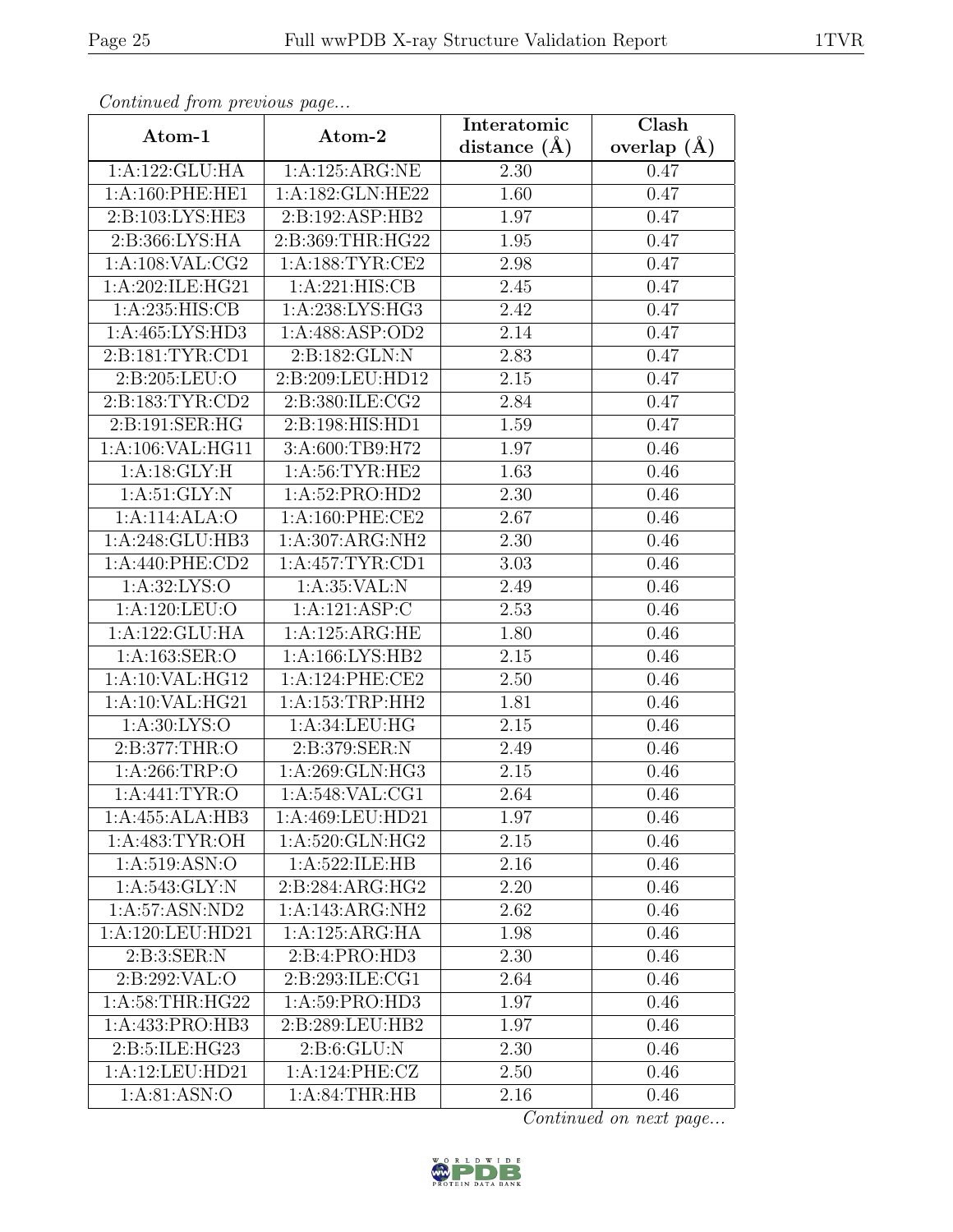| Continued from previous page |                     | Interatomic       | Clash           |  |
|------------------------------|---------------------|-------------------|-----------------|--|
| Atom-1                       | Atom-2              | distance $(\AA)$  | overlap $(\AA)$ |  |
| 1:A:114:ALA:HB3              | 1: A:160: PHE: CZ   | 2.51              | 0.46            |  |
| 1:A:218:ASP:O                | 1:A:221:HIS:HA      | 2.16              | 0.46            |  |
| 2: B: 110: ASP: O            | 2:B:112:GLY:N       | 2.49              | 0.46            |  |
| 2:B:122:GLU:CG               | 2:B:125:ARG:NH1     | 2.76              | 0.46            |  |
| 2:B:159:ILE:HG22             | 2:B:160:PHE:N       | 2.30              | 0.46            |  |
| 2:B:278:GLN:O                | 2:B:299:ALA:HB2     | 2.16              | 0.46            |  |
| 1:A:276:VAL:O                | 1:A:276:VAL:CG1     | $\overline{2.59}$ | 0.45            |  |
| 1:A:482:ILE:HD11             | 1:A:502:ALA:HB1     | 1.97              | 0.45            |  |
| 1:A:521:ILE:HG22             | 1:A:525:LEU:CD1     | 2.44              | 0.45            |  |
| 1: A:542: ILE: O             | 1: A:546: GLU:N     | 2.49              | 0.45            |  |
| 2: B: 244: ILE: HG22         | 2:B:244:ILE:O       | 2.16              | 0.45            |  |
| 1:A:168:LEU:CD2              | 1:A:205:LEU:HD11    | 2.47              | 0.45            |  |
| 1:A:196:GLY:O                | 1:A:199:ARG:N       | 2.49              | 0.45            |  |
| 1:A:212:TRP:CD1              | 1:A:212:TRP:N       | 2.84              | 0.45            |  |
| 2: B:64: LYS: CB             | 2:B:68:SER:HA       | 2.45              | 0.45            |  |
| 1:A:233:GLU:O                | 1:A:239:TRP:HA      | 2.17              | 0.45            |  |
| 1:A:406:TRP:CD2              | 1: A:407: GLN:N     | 2.84              | 0.45            |  |
| 1: A:457: TYR:OH             | 1:A:488:ASP:HB2     | 2.15              | 0.45            |  |
| 2:B:114:ALA:O                | 2:B:116:PHE:N       | 2.50              | 0.45            |  |
| 1:A:340:GLN:HA               | 1: A: 350: LYS: O   | 2.16              | 0.45            |  |
| 2:B:370:GLU:O                | 2:B:372:VAL:N       | 2.49              | 0.45            |  |
| 1: A:10: VAL: HG11           | 1: A: 153: TRP: CH2 | 2.50              | 0.45            |  |
| 1:A:11:LYS:O                 | 1:A:85:GLN:HB3      | 2.16              | 0.45            |  |
| 1:A:85:GLN:NE2               | 2:B:53:GLU:HA       | 2.32              | 0.45            |  |
| 1:A:126:LYS:HE3              | 1: A: 127: TYR: CZ  | 2.52              | 0.45            |  |
| 1: A: 188: TYR: HB2          | 3:A:600:TB9:H122    | 1.99              | 0.45            |  |
| 1: A:483: TYR: CE1           | 1:A:524:GLN:HG3     | 2.52              | 0.45            |  |
| 1:A:540:LYS:C                | 1:A:542:ILE:N       | 2.70              | 0.45            |  |
| 2:B:114:ALA:C                | 2:B:116:PHE:N       | 2.69              | 0.45            |  |
| 2:B:378:GLU:O                | 2:B:382:ILE:HG13    | 2.17              | 0.45            |  |
| 1: A:90: VAL:O               | 1:A:91:GLN:NE2      | 2.49              | 0.45            |  |
| 1:A:478:GLU:O                | 1:A:482:ILE:HG13    | 2.16              | 0.45            |  |
| 2:B:19:PRO:HD3               | 2:B:80:LEU:CD1      | 2.46              | 0.45            |  |
| 2:B:183:TYR:HE2              | 2:B:380:ILE:HD12    | 1.66              | 0.45            |  |
| 2:B:368:LEU:O                | 2:B:372:VAL:N       | 2.50              | 0.45            |  |
| 1:A:233:GLU:OE1              | 1:A:242:GLN:HB2     | 2.17              | 0.45            |  |
| 1:A:295:LEU:HD12             | 1:A:295:LEU:HA      | 1.79              | 0.45            |  |
| 1:A:55:PRO:HD2               | 1:A:56:TYR:CE1      | 2.52              | 0.45            |  |
| 1:A:101:LYS:HA               | 1: A:319: TYR:O     | 2.17              | 0.45            |  |
| 1:A:341:ILE:HG13             | 1:A:350:LYS:HB3     | 1.98              | 0.45            |  |
| 1: A:10: VAL:CG1             | $1: A:87:$ PHE:HZ   | 2.18              | 0.45            |  |

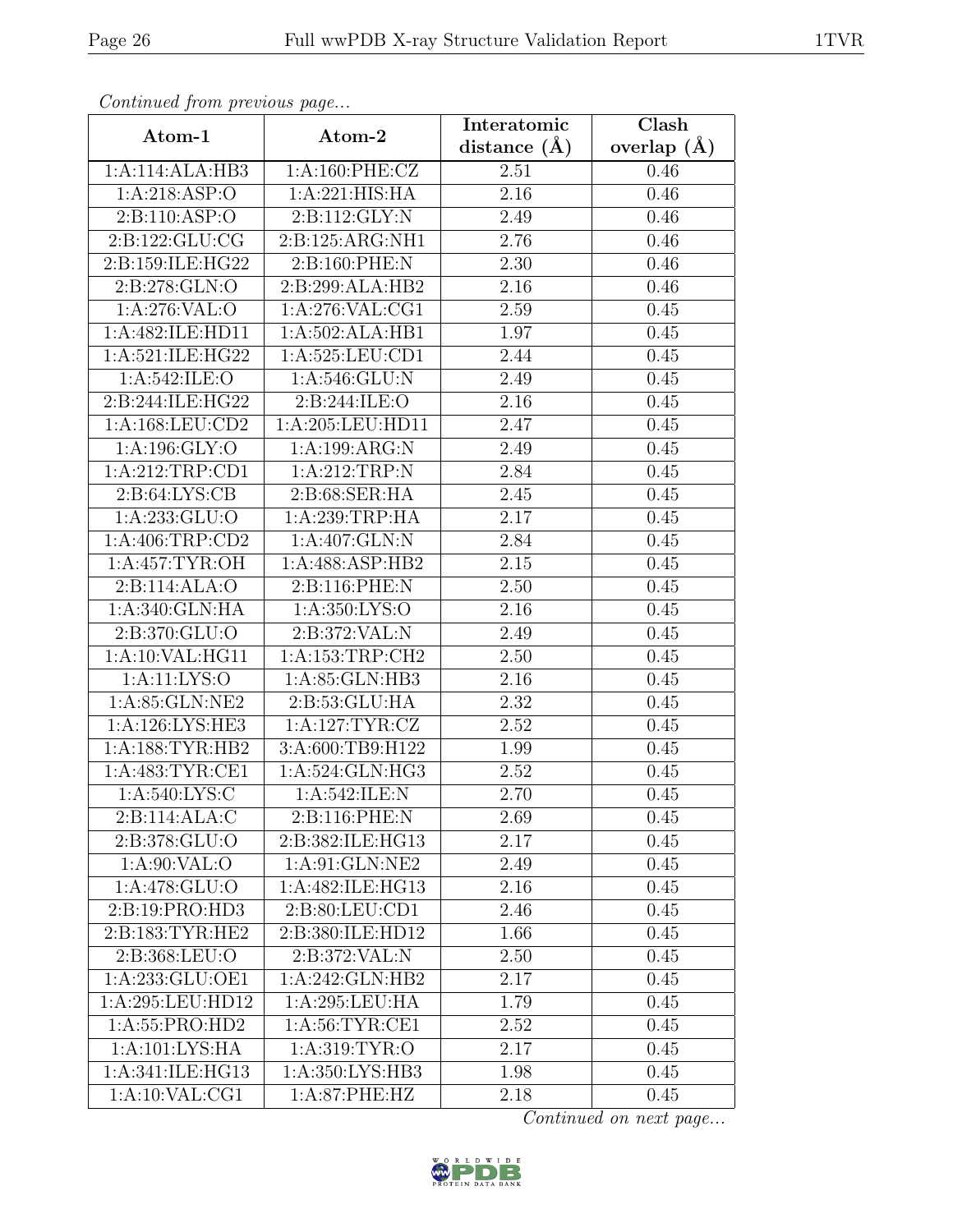| Commaca from previous page |                            | Interatomic       | Clash           |  |
|----------------------------|----------------------------|-------------------|-----------------|--|
| Atom-1                     | Atom-2                     | distance $(A)$    | overlap $(\AA)$ |  |
| 2:B:96:HIS:HA              | 2:B:97:PRO:HD3             | 1.52              | 0.45            |  |
| 2:B:121:ASP:O              | 2: B: 123: ASP: N          | $\overline{2.50}$ | 0.45            |  |
| 2:B:206:ARG:HA             | 2:B:209:LEU:HD12           | 1.99              | 0.45            |  |
| 2:B:425:LEU:CG             | 2:B:426:TRP:H              | 2.29              | 0.45            |  |
| 1:A:178:ILE:CG1            | 1:A:189:VAL:HG12           | 2.47              | 0.44            |  |
| 1:A:241:VAL:HG21           | 1: A:266:TRP:CD1           | 2.51              | 0.44            |  |
| 1:A:244:ILE:HD13           | 1:A:267:ALA:HB2            | 1.98              | 0.44            |  |
| 1:A:260:LEU:CD2            | 1:A:279:LEU:HD13           | 2.45              | 0.44            |  |
| 1:A:271:TYR:HA             | 1:A:272:PRO:HD3            | 1.70              | 0.44            |  |
| 1:A:328:GLU:HG3            | 1: A:342:TYR:CE1           | 2.52              | 0.44            |  |
| 2:B:114:ALA:O              | 2:B:115:TYR:C              | 2.54              | 0.44            |  |
| 2:B:332:GLN:OE1            | 2:B:425:LEU:N              | 2.50              | 0.44            |  |
| 2:B:339:TYR:C              | 2:B:340:GLN:HG3            | 2.38              | 0.44            |  |
| 1: A:235: HIS:O            | 1:A:237:ASP:N              | 2.51              | 0.44            |  |
| 1:A:237:ASP:N              | 1:A:237:ASP:OD1            | 2.50              | 0.44            |  |
| 1:A:254:VAL:HG12           | 1:A:258:GLN:NE2            | 2.26              | 0.44            |  |
| 1:A:264:LEU:O              | 1:A:274:ILE:HG21           | 2.17              | 0.44            |  |
| 1:A:293:ILE:HA             | 1:A:294:PRO:HD2            | 1.74              | 0.44            |  |
| 2:B:153:TRP:HE3            | 2:B:156:SER:HG             | 1.63              | 0.44            |  |
| 2:B:154:LYS:HA             | 2:B:184:MET:CE             | 2.47              | 0.44            |  |
| 1:A:54:ASN:HD21            | 1:A:126:LYS:CA             | 2.29              | 0.44            |  |
| 1:A:105:SER:HB3            | 1:A:198:HIS:ND1            | 2.32              | 0.44            |  |
| 1: A: 183: TYR: CD1        | 1:A:183:TYR:C              | 2.91              | 0.44            |  |
| 2:B:328:GLU:HB2            | 2:B:340:GLN:HE22           | 1.82              | 0.44            |  |
| 2:B:365:VAL:HG21           | 2:B:397:THR:HG22           | 2.00              | 0.44            |  |
| 1:A:389:PHE:HB2            | 1: A: 413: GLU: O          | 2.17              | 0.44            |  |
| 2:B:191:SER:OG             | 2:B:198:HIS:ND1            | 2.48              | 0.44            |  |
| 2: B: 424: LYS: O          | 2:B:424:LYS:HD3            | 2.18              | 0.44            |  |
| 1:A:34:LEU:CB              | 1:A:132:ILE:HD13           | 2.47              | 0.44            |  |
| 1: A:63: ILE:CD1           | 1: A:74: LEU:HD22          | 2.48              | 0.44            |  |
| 1:A:143:ARG:HH11           | 1:A:143:ARG:HB2            | 1.82              | 0.44            |  |
| 2:B:70:LYS:HE3             | 2:B:70:LYS:HB2             | 1.68              | 0.44            |  |
| 2:B:355:ALA:C              | 2:B:356:ARG:HG2            | 2.38              | 0.44            |  |
| 1:A:274:ILE:HG23           | 1:A:306:ASN:HD21           | 1.83              | 0.44            |  |
| 2:B:242:GLN:HG2            | 2:B:243:PRO:CD             | 2.44              | 0.44            |  |
| 2: B:296:THR:O             | 2:B:299:ALA:N              | 2.50              | 0.44            |  |
| 1: A:379: SER: CB          | 1:A:387:PRO:HD2            | 2.48              | 0.44            |  |
| 1:A:471:ASN:OD1            | $1:A:471.\overline{ASN:O}$ | 2.36              | 0.44            |  |
| 1:A:533:LEU:HD13           | 1:A:534:ALA:H              | 1.83              | 0.44            |  |
| 1:A:381:VAL:O              | 1:A:381:VAL:CG1            | 2.66              | 0.44            |  |
| 1: A:440: PHE:CD2          | 1:A:457:TYR:CE1            | 3.06              | 0.44            |  |

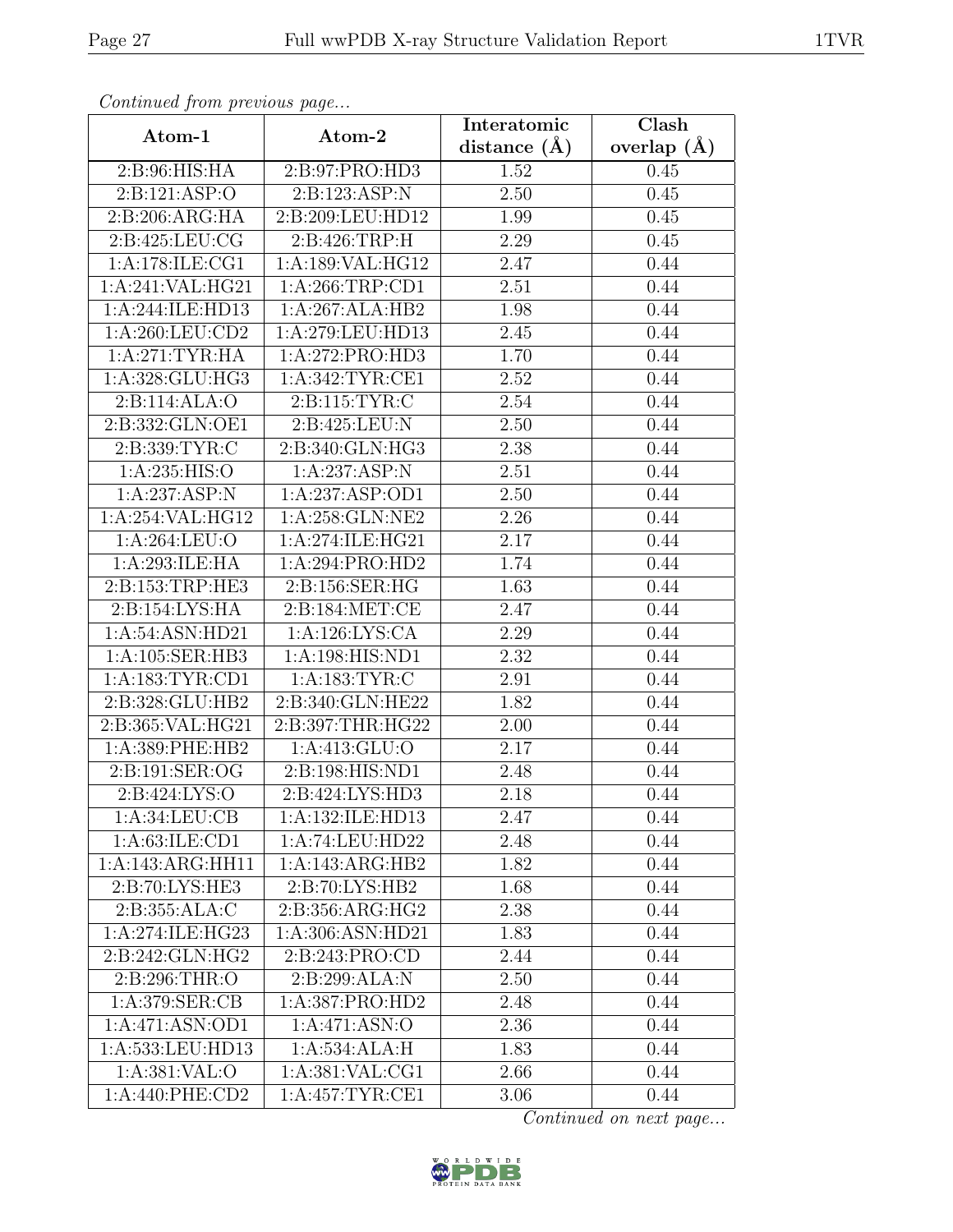| Continued from previous page |                    | Interatomic       | Clash           |  |
|------------------------------|--------------------|-------------------|-----------------|--|
| Atom-1                       | Atom-2             | distance $(A)$    | overlap $(\AA)$ |  |
| 2:B:47:ILE:HD12              | 2:B:144:TYR:CD2    | 2.53              | 0.44            |  |
| 1:A:212:TRP:HD1              | 1:A:212:TRP:H      | 1.64              | 0.44            |  |
| 1:A:247:PRO:HD3              | 1:A:263:LYS:HZ2    | 1.83              | 0.44            |  |
| 1:A:340:GLN:OE1              | 1: A:340: GLN:O    | 2.35              | 0.44            |  |
| 2: B:220: LYS:O              | 2:B:221:HIS:CG     | 2.71              | 0.44            |  |
| 2:B:319:TYR:CE2              | 2:B:383:TRP:CG     | 3.06              | 0.44            |  |
| 1:A:111:VAL:HG12             | 1:A:114:ALA:HB2    | 2.00              | 0.43            |  |
| 1: A:253:THR:O               | 1: A:257: ILE:N    | 2.47              | 0.43            |  |
| 1: A:271:TYR:HE1             | 1:A:313:PRO:HA     | 1.83              | 0.43            |  |
| 1: A:427: TYR: CD2           | 1:A:525:LEU:HB3    | 2.52              | 0.43            |  |
| 1: A:483: TYR:O              | 1:A:487:GLN:HG3    | 2.18              | 0.43            |  |
| 2:B:279:LEU:HD21             | 2:B:303:LEU:CD1    | 2.48              | 0.43            |  |
| 2:B:391:LEU:N                | 2:B:415:GLU:O      | 2.44              | 0.43            |  |
| 1:A:99:GLY:HA2               | 1:A:383:TRP:CD1    | $\overline{2.53}$ | 0.43            |  |
| 1: A: 354: TYR: CZ           | 1:A:370:GLU:HG2    | 2.52              | 0.43            |  |
| 2: B:67: ASP:O               | 2:B:68:SER:HB2     | 2.18              | 0.43            |  |
| 2:B:354:TYR:HE2              | 2:B:374:LYS:HE3    | 1.82              | 0.43            |  |
| 1:A:175:ASN:HB3              | 1:A:178:ILE:HG23   | 1.99              | 0.43            |  |
| 1:A:440:PHE:CZ               | 1:A:489:SER:HB3    | 2.53              | 0.43            |  |
| 1: A:544: GLY: H             | 2:B:284:ARG:HA     | 1.83              | 0.43            |  |
| 2:B:295:LEU:O                | 2:B:296:THR:C      | 2.57              | 0.43            |  |
| 2:B:325:LEU:HD12             | 2: B:341: ILE: CG2 | 2.48              | 0.43            |  |
| 1:A:111:VAL:HG12             | 1:A:114:ALA:HB3    | 2.00              | 0.43            |  |
| 1:A:395:LYS:HE3              | 1:A:399:GLU:OE2    | 2.18              | 0.43            |  |
| 2:B:46:LYS:HE2               | 2:B:116:PHE:CD2    | 2.53              | 0.43            |  |
| 2:B:120:LEU:HB2              | 2: B: 148: VAL: O  | 2.18              | 0.43            |  |
| 2:B:180:ILE:HG12             | 2:B:189:VAL:CG1    | 2.40              | 0.43            |  |
| 1:A:467:VAL:O                | 1: A:469:LEU:HG    | 2.18              | 0.43            |  |
| 2:B:271:TYR:CE1              | 2:B:313:PRO:HA     | 2.53              | 0.43            |  |
| 2:B:282:LEU:HD21             | 2:B:295:LEU:N      | 2.33              | 0.43            |  |
| 1: A:70: LYS:HD3             | 1: A:70: LYS: N    | 2.34              | 0.43            |  |
| 1: A:160: PHE:CD1            | 1:A:160:PHE:C      | 2.92              | 0.43            |  |
| 1: A: 363: ASN: O            | 1:A:367:GLN:HB2    | 2.18              | 0.43            |  |
| 1:A:459:THR:HG21             | 1:A:463:ARG:HD2    | 2.00              | 0.43            |  |
| 2:B:347:LYS:HA               | 2:B:347:LYS:HD3    | 1.71              | 0.43            |  |
| 1:A:22:LYS:HB2               | 1:A:22:LYS:HE3     | 1.74              | 0.43            |  |
| 1: A:160: PHE:CE1            | 1:A:182:GLN:NE2    | 2.86              | 0.43            |  |
| 1:A:217:PRO:O                | 1:A:219:LYS:N      | 2.51              | 0.43            |  |
| 1:A:339:TYR:CD1              | 1: A: 352: GLY: O  | 2.72              | 0.43            |  |
| 1:A:375:ILE:CG2              | 1:A:389:PHE:HZ     | 2.32              | 0.43            |  |
| 1:A:479:LEU:HD13             | 1:A:518:VAL:HG22   | 2.00              | 0.43            |  |

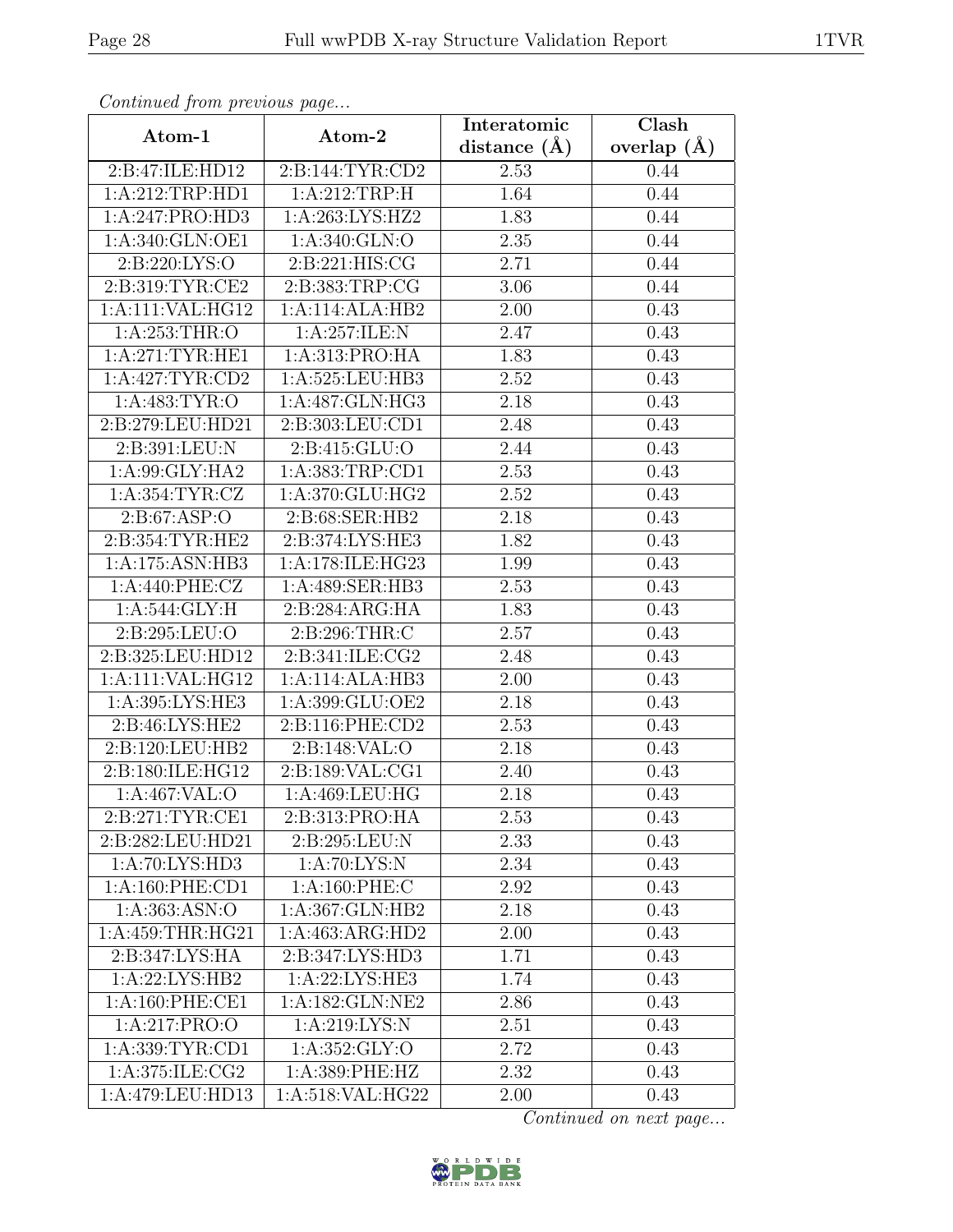| Continua from previous page |                              | Interatomic       | $\overline{\text{Clash}}$ |  |
|-----------------------------|------------------------------|-------------------|---------------------------|--|
| Atom-1                      | Atom-2                       | distance $(\AA)$  | overlap $(\AA)$           |  |
| 2:B:41:MET:HB3              | 2:B:47:ILE:CD1               | 2.49              | 0.43                      |  |
| 2:B:84:THR:HG21             | 2:B:124:PHE:CZ               | 2.54              | 0.43                      |  |
| 2:Bi:110:ASP:C              | 2: B: 112: GLY: H            | 2.22              | 0.43                      |  |
| 2:B:258:GLN:HG2             | 2:B:283:LEU:HD22             | 2.00              | 0.43                      |  |
| 1:A:77:PHE:HB3              | 1: A:80: LEU:HB3             | $2.00\,$          | 0.43                      |  |
| 1: A:130: PHE: CZ           | 1:A:144:TYR:HB2              | 2.54              | 0.43                      |  |
| 1: A: 188: TYR: HB2         | 3:A:600:TB9:C12              | 2.49              | 0.43                      |  |
| 2:B:18:GLY:HA3              | 2:B:127:TYR:CD1              | 2.52              | 0.43                      |  |
| 2:B:63:ILE:HD13             | 2: B:406:TRP:O               | 2.19              | 0.43                      |  |
| 2:B:175:ASN:OD1             | 2:B:201:LYS:HD2              | 2.18              | 0.43                      |  |
| 2:B:393:ILE:HG21            | 2:B:398:TRP:HB2              | 2.01              | 0.43                      |  |
| 1: A:115: TYR:O             | 1:A:149:LEU:HB2              | 2.19              | 0.43                      |  |
| 1:A:156:SER:O               | 1:A:158:ALA:N                | 2.51              | 0.43                      |  |
| 1:A:203:GLU:O               | $1:A:207:\overline{GLN:HG2}$ | 2.18              | 0.43                      |  |
| 1:A:326:ILE:O               | 1:A:341:ILE:HG22             | 2.18              | 0.43                      |  |
| 1:A:441:TYR:O               | 1:A:548:VAL:HG11             | 2.18              | 0.43                      |  |
| 1:A:442:VAL:CG1             | 1:A:481:ALA:HB1              | 2.48              | 0.43                      |  |
| 1:A:472:THR:O               | 1: A:473:THR:HG23            | 2.19              | 0.43                      |  |
| 2:B:128:THR:HB              | 2:B:146:TYR:HD2              | 1.84              | 0.43                      |  |
| 2:B:366:LYS:O               | 2:B:368:LEU:N                | 2.52              | 0.43                      |  |
| 1:A:120:LEU:O               | 1:A:125:ARG:NE               | 2.52              | 0.43                      |  |
| 1: A: 363: ASN: OD1         | 1: A:364: ASP:N              | 2.52              | 0.43                      |  |
| 1:A:540:LYS:C               | 1:A:542:ILE:H                | 2.21              | 0.43                      |  |
| 2:B:279:LEU:HD21            | 2:B:303:LEU:HD12             | 2.01              | 0.42                      |  |
| 1:A:479:LEU:HD11            | 1:A:518:VAL:HG22             | 2.01              | 0.42                      |  |
| 2:B:350:LYS:HD3             | 2: B:351:THR:N               | 2.35              | 0.42                      |  |
| 1:A:60:VAL:HG22             | 1: A:75: VAL:HG21            | 2.02              | 0.42                      |  |
| 1:A:275:LYS:HD3             | 1:A:336:GLN:NE2              | $\overline{2.33}$ | 0.42                      |  |
| 1: A:521: ILE: O            | 1:A:525:LEU:HG               | 2.19              | 0.42                      |  |
| 1:A:26:LEU:HD22             | 1: A:60: VAL:O               | 2.19              | 0.42                      |  |
| 1:A:156:SER:O               | 1:A:157:PRO:C                | 2.57              | 0.42                      |  |
| 1:A:438:GLU:HB3             | 1:A:440:PHE:HE1              | 1.84              | 0.42                      |  |
| 1: A:443: ASP:OD2           | 1:A:548:VAL:HG23             | 2.19              | 0.42                      |  |
| 2:B:320:ASP:O               | 2:B:322:SER:N                | 2.52              | 0.42                      |  |
| 1: A:50: ILE: CG2           | 1: A:51: GLY:N               | 2.82              | 0.42                      |  |
| 2: B:85: GLN:O              | 2:B:85:GLN:CG                | 2.67              | 0.42                      |  |
| 2:B:214:LEU:HD13            | 2:B:214:LEU:HA               | 1.87              | 0.42                      |  |
| 1:A:37:ILE:O                | 1:A:41:MET:HG3               | 2.20              | 0.42                      |  |
| 1:A:492:GLU:O               | 1:A:492:GLU:HG2              | 2.20              | 0.42                      |  |
| 2: B:28: GLU:HG2            | 2:B:32:LYS:HE2               | 2.01              | 0.42                      |  |
| 1:A:12:LEU:HD23             | 1: A:84:THR:HA               | 2.02              | 0.42                      |  |

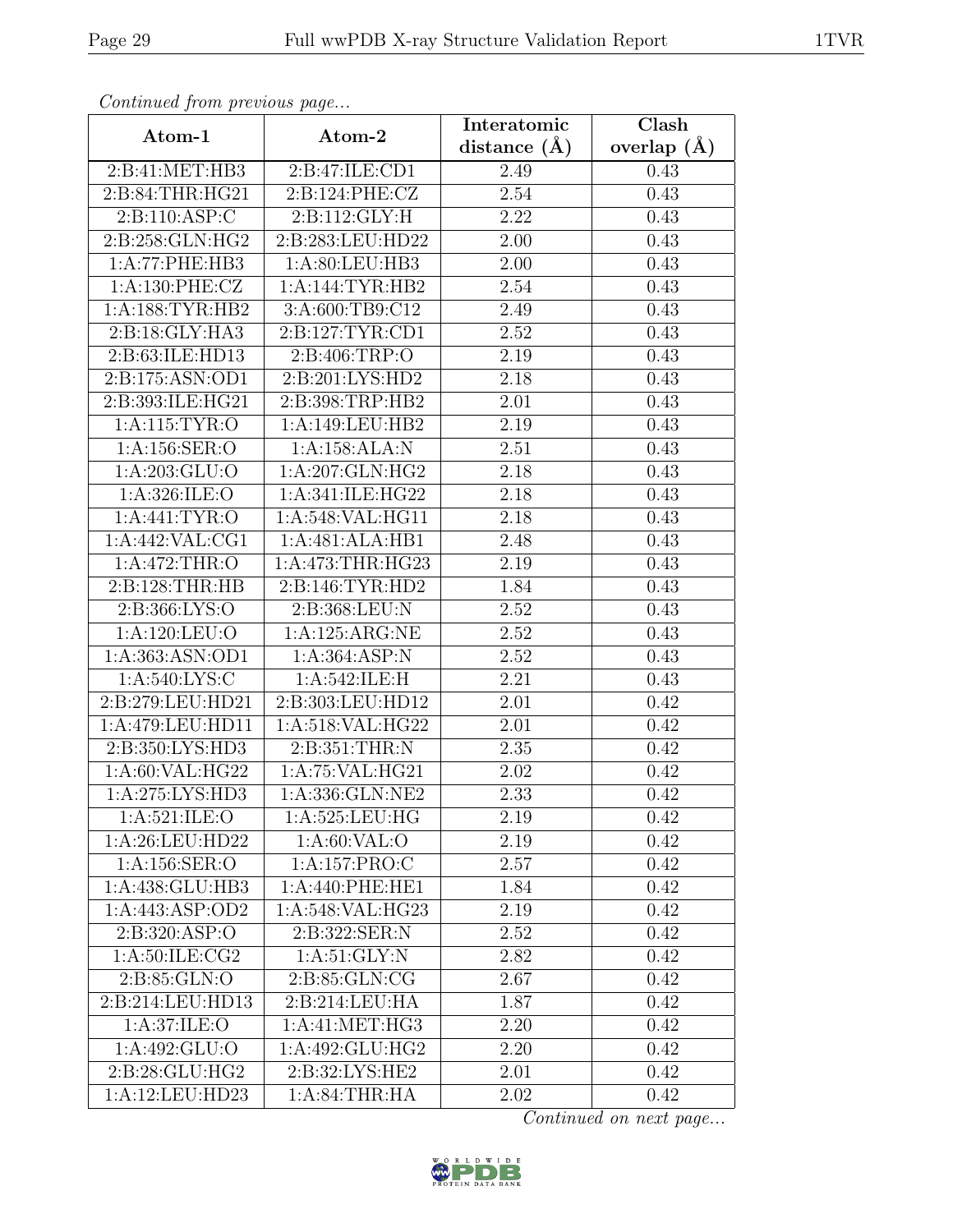| Continued from previous page |                    | Interatomic    | Clash           |
|------------------------------|--------------------|----------------|-----------------|
| Atom-1                       | Atom-2             | distance $(A)$ | overlap $(\AA)$ |
| 1:A:151:GLN:O                | 1: A:151: GLN: HG2 | 2.20           | 0.42            |
| 2:B:132:ILE:HA               | 2:B:133:PRO:HD3    | 1.75           | 0.42            |
| 2:B:298:GLU:HA               | 2:B:301:LEU:HD22   | 2.01           | 0.42            |
| 2:B:319:TYR:CE2              | 2:B:383:TRP:CB     | 2.99           | 0.42            |
| 1:A:104:LYS:HB2              | 1:A:192:ASP:HA     | 2.01           | 0.42            |
| 2:B:107:THR:HG1              | 2:B:198:HIS:CD2    | 2.38           | 0.42            |
| 2:B:154:LYS:HG2              | 2:B:184:MET:HE3    | 2.00           | 0.42            |
| 1: A:59: PRO: C              | 1: A:75: VAL:HG13  | 2.40           | 0.42            |
| 1:A:326:ILE:HG21             | 1:A:390:LYS:HD2    | 2.00           | 0.42            |
| 1:A:379:SER:HB2              | 1:A:383:TRP:CE3    | 2.55           | 0.42            |
| 2:B:84:THR:OG1               | 2:B:85:GLN:N       | 2.53           | 0.42            |
| 1:A:101:LYS:HD3              | 1:A:321:PRO:CD     | 2.50           | 0.42            |
| 1:A:129:ALA:HB1              | 1:A:143:ARG:HD3    | 2.02           | 0.42            |
| 1:A:408:ALA:CB               | 2:B:364:ASP:HB3    | 2.49           | 0.42            |
| 2:B:46:LYS:HD3               | 2:B:116:PHE:CE1    | 2.54           | 0.42            |
| 2:B:337:TRP:CE3              | 2:B:368:LEU:HD13   | 2.53           | 0.42            |
| 2:B:365:VAL:HG11             | 2:B:401:TRP:HB2    | 2.01           | 0.42            |
| 2:B:417:VAL:C                | 2:B:419:THR:H      | 2.23           | 0.42            |
| 2:B:87:PHE:O                 | 2:B:87:PHE:CD1     | 2.73           | 0.41            |
| 2:B:128:THR:O                | 2:B:129:ALA:C      | 2.58           | 0.41            |
| 2:B:239:TRP:HB2              | 2:B:350:LYS:HE2    | 2.01           | 0.41            |
| 2:B:249:LYS:C                | 2:B:251:SER:H      | 2.21           | 0.41            |
| 2:B:281:LYS:HA               | 2:B:284:ARG:CG     | 2.45           | 0.41            |
| 2:B:292:VAL:HG12             | 2:B:293:ILE:N      | 2.35           | 0.41            |
| 2:B:376:THR:O                | 2:B:376:THR:CG2    | 2.68           | 0.41            |
| 1:A:10:VAL:HG22              | 1:A:159:ILE:HD11   | 2.01           | 0.41            |
| 1: A:85: GLN:O               | 1:A:154:LYS:HE3    | 2.20           | 0.41            |
| 1:A:195:ILE:H                | 1:A:195:ILE:HG12   | 1.64           | 0.41            |
| 1:A:235:HIS:CG               | 1:A:238:LYS:HG3    | 2.55           | 0.41            |
| 1:A:252:TRP:HZ3              | 1: A:256: ASP:OD1  | 2.04           | 0.41            |
| 1:A:326:ILE:HB               | 1: A:342: TYR:O    | 2.20           | 0.41            |
| 2:B:85:GLN:O                 | 2:B:85:GLN:HG2     | 2.20           | 0.41            |
| 1:A:155:GLY:O                | 1:A:156:SER:C      | 2.58           | 0.41            |
| 1:A:171:PHE:CD1              | 1:A:205:LEU:HD13   | 2.55           | 0.41            |
| 1:A:276:VAL:0                | 1: A:280: SER: HB2 | 2.20           | 0.41            |
| 2: B: 73: LYS: HG3           | 2:B:74:LEU:N       | 2.35           | 0.41            |
| 2:B:306:ASN:CA               | 2:B:309:ILE:HG22   | 2.46           | 0.41            |
| 2:B:326:ILE:CB               | 2:B:342:TYR:CE1    | 3.03           | 0.41            |
| 2:B:336:GLN:OE1              | 2:B:353:LYS:HE2    | 2.19           | 0.41            |
| 1:A:65:LYS:HD3               | 1: A:66: LYS:H     | 1.85           | 0.41            |
| 1: A:319: TYR:CE1            | 1:A:325:LEU:HD21   | 2.55           | 0.41            |

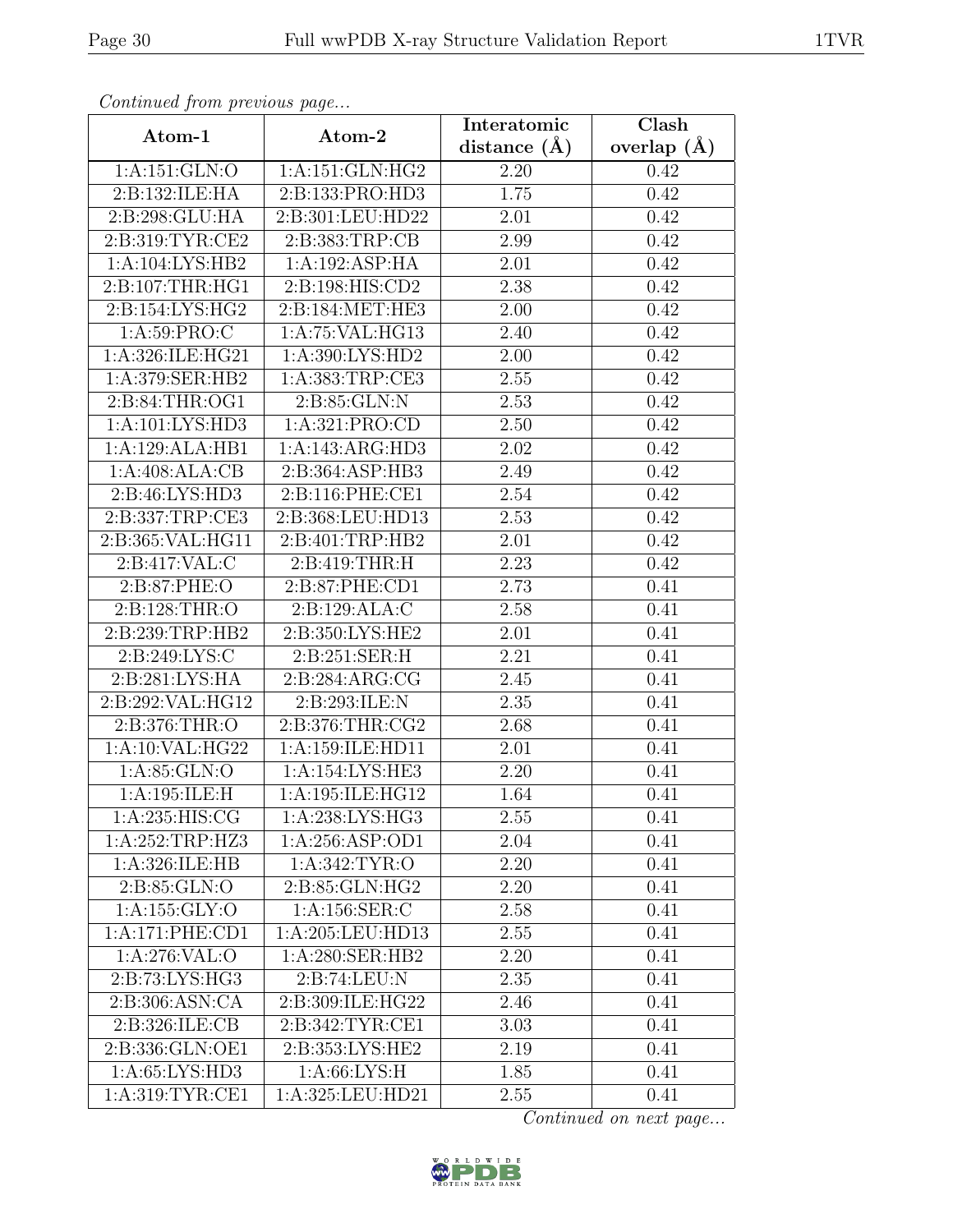| Continued from previous page |                                 | Interatomic    | Clash           |
|------------------------------|---------------------------------|----------------|-----------------|
| Atom-1                       | Atom-2                          | distance $(A)$ | overlap $(\AA)$ |
| 1:A:326:ILE:HG22             | 1:A:390:LYS:HD2                 | 2.02           | 0.41            |
| 1: A:373: GLN:O              | 1: A:374: LYS:C                 | 2.59           | 0.41            |
| 1: A:536: VAL:HB             | 1: A:542: ILE: CD1              | 2.51           | 0.41            |
| 2:B:10:VAL:HA                | 2: B:88:TRP:CH2                 | 2.56           | 0.41            |
| 2:B:249:LYS:HA               | 2:B:249:LYS:HD2                 | 1.93           | 0.41            |
| 2:B:349:LEU:O                | 2:B:350:LYS:HB2                 | 2.21           | 0.41            |
| 1:A:39:THR:HG23              | 1:A:43:LYS:HE3                  | 2.02           | 0.41            |
| 1: A:96: HIS: HE1            | $1: A:269: GLN: \overline{NE2}$ | 2.15           | 0.41            |
| 1:A:109:LEU:O                | 1:A:186:ASP:HA                  | 2.20           | 0.41            |
| 1: A: 153: TRP: CE3          | 1:A:156:SER:N                   | 2.89           | 0.41            |
| 1:A:180:ILE:HG22             | 1: A: 181: TYR: N               | 2.36           | 0.41            |
| 2:B:48:SER:N                 | 2:B:147:ASN:HD21                | 2.19           | 0.41            |
| 2:B:292:VAL:O                | 2:B:293:ILE:HG13                | 2.21           | 0.41            |
| 2:B:332:GLN:NE2              | 2:B:427:TYR:OXT                 | 2.53           | 0.41            |
| 1:A:12:LEU:CD2               | 1: A:84:THR:HA                  | 2.50           | 0.41            |
| 1: A: 188: TYR: HB3          | 3:A:600:TB9:H71                 | 2.02           | 0.41            |
| 1:A:196:GLY:O                | 1:A:199:ARG:HB3                 | 2.20           | 0.41            |
| 1:A:407:GLN:OE1              | 2:B:418:ASN:HA                  | 2.21           | 0.41            |
| 2:B:96:HIS:ND1               | 2:B:181:TYR:CE2                 | 2.81           | 0.41            |
| 2:B:417:VAL:C                | 2:B:419:THR:N                   | 2.72           | 0.41            |
| 1:A:19:PRO:HD3               | 1:A:80:LEU:CD1                  | 2.40           | 0.41            |
| 1: A:107:THR:OG1             | 1:A:202:ILE:CD1                 | 2.68           | 0.41            |
| 1:A:167:ILE:HD13             | 1:A:212:TRP:HB2                 | 2.03           | 0.41            |
| 1:A:229:TRP:O                | 1:A:232:TYR:HB2                 | 2.20           | 0.41            |
| 1:A:279:LEU:CD2              | 1:A:295:LEU:HD11                | 2.51           | 0.41            |
| 2:B:377:THR:C                | 2:B:379:SER:H                   | 2.24           | 0.41            |
| 2: B:419: THR: HA            | 2:B:420:PRO:HD3                 | 1.59           | 0.41            |
| 1:A:26:LEU:HB3               | 1: A:31: ILE: CG1               | 2.45           | 0.41            |
| 1:A:123:ASP:C                | 1:A:125:ARG:H                   | 2.23           | 0.41            |
| 1:A:307:ARG:O                | 1: A:308: GLU:C                 | 2.59           | 0.41            |
| 1: A: 311: LYS: O            | 1:A:313:PRO:CD                  | 2.68           | 0.41            |
| 1:A:368:LEU:O                | 1:A:371:ALA:HB3                 | 2.20           | 0.41            |
| 1:A:399:GLU:HG2              | 1: A:402:TRP: CZ2               | 2.55           | 0.41            |
| 2: B: 8: VAL: O              | 2:B:9:PRO:C                     | 2.58           | 0.41            |
| 2:B:73:LYS:HG3               | 2:B:74:LEU:H                    | 1.86           | 0.41            |
| 2:B:130:PHE:CD1              | 2:B:144:TYR:HB2                 | 2.55           | 0.41            |
| 2:B:339:TYR:CZ               | 2:B:375:ILE:HG12                | 2.55           | 0.41            |
| 1: A:65: LYS:CD              | 1: A:66: LYS:H                  | 2.34           | 0.41            |
| 1:A:109:LEU:HD22             | 1: A:216:THR:HG22               | 2.02           | 0.41            |
| 1: A: 130: PHE: CE2          | 1: A:146:TYR:HE1                | 2.37           | 0.41            |
| 1:A:269:GLN:O                | 1: A:351:THR:N                  | 2.51           | 0.41            |

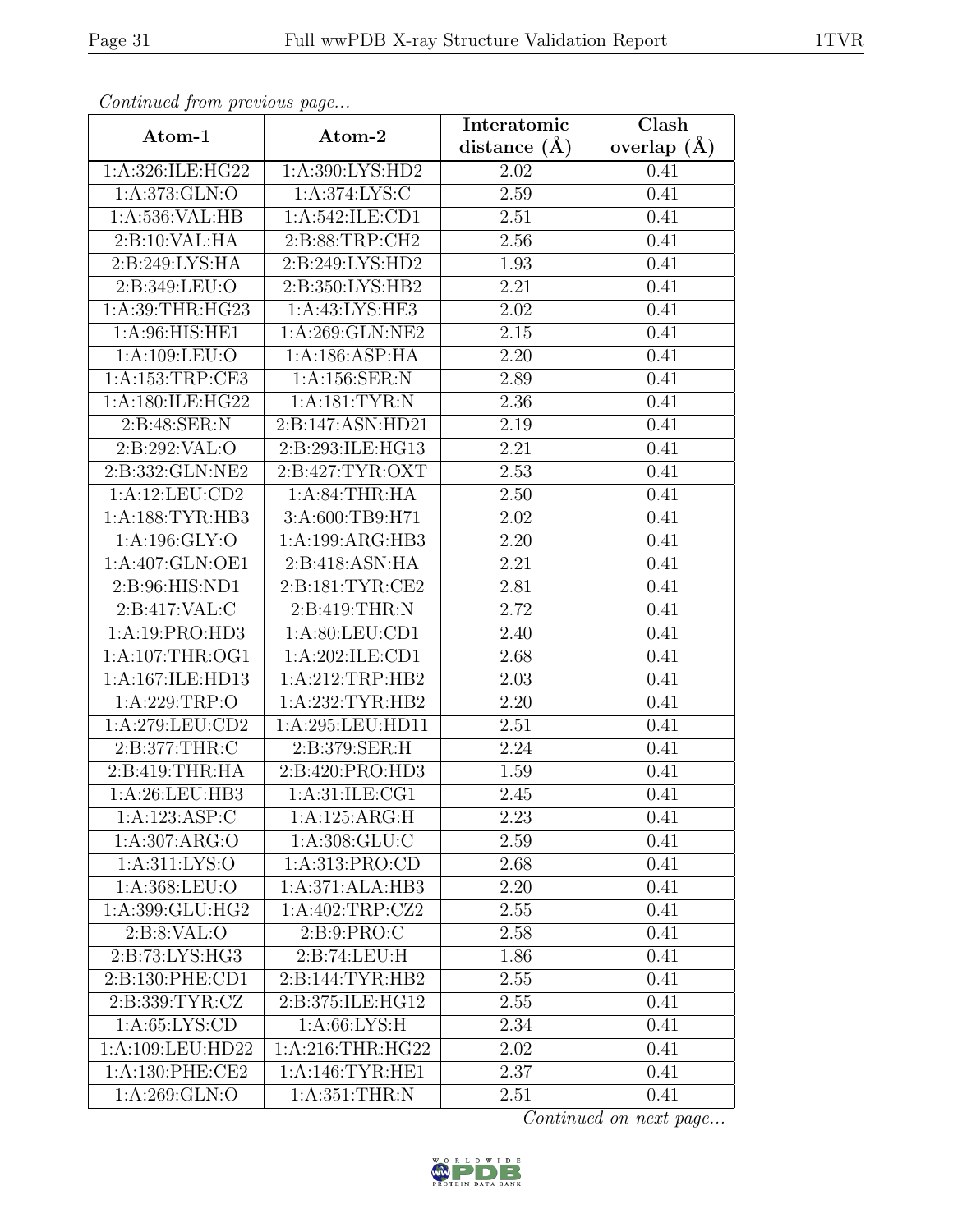| Continuati jibin protibus puga |                    | Interatomic       | Clash           |
|--------------------------------|--------------------|-------------------|-----------------|
| Atom-1                         | Atom-2             |                   | overlap $(\AA)$ |
| 1:A:273:GLY:O                  | 1:A:274:ILE:C      | 2.59              | 0.41            |
| 1:A:317:VAL:HG23               | 1:A:349:LEU:HD12   | 2.03              | 0.41            |
| 2:B:296:THR:HG22               | 2:B:299:ALA:N      | 2.32              | 0.41            |
| 2:B:312:GLU:HA                 | 2:B:313:PRO:HD3    | 1.83              | 0.41            |
| 2:B:354:TYR:CE2                | 2:B:374:LYS:HE3    | 2.55              | 0.41            |
| 1:A:10:VAL:O                   | 1:A:124:PHE:HD2    | 2.04              | 0.41            |
| 1:A:65:LYS:HD3                 | 1: A:66: LYS: N    | 2.35              | 0.41            |
| 1:A:148:VAL:O                  | 1:A:149:LEU:C      | 2.59              | 0.41            |
| $1:$ A:161:GLN:O               | 1: A:161: GLN: HG2 | 2.21              | 0.41            |
| 1:A:178:ILE:CD1                | 1:A:189:VAL:HG12   | 2.49              | 0.41            |
| 1:A:301:LEU:O                  | 1:A:305:GLU:HB2    | 2.20              | 0.41            |
| 1:A:340:GLN:HA                 | 1: A: 351: THR: HA | 2.03              | 0.41            |
| 1: A:400:THR:O                 | 1:A:404:GLU:HG2    | 2.20              | 0.41            |
| $2: B:46: LYS: \overline{HE2}$ | 2:B:116:PHE:CD1    | 2.56              | 0.41            |
| 2:B:77:PHE:HD2                 | 2:B:152:GLY:HA3    | 1.86              | 0.41            |
| 2:B:149:LEU:O                  | 2:B:151:GLN:N      | 2.53              | 0.41            |
| 2:B:156:SER:N                  | 2:B:157:PRO:HD2    | 2.36              | 0.41            |
| 2:B:181:TYR:HD1                | 2:B:182:GLN:H      | 1.69              | 0.41            |
| 2:B:207:GLN:O                  | 2:B:210:LEU:HB3    | 2.20              | 0.41            |
| 2:B:238:LYS:C                  | 2:B:239:TRP:HD1    | 2.24              | 0.41            |
| 2:B:315:HIS:ND1                | 2:B:316:GLY:N      | 2.69              | 0.41            |
| 2:B:377:THR:C                  | 2:B:379:SER:N      | 2.74              | 0.41            |
| 1:A:105:SER:O                  | 1:A:198:HIS:CE1    | 2.74              | 0.40            |
| 1: A:181: TYR: HB3             | 3:A:600:TB9:H121   | $\overline{2}.02$ | 0.40            |
| 1:A:460:ASN:OD1                | 1: A:460: ASN:N    | 2.53              | 0.40            |
| 2:B:238:LYS:C                  | 2:B:239:TRP:CD1    | 2.94              | 0.40            |
| 2: B: 257: ILE: HG23           | 2:B:283:LEU:CD2    | 2.51              | 0.40            |
| 1:A:3:SER:HB3                  | 1:A:212:TRP:O      | $\overline{2.20}$ | 0.40            |
| 1: A:57: ASN: HA               | 1:A:129:ALA:O      | 2.21              | 0.40            |
| 1:A:233:GLU:CD                 | 1:A:242:GLN:HB2    | 2.42              | 0.40            |
| 1: A:262: GLY:O                | 1: A:263: LYS:C    | 2.59              | 0.40            |
| 1:A:484:LEU:HD23               | 1:A:487:GLN:HE21   | 1.85              | 0.40            |
| 1:A:494:ASN:HD22               | 2:B:289:LEU:HD12   | 1.86              | 0.40            |
| 2:B:171:PHE:CE2                | 2:B:205:LEU:HB2    | 2.56              | 0.40            |
| 2:B:206:ARG:NH1                | 2:B:217:PRO:CG     | 2.85              | 0.40            |
| 2:B:281:LYS:HA                 | 2:B:284:ARG:CD     | 2.51              | 0.40            |
| 2:B:368:LEU:O                  | 2:B:371:ALA:N      | 2.54              | 0.40            |
| 1:A:89:GLU:O                   | 1: A:90: VAL:C     | 2.59              | 0.40            |
| 1:A:162:SER:O                  | 1:A:163:SER:C      | 2.59              | 0.40            |
| 1: A:216:THR:HG22              | 1: A:216:THR:O     | 2.21              | 0.40            |
| 1:A:350:LYS:HD3                | 1:A:378:GLU:OE2    | 2.20              | 0.40            |

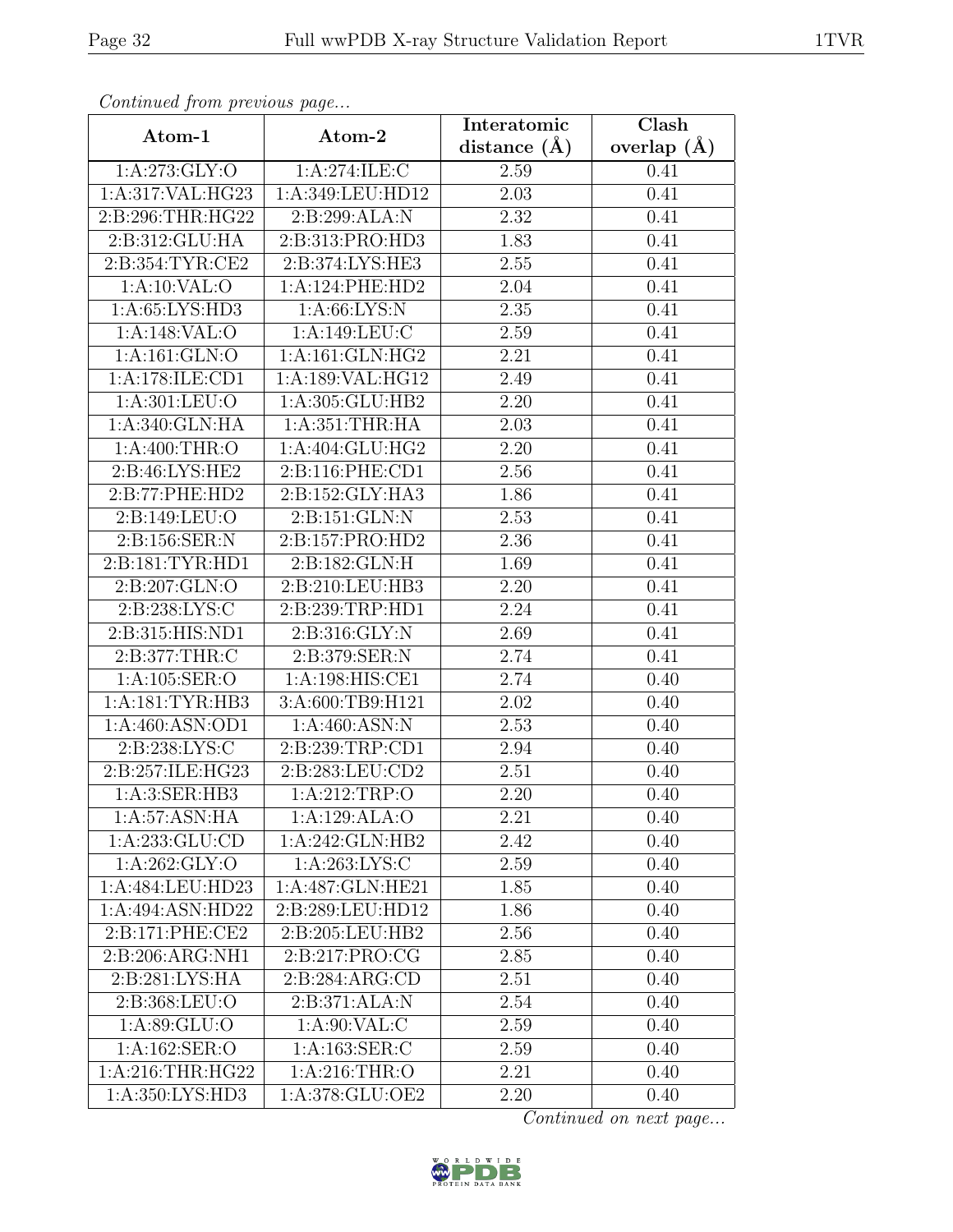| Atom-1              | Atom-2              | Interatomic      | Clash           |
|---------------------|---------------------|------------------|-----------------|
|                     |                     | distance $(\AA)$ | overlap $(\AA)$ |
| 1: A:450:THR:O      | 1:A:452:LEU:N       | 2.54             | 0.40            |
| 1:A:494:ASN:HA      | 1: A: 532: TYR: HB3 | 2.04             | 0.40            |
| 1: A:18: GLY:O      | 1: A:20: LYS: HD2   | 2.22             | 0.40            |
| 1:A:77:PHE:N        | 1:A:77:PHE:CD1      | 2.89             | 0.40            |
| 1: A: 183: TYR: HE2 | 1: A:229:TRP:HE1    | 1.64             | 0.40            |
| 1:A:241:VAL:HG13    | 1: A:266:TRP:HE1    | 1.86             | 0.40            |
| 1:A:277:ARG:NH1     | 1:A:334:GLN:HG3     | 2.37             | 0.40            |
| 2:Bi:167:ILE:O      | 2:B:208:HIS:CE1     | 2.75             | 0.40            |
| 2:B:363:ASN:O       | 2: B: 366: LYS: N   | 2.54             | 0.40            |
| 1: A:40: GLU:O      | 1:A:44:GLU:HB2      | 2.21             | 0.40            |
| 1:A:332:GLN:CG      | 1: A: 333: GLY: N   | 2.85             | 0.40            |
| 1:A:452:LEU:HD12    | 1:A:452:LEU:O       | 2.22             | 0.40            |
| 1: A: 503: LEU: O   | 1: A:507: GLN:CB    | 2.70             | 0.40            |
| 2:B:34:LEU:HD21     | 2: B:61: PHE:O      | 2.21             | 0.40            |
| 2: B: 154: LYS: HA  | 2:B:184:MET:HE3     | 2.04             | 0.40            |
| 2: B:281: LYS: CA   | 2: B:284: ARG: HG3  | 2.47             | 0.40            |

There are no symmetry-related clashes.

## 5.3 Torsion angles (i)

### 5.3.1 Protein backbone (i)

In the following table, the Percentiles column shows the percent Ramachandran outliers of the chain as a percentile score with respect to all X-ray entries followed by that with respect to entries of similar resolution.

The Analysed column shows the number of residues for which the backbone conformation was analysed, and the total number of residues.

| Mol | Chain | Analysed                                          | <b>Favoured</b> | Allowed   | Outliers    | Percentiles             |                         |
|-----|-------|---------------------------------------------------|-----------------|-----------|-------------|-------------------------|-------------------------|
|     |       | $556/558$ (100\%)   381 (68\%)   129 (23\%)       |                 |           | 46 $(8\%)$  |                         | $\boxed{1}$ $\boxed{4}$ |
|     |       | $425/427$ (100%)                                  | 291 (68%)       | 88 (21\%) | 46 $(11\%)$ | $\boxed{0}$ $\boxed{2}$ |                         |
| All | All   | $981/985$ $(100\%)$   672 $(68\%)$   217 $(22\%)$ |                 |           | 92 (9%)     |                         | $\vert \vert$ 3         |

All (92) Ramachandran outliers are listed below:

| Mol | Chain | Res | ype |
|-----|-------|-----|-----|
|     |       | 154 |     |
|     |       | 213 | ÷LY |

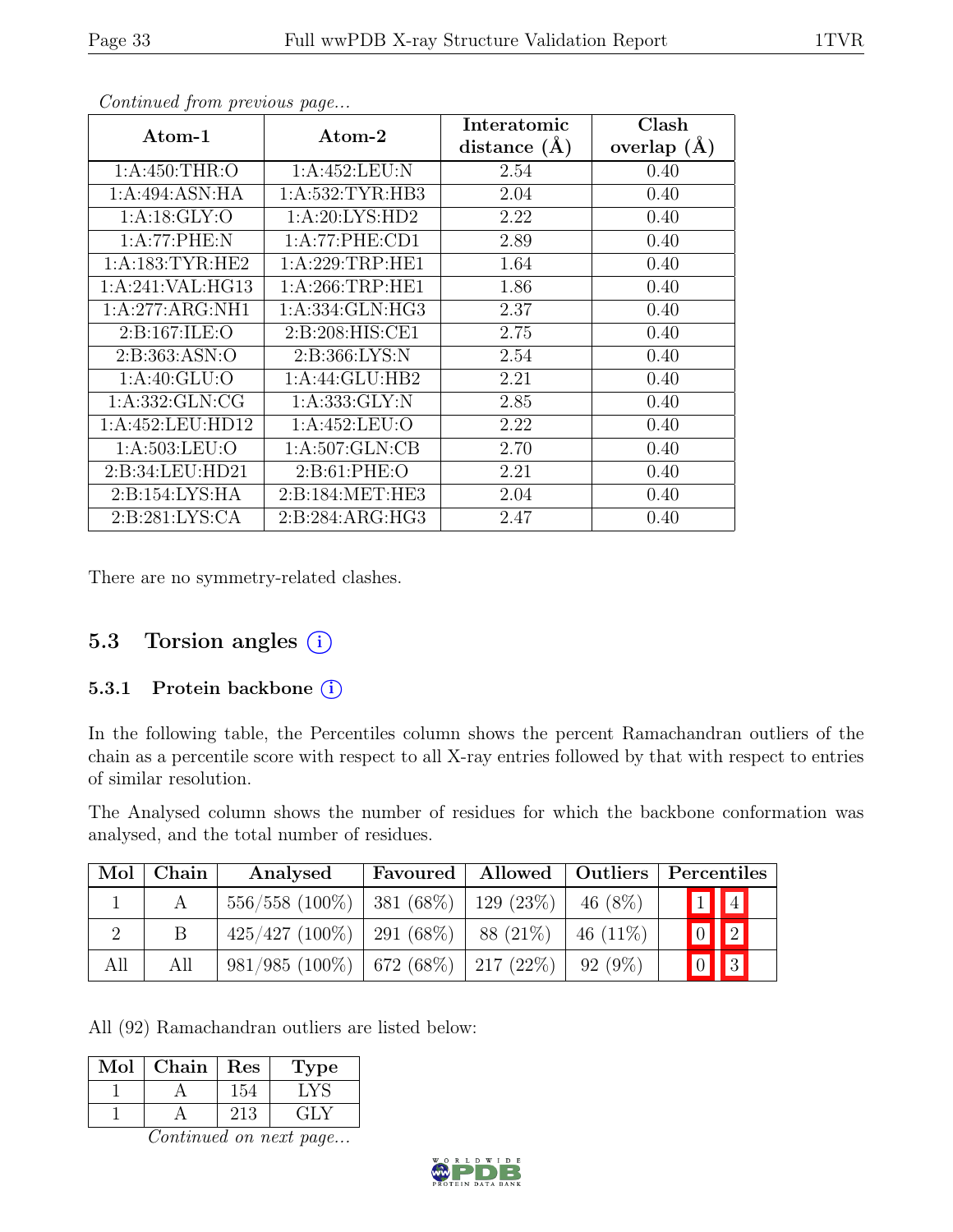| Mol            | $\cdots$<br>$\overline{\text{Chain}}$                                                                                                                                       | $\mathbf{r}$ . $\sim$<br>$\overline{\mathrm{Res}}$ | $r - 3$<br>$\overline{\mathrm{T}}$ ype         |
|----------------|-----------------------------------------------------------------------------------------------------------------------------------------------------------------------------|----------------------------------------------------|------------------------------------------------|
| $\mathbf{1}$   | $\overline{A}$                                                                                                                                                              | 412                                                | $\overline{\text{PRO}}$                        |
| $\overline{1}$ | $\overline{A}$                                                                                                                                                              | 462                                                | $\overline{\text{GLY}}$                        |
| $\overline{1}$ | $\frac{\overline{A}}{\overline{B}}$                                                                                                                                         | 474                                                | $\frac{\overline{\mathrm{ASN}}}{\mathrm{THR}}$ |
| $\overline{2}$ |                                                                                                                                                                             | $\overline{27}$                                    |                                                |
| $\overline{2}$ |                                                                                                                                                                             | $\overline{53}$                                    | $\overline{\text{GLU}}$                        |
| $\overline{2}$ | $\overline{\mathrm{B}}$                                                                                                                                                     | 116                                                | PHE                                            |
| $\overline{2}$ | $\overline{B}$                                                                                                                                                              | 242                                                | GLN                                            |
|                | $\overline{B}$                                                                                                                                                              | $\overline{277}$                                   | $\overline{\text{ARG}}$                        |
| $\frac{2}{2}$  | $\overline{B}$                                                                                                                                                              | 289                                                | LEU                                            |
|                | $\overline{\mathbf{B}}$                                                                                                                                                     | 294                                                | $\overline{\text{PRO}}$                        |
| $\overline{2}$ | $\overline{\mathbf{B}}$                                                                                                                                                     | 296                                                | THR                                            |
| $\overline{2}$ | $\overline{\mathbf{B}}$                                                                                                                                                     | 321                                                | $\overline{\text{PRO}}$                        |
| $\overline{2}$ | $\overline{B}$                                                                                                                                                              | $\overline{360}$                                   | ${\rm ALA}$                                    |
| $\overline{2}$ | $\overline{\text{B}}$                                                                                                                                                       | $\overline{362}$                                   | <b>THR</b>                                     |
| $\frac{2}{1}$  | $\frac{\overline{B}}{\overline{A}} \frac{\overline{A}}{\overline{A}} \frac{\overline{A}}{\overline{A}} \frac{\overline{A}}{\overline{A}} \frac{\overline{A}}{\overline{A}}$ | $\overline{382}$                                   | $\frac{\overline{\text{ILE}}}{\text{ALA}}$     |
|                |                                                                                                                                                                             | 98                                                 |                                                |
| $\overline{1}$ |                                                                                                                                                                             | 112                                                | $\overline{\text{GLY}}$                        |
| $\overline{1}$ |                                                                                                                                                                             | $124\,$                                            | PHE                                            |
| $\overline{1}$ |                                                                                                                                                                             | 141                                                | $\overline{\text{GLY}}$                        |
| $\overline{1}$ |                                                                                                                                                                             | $\overline{160}$                                   | $\overline{\mathrm{PHE}}$                      |
| $\overline{1}$ |                                                                                                                                                                             | $\overline{16}1$                                   | $\overline{\text{GLN}}$                        |
| $\overline{1}$ |                                                                                                                                                                             | 272                                                | <b>PRO</b>                                     |
| $\overline{1}$ |                                                                                                                                                                             | 274                                                | ILE                                            |
| $\frac{1}{1}$  |                                                                                                                                                                             | $\overline{420}$                                   | $\overline{\text{PRO}}$                        |
| $\overline{1}$ |                                                                                                                                                                             | 556                                                | $\overline{\text{ILE}}$                        |
| $\overline{2}$ | $\overline{\mathbf{B}}$                                                                                                                                                     | $\overline{37}$                                    | ILE                                            |
|                | $\overline{\mathbf{B}}$                                                                                                                                                     | $\overline{41}$                                    | <b>MET</b>                                     |
| $\frac{2}{2}$  | $\overline{\mathbf{B}}$                                                                                                                                                     | 69                                                 | THR                                            |
|                | $\overline{\mathrm{B}}$                                                                                                                                                     | 93                                                 | $\overline{\text{GLY}}$                        |
| $\overline{c}$ | Β                                                                                                                                                                           | 160                                                | <b>PHE</b>                                     |
| $\overline{2}$ | $\boldsymbol{B}$                                                                                                                                                            | 194                                                | GLU                                            |
| $\overline{2}$ | $\overline{\mathbf{B}}$                                                                                                                                                     | $195\,$                                            | ILE<br>LEU                                     |
| $\frac{2}{2}$  | $\overline{\mathbf{B}}$                                                                                                                                                     | 210                                                |                                                |
|                | $\overline{\mathbf{B}}$                                                                                                                                                     | 276                                                | <b>VAL</b>                                     |
| $\overline{2}$ | $\overline{\mathbf{B}}$                                                                                                                                                     | 278                                                | $\overline{\text{GLN}}$                        |
| $\overline{2}$ | $\overline{\mathrm{B}}$                                                                                                                                                     | $3\overline{16}$                                   | $\overline{\text{GLY}}$                        |
| $\overline{2}$ | $\overline{\mathbf{B}}$                                                                                                                                                     | $\overline{357}$                                   | MET                                            |
| $\overline{2}$ | $\overline{\mathrm{B}}$                                                                                                                                                     | 371                                                | $\overline{\text{ALA}}$                        |
| $\overline{2}$ | $\overline{B}$                                                                                                                                                              | 420                                                | <b>PRO</b>                                     |
| $\overline{1}$ | $\overline{A}$                                                                                                                                                              | 85                                                 | GLN                                            |
| $\overline{1}$ | $\overline{A}$                                                                                                                                                              | $\overline{283}$                                   | LEU                                            |
| $\overline{1}$ | $\overline{A}$                                                                                                                                                              | 295                                                | LEU                                            |

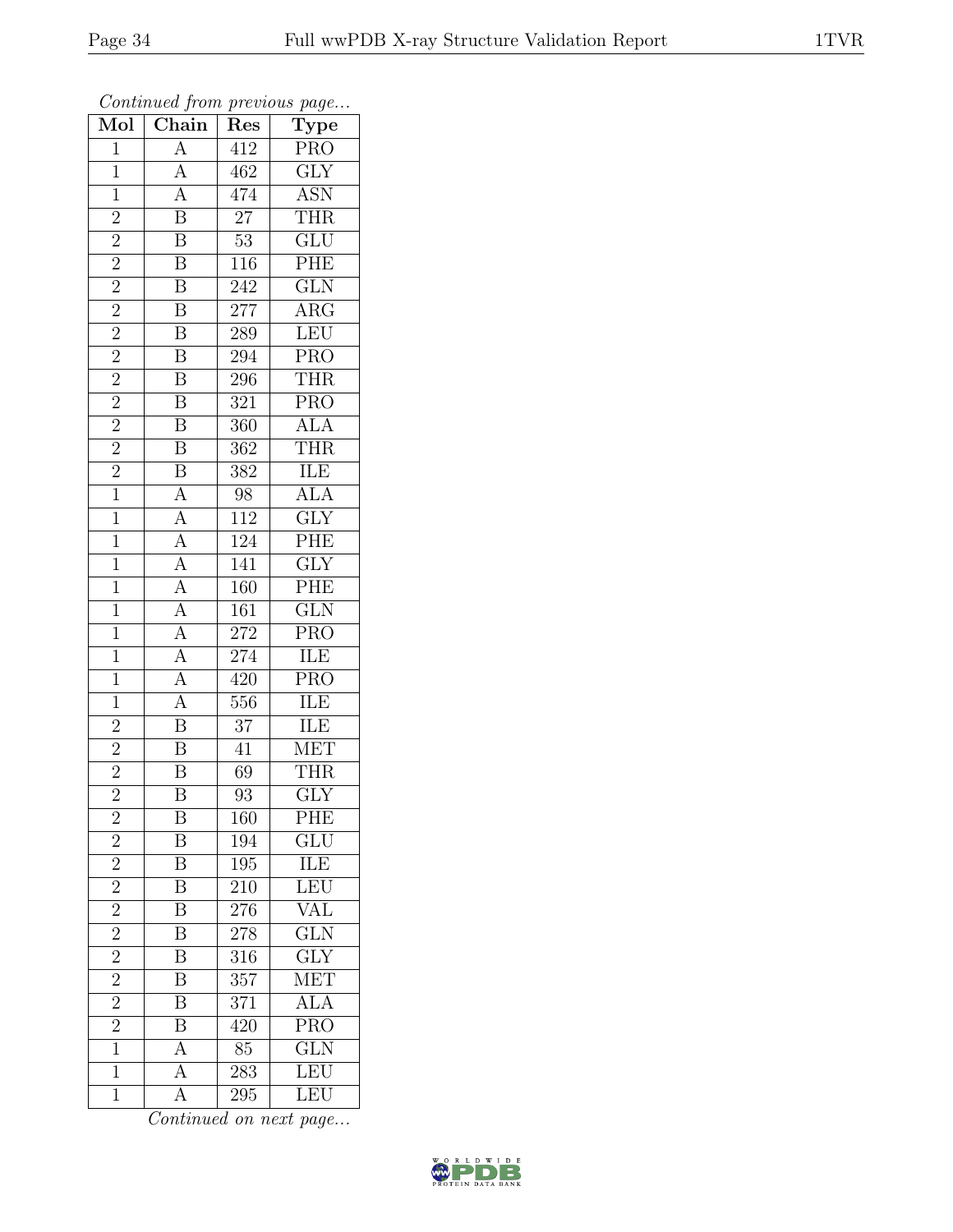| Mol            | $\mathbf{v}$<br>$\overline{\text{Chain}}$                                                                                                                                                                               | ı,<br>Res        | $\overline{ }$<br>$\overline{v}$<br>$\overline{\text{Type}}$ |
|----------------|-------------------------------------------------------------------------------------------------------------------------------------------------------------------------------------------------------------------------|------------------|--------------------------------------------------------------|
| $\overline{1}$ | $\overline{A}$                                                                                                                                                                                                          | 393              | ILE                                                          |
| $\mathbf 1$    | $\overline{A}$                                                                                                                                                                                                          | 452              | LEU                                                          |
| $\overline{1}$ | $\overline{A}$                                                                                                                                                                                                          | $\overline{532}$ | <b>TYR</b>                                                   |
| $\overline{2}$ | $\overline{\mathbf{B}}$                                                                                                                                                                                                 | $55\,$           | $\overline{\text{PRO}}$                                      |
| $\overline{2}$ | $\overline{B}$                                                                                                                                                                                                          | $236\,$          | $\overline{\text{PRO}}$                                      |
| $\overline{2}$ | $\overline{\mathbf{B}}$                                                                                                                                                                                                 | 403              | <b>THR</b>                                                   |
| $\frac{2}{1}$  | $\overline{B}$                                                                                                                                                                                                          | 421              | PRO                                                          |
|                |                                                                                                                                                                                                                         | $\overline{51}$  | $\overline{\text{GLY}}$                                      |
| $\mathbf{1}$   |                                                                                                                                                                                                                         | 121              | <b>ASP</b>                                                   |
| $\overline{1}$ |                                                                                                                                                                                                                         | $\overline{150}$ | $\overline{\text{PRO}}$                                      |
| $\mathbf{1}$   |                                                                                                                                                                                                                         | 236              | $\overline{\text{PRO}}$                                      |
| $\overline{1}$ |                                                                                                                                                                                                                         | 240              | <b>THR</b>                                                   |
| $\overline{1}$ |                                                                                                                                                                                                                         | 251              | SER                                                          |
| $\mathbf{1}$   | $\frac{\overline{A}}{\overline{A}}$ $\frac{\overline{A}}{\overline{A}}$ $\frac{\overline{A}}{\overline{A}}$ $\frac{\overline{A}}{\overline{A}}$ $\frac{\overline{A}}{\overline{B}}$ $\frac{\overline{A}}{\overline{B}}$ | 310              | LEU                                                          |
| $\mathbf{1}$   |                                                                                                                                                                                                                         | 465              | <b>LYS</b>                                                   |
| $\overline{2}$ |                                                                                                                                                                                                                         | 111              | <b>VAL</b>                                                   |
| $\overline{2}$ | $\overline{B}$                                                                                                                                                                                                          | $\overline{226}$ | <b>PRO</b>                                                   |
| $\overline{1}$ | $\frac{\overline{A}}{\overline{A}}$<br>$\frac{\overline{A}}{\overline{A}}$                                                                                                                                              | $\overline{21}$  | <b>VAL</b>                                                   |
| $\mathbf{1}$   |                                                                                                                                                                                                                         | $\overline{90}$  | $\overline{\text{VAL}}$                                      |
| $\overline{1}$ |                                                                                                                                                                                                                         | 237              | $\overline{\text{ASP}}$                                      |
| $\overline{1}$ |                                                                                                                                                                                                                         | 451              | LYS                                                          |
| $\overline{2}$ | $\overline{\mathbf{B}}$                                                                                                                                                                                                 | $\overline{115}$ | <b>TYR</b>                                                   |
| $\overline{2}$ | $\overline{\mathbf{B}}$                                                                                                                                                                                                 | 122              | $\overline{\text{GLU}}$                                      |
| $\overline{2}$ | $\overline{\mathbf{B}}$                                                                                                                                                                                                 | 148              | <b>VAL</b>                                                   |
| $\overline{2}$ | $\overline{B}$                                                                                                                                                                                                          | 219              | <b>LYS</b>                                                   |
| $\overline{2}$ | $\overline{\mathbf{B}}$                                                                                                                                                                                                 | 229              | TRP                                                          |
| $\overline{2}$ | $\overline{\mathbf{B}}$                                                                                                                                                                                                 | 239              | <b>TRP</b>                                                   |
| $\overline{2}$ | $\overline{\text{B}}$                                                                                                                                                                                                   | 331              | $\overline{\text{LYS}}$                                      |
| $\overline{2}$ | $\overline{\mathrm{B}}$                                                                                                                                                                                                 | $\overline{336}$ | $\overline{\text{GLN}}$                                      |
| $\overline{c}$ | B                                                                                                                                                                                                                       | 345              | PRO                                                          |
| $\overline{2}$ | $\boldsymbol{\mathrm{B}}$                                                                                                                                                                                               | 363              | $\operatorname{ASN}$                                         |
| $\overline{1}$ | $\frac{\overline{A}}{\overline{A}}$                                                                                                                                                                                     | $\overline{52}$  | PRO                                                          |
| $\mathbf 1$    |                                                                                                                                                                                                                         | 149              | LEU                                                          |
| $\mathbf 1$    | $\overline{A}$                                                                                                                                                                                                          | $\overline{175}$ | <b>ASN</b>                                                   |
| $\mathbf 1$    | $\overline{A}$                                                                                                                                                                                                          | 321              | $\overline{\text{PRO}}$                                      |
| $\overline{2}$ | $\overline{\mathrm{B}}$                                                                                                                                                                                                 | 184              | <b>MET</b>                                                   |
| $\overline{2}$ | $\overline{\mathbf{B}}$                                                                                                                                                                                                 | 224              | GLU<br>VAL                                                   |
| $\overline{2}$ | $\overline{\text{B}}$                                                                                                                                                                                                   | 365              |                                                              |
| $\overline{1}$ | $\overline{A}$                                                                                                                                                                                                          | $\overline{75}$  | <b>VAL</b>                                                   |
| $\mathbf 1$    | $\overline{A}$                                                                                                                                                                                                          | 226              | PRO                                                          |
| $\overline{1}$ | $\overline{A}$                                                                                                                                                                                                          | 505              | ILE                                                          |
| $\mathbf 1$    | A                                                                                                                                                                                                                       | 25               | <b>PRO</b>                                                   |

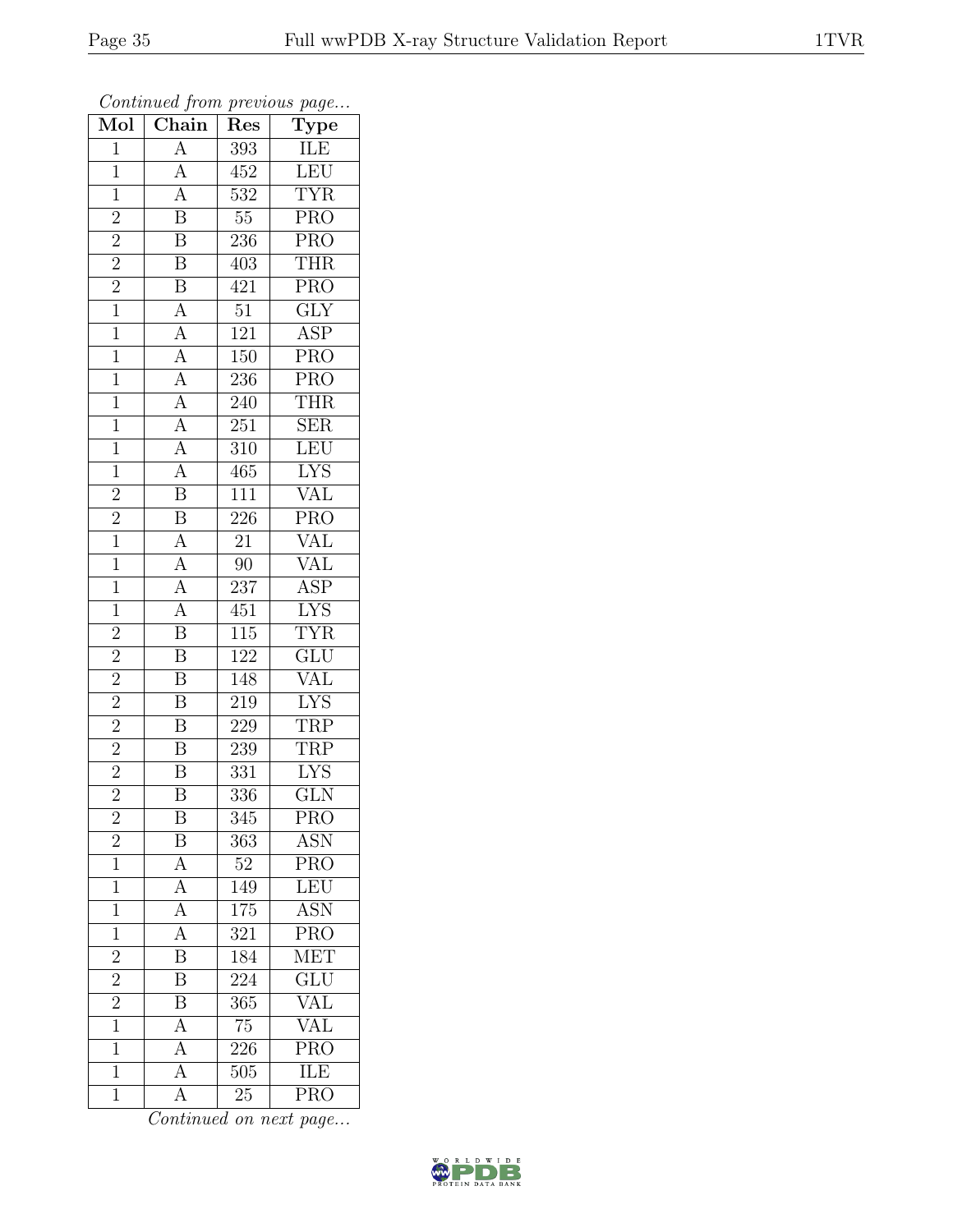Continued from previous page...

| Mol | Chain | Res | <b>Type</b>      |
|-----|-------|-----|------------------|
|     |       | 195 | ILE              |
|     |       | 271 | <b>TYR</b>       |
| 2   | R     | 140 | $\overline{PRO}$ |
|     |       | 359 | <b>GLY</b>       |
|     |       | 531 | VAL              |
|     |       | 241 | <b>VAL</b>       |

### 5.3.2 Protein sidechains (i)

In the following table, the Percentiles column shows the percent sidechain outliers of the chain as a percentile score with respect to all X-ray entries followed by that with respect to entries of similar resolution.

The Analysed column shows the number of residues for which the sidechain conformation was analysed, and the total number of residues.

| Mol | Chain | Analysed           | Rotameric   Outliers |             | Percentiles                            |  |  |
|-----|-------|--------------------|----------------------|-------------|----------------------------------------|--|--|
|     |       | $457/498$ (92\%)   | 372 (81\%)           | 85 (19%)    | $\begin{bmatrix} 1 \\ 8 \end{bmatrix}$ |  |  |
|     |       | $367/389$ $(94\%)$ | 305(83%)             | 62 $(17%)$  | 2                                      |  |  |
| All | All   | $824/887$ (93\%)   | 677 $(82%)$          | $147(18\%)$ |                                        |  |  |

All (147) residues with a non-rotameric sidechain are listed below:

| Mol            | Chain              | Res             | <b>Type</b> |
|----------------|--------------------|-----------------|-------------|
| 1              | A                  | 7               | THR         |
| $\mathbf{1}$   | $\overline{A}$     | 8               | <b>VAL</b>  |
| $\mathbf 1$    | $\overline{A}$     | $\overline{11}$ | <b>LYS</b>  |
| $\mathbf 1$    | $\overline{A}$     | 25              | <b>PRO</b>  |
| $\mathbf{1}$   | $\overline{\rm A}$ | 27              | <b>THR</b>  |
| $\overline{1}$ | $\overline{A}$     | 28              | GLU         |
| $\mathbf{1}$   | $\overline{A}$     | 31              | ILE         |
| $\overline{1}$ | $\overline{A}$     | 39              | <b>THR</b>  |
| $\mathbf{1}$   | $\overline{A}$     | 44              | GLU         |
| $\overline{1}$ | $\overline{A}$     | $5\overline{6}$ | <b>TYR</b>  |
| $\mathbf{1}$   | $\overline{A}$     | 57              | <b>ASN</b>  |
| $\mathbf{1}$   | $\overline{A}$     | 58              | <b>THR</b>  |
| $\mathbf{1}$   | $\overline{A}$     | $\overline{59}$ | <b>PRO</b>  |
| $\mathbf{1}$   | $\overline{A}$     | 65              | <b>LYS</b>  |
| $\overline{1}$ | $\overline{A}$     | 69              | <b>THR</b>  |
| $\mathbf 1$    | $\overline{A}$     | 70              | <b>LYS</b>  |
| $\overline{1}$ | $\overline{\rm A}$ | 76              | <b>ASP</b>  |

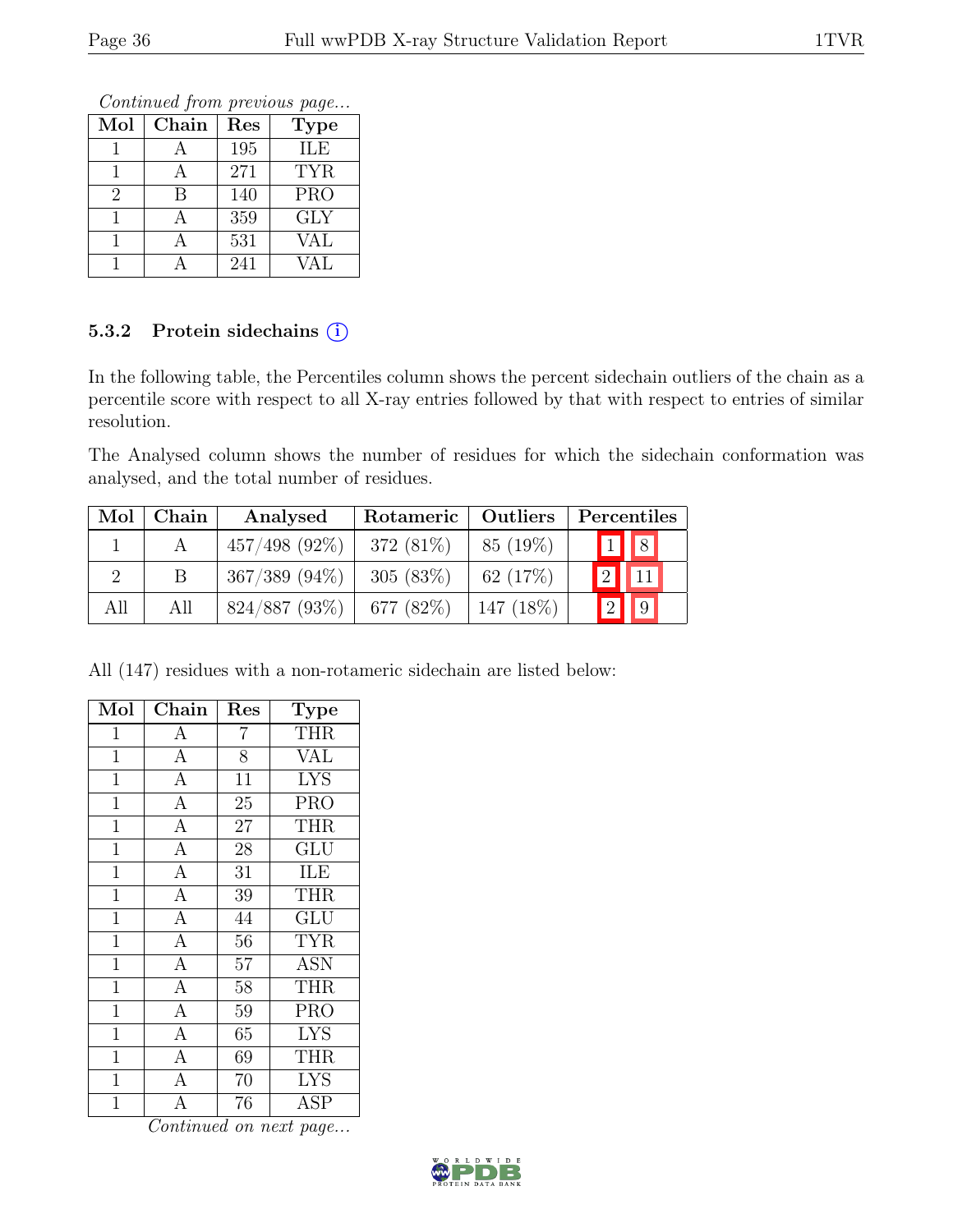| Mol            | . <i>.</i><br>Chain                                                                                         | $\mathbf{r}$ . $\sim$<br>Res | $r - 3$<br>$\overline{\text{Type}}$ |
|----------------|-------------------------------------------------------------------------------------------------------------|------------------------------|-------------------------------------|
| $\mathbf{1}$   | $\overline{A}$                                                                                              | 82                           | <b>LYS</b>                          |
| $\mathbf{1}$   | $\overline{A}$                                                                                              | 85                           | $\overline{\text{GLN}}$             |
| $\overline{1}$ |                                                                                                             | 91                           | $\overline{\text{GLN}}$             |
| $\mathbf{1}$   |                                                                                                             | $\overline{97}$              | PRO                                 |
| $\overline{1}$ | $\frac{\overline{A}}{\overline{A}}$<br>$\frac{\overline{A}}{\overline{A}}$                                  | 105                          | $\overline{\text{SER}}$             |
| $\mathbf 1$    |                                                                                                             | 107                          | <b>THR</b>                          |
| $\overline{1}$ | $\frac{\overline{A}}{\overline{A}}$<br>$\frac{\overline{A}}{\overline{A}}$                                  | 120                          | LEU                                 |
| $\overline{1}$ |                                                                                                             | 128                          | <b>THR</b>                          |
| $\overline{1}$ |                                                                                                             | 138                          | GLU                                 |
| $\overline{1}$ |                                                                                                             | 147                          | <b>ASN</b>                          |
| $\overline{1}$ | $\frac{\overline{A}}{\overline{A}}$                                                                         | 161                          | $\overline{\text{GLN}}$             |
| $\overline{1}$ |                                                                                                             | 169                          | $\overline{\text{GLU}}$             |
| $\overline{1}$ |                                                                                                             | $\overline{177}$             | <b>ASP</b>                          |
| $\mathbf{1}$   |                                                                                                             | 178                          | ILE                                 |
| $\overline{1}$ |                                                                                                             | 199                          | $\overline{\rm{ARG}}$               |
| $\mathbf{1}$   | $\frac{\overline{A}}{\overline{A}}$ $\frac{\overline{A}}{\overline{A}}$ $\frac{\overline{A}}{\overline{A}}$ | 210                          | LEU                                 |
| $\overline{1}$ |                                                                                                             | $2\overline{12}$             | <b>TRP</b>                          |
| $\mathbf{1}$   |                                                                                                             | 215                          | THR                                 |
| $\mathbf{1}$   |                                                                                                             | 226                          | PRO                                 |
| $\overline{1}$ |                                                                                                             | 229                          | <b>TRP</b>                          |
| $\overline{1}$ |                                                                                                             | 238                          | <b>LYS</b>                          |
| $\overline{1}$ | $\frac{\overline{A}}{\overline{A}}$<br>$\frac{\overline{A}}{\overline{A}}$                                  | 240                          | <b>THR</b>                          |
| $\mathbf{1}$   |                                                                                                             | 257                          | ILE                                 |
| $\overline{1}$ |                                                                                                             | 260                          | LEU                                 |
| $\overline{1}$ | $\overline{A}$                                                                                              | 303                          | LEU                                 |
| $\overline{1}$ | $\overline{A}$                                                                                              | 310                          | LEU                                 |
| $\overline{1}$ | $\overline{A}$                                                                                              | $\overline{330}$             | $\overline{\text{GLN}}$             |
| $\overline{1}$ | $\overline{A}$                                                                                              | 334                          | <b>GLN</b>                          |
| $\overline{1}$ | $\overline{\rm A}$                                                                                          | 340                          | $\overline{\text{GLN}}$             |
| 1              | А                                                                                                           | 341                          | ILE                                 |
| $\overline{1}$ | $\overline{A}$                                                                                              | 346                          | PHE                                 |
| $\mathbf{1}$   | $\overline{A}$                                                                                              | 351                          | THR                                 |
| $\mathbf{1}$   | $\overline{A}$                                                                                              | 379                          | <b>SER</b>                          |
| $\overline{1}$ | $\overline{A}$                                                                                              | $\overline{385}$             | $\overline{\text{LYS}}$             |
| $\mathbf{1}$   | $\overline{A}$                                                                                              | 395                          | <b>LYS</b>                          |
| $\overline{1}$ | $\frac{\overline{A}}{\overline{A}}$                                                                         | $\overline{396}$             | $\overline{\text{GLU}}$             |
| $\mathbf{1}$   |                                                                                                             | 407                          | $\overline{\text{GLN}}$             |
| $\mathbf{1}$   | $\overline{A}$                                                                                              | 409                          | THR                                 |
| $\mathbf{1}$   | $\overline{A}$                                                                                              | 413                          | $\overline{\text{GLU}}$             |
| $\mathbf{1}$   | $\overline{A}$                                                                                              | $415\,$                      | <b>GLU</b>                          |
| $\mathbf{1}$   | $\overline{A}$                                                                                              | 429                          | LEU                                 |
| $\mathbf 1$    | $\overline{\rm A}$                                                                                          | 434                          | ILE                                 |

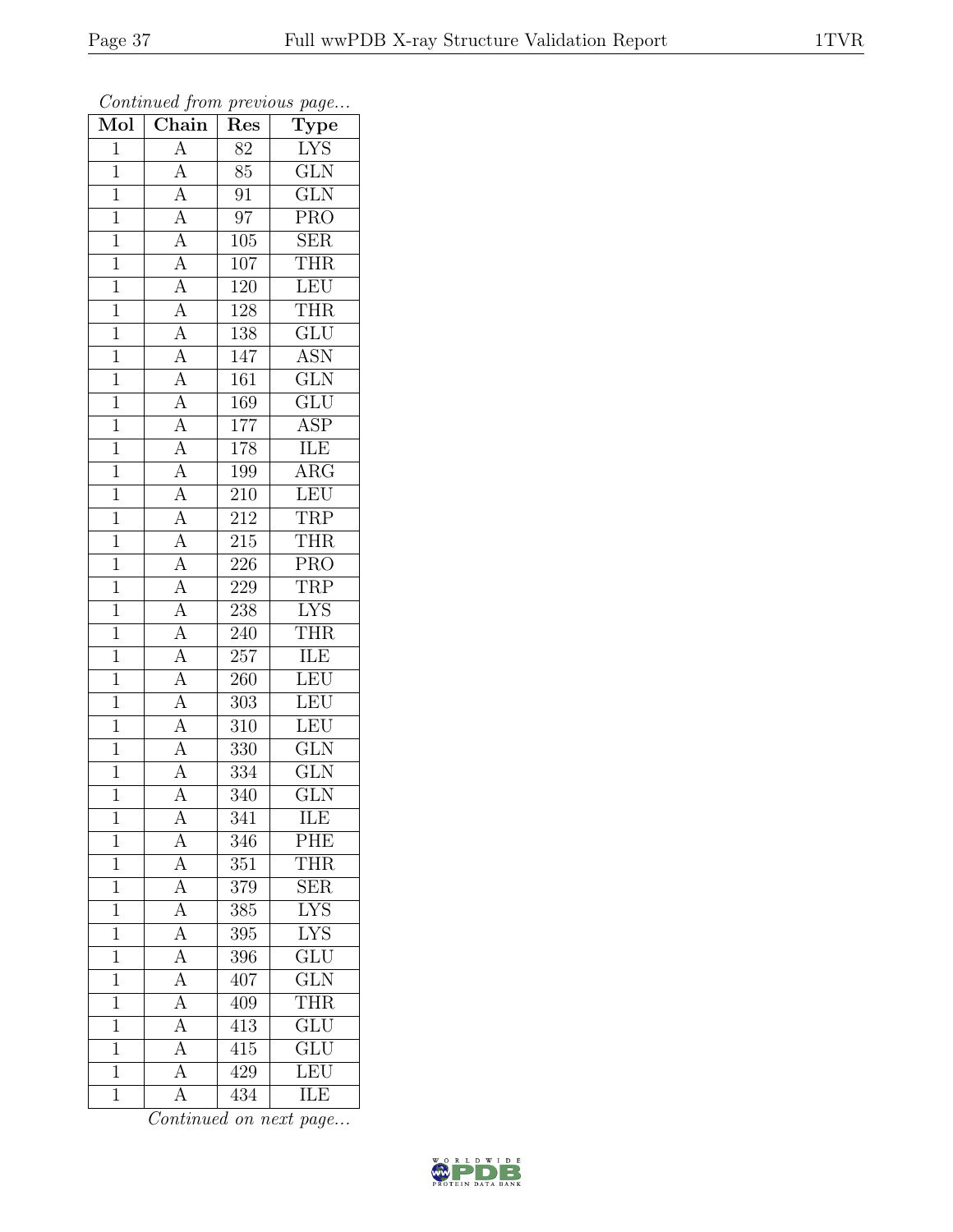| Mol            | . <i>.</i><br>$\overline{\text{Chain}}$                                                                                                                                                                                                                                                                                                                                                                        | $\mathbf{r}$ . $\sim$<br>Res | $r - 3$<br>$\overline{\text{Type}}$ |
|----------------|----------------------------------------------------------------------------------------------------------------------------------------------------------------------------------------------------------------------------------------------------------------------------------------------------------------------------------------------------------------------------------------------------------------|------------------------------|-------------------------------------|
| $\mathbf{1}$   | $\overline{A}$                                                                                                                                                                                                                                                                                                                                                                                                 | 435                          | <b>VAL</b>                          |
| $\overline{1}$ | $\overline{A}$                                                                                                                                                                                                                                                                                                                                                                                                 | 448                          | $\overline{\text{ARG}}$             |
| $\overline{1}$ |                                                                                                                                                                                                                                                                                                                                                                                                                | 449                          | $\overline{\text{GLU}}$             |
| $\mathbf{1}$   |                                                                                                                                                                                                                                                                                                                                                                                                                | 459                          | <b>THR</b>                          |
| $\overline{1}$ |                                                                                                                                                                                                                                                                                                                                                                                                                | 460                          | <b>ASN</b>                          |
| $\overline{1}$ |                                                                                                                                                                                                                                                                                                                                                                                                                | 461                          | <b>LYS</b>                          |
| $\overline{1}$ |                                                                                                                                                                                                                                                                                                                                                                                                                | 469                          | LEU                                 |
| $\overline{1}$ |                                                                                                                                                                                                                                                                                                                                                                                                                | 477                          | <b>THR</b>                          |
| $\overline{1}$ |                                                                                                                                                                                                                                                                                                                                                                                                                | 488                          | <b>ASP</b>                          |
| $\overline{1}$ |                                                                                                                                                                                                                                                                                                                                                                                                                | 497                          | <b>THR</b>                          |
| $\overline{1}$ |                                                                                                                                                                                                                                                                                                                                                                                                                | 499                          | <b>SER</b>                          |
| $\overline{1}$ |                                                                                                                                                                                                                                                                                                                                                                                                                | 500                          | $\overline{\text{GLN}}$             |
| $\overline{1}$ |                                                                                                                                                                                                                                                                                                                                                                                                                | 503                          | LEU                                 |
| $\mathbf{1}$   |                                                                                                                                                                                                                                                                                                                                                                                                                | $\overline{511}$             | $\overline{\text{ASP}}$             |
| $\overline{1}$ |                                                                                                                                                                                                                                                                                                                                                                                                                | 512                          | $\overline{\text{LYS}}$             |
| $\overline{1}$ | $\frac{\overline{A}}{\overline{A}}\frac{\overline{A}}{\overline{A}}\frac{\overline{A}}{\overline{A}}\frac{\overline{A}}{\overline{A}}\frac{\overline{A}}{\overline{A}}\frac{\overline{A}}{\overline{A}}\frac{\overline{A}}{\overline{A}}\frac{\overline{A}}{\overline{A}}\frac{\overline{A}}{\overline{A}}\frac{\overline{A}}{\overline{A}}\frac{\overline{A}}{\overline{A}}\frac{\overline{A}}{\overline{A}}$ | 513                          | $\overline{\text{SER}}$             |
| $\overline{1}$ |                                                                                                                                                                                                                                                                                                                                                                                                                | $\overline{514}$             | $\overline{\text{GLU}}$             |
| $\mathbf{1}$   |                                                                                                                                                                                                                                                                                                                                                                                                                | 520                          | <b>GLN</b>                          |
| $\mathbf{1}$   |                                                                                                                                                                                                                                                                                                                                                                                                                | 523                          | $\overline{\text{GLU}}$             |
| $\overline{1}$ |                                                                                                                                                                                                                                                                                                                                                                                                                | 531                          | <b>VAL</b>                          |
| $\overline{1}$ |                                                                                                                                                                                                                                                                                                                                                                                                                | 533                          | LEU                                 |
| $\overline{1}$ |                                                                                                                                                                                                                                                                                                                                                                                                                | 536                          | <b>VAL</b>                          |
| $\mathbf{1}$   |                                                                                                                                                                                                                                                                                                                                                                                                                | $\overline{5}39$             | <b>HIS</b>                          |
| $\overline{1}$ |                                                                                                                                                                                                                                                                                                                                                                                                                | 540                          | I <sub>YS</sub>                     |
| $\overline{1}$ | $\overline{A}$                                                                                                                                                                                                                                                                                                                                                                                                 | 548                          | <b>VAL</b>                          |
| $\overline{1}$ | $\overline{A}$                                                                                                                                                                                                                                                                                                                                                                                                 | 551                          | LEU                                 |
| $\overline{2}$ | $\overline{\mathbf{B}}$                                                                                                                                                                                                                                                                                                                                                                                        | $\overline{5}$               | ILE                                 |
| $\frac{2}{2}$  | $\overline{\text{B}}$                                                                                                                                                                                                                                                                                                                                                                                          | $\overline{17}$              | <b>ASP</b>                          |
|                | $\overline{\mathrm{B}}$                                                                                                                                                                                                                                                                                                                                                                                        | $\overline{27}$              | <b>THR</b>                          |
| $\overline{c}$ | Β                                                                                                                                                                                                                                                                                                                                                                                                              | 44                           | $_{\rm GLU}$                        |
| $\overline{2}$ | B                                                                                                                                                                                                                                                                                                                                                                                                              | 50                           | ILE                                 |
| $\overline{2}$ | $\overline{\mathbf{B}}$                                                                                                                                                                                                                                                                                                                                                                                        | $55\,$                       | <b>PRO</b>                          |
| $\overline{2}$ | $\boldsymbol{B}$                                                                                                                                                                                                                                                                                                                                                                                               | 63                           | ILE                                 |
| $\overline{2}$ | $\overline{\mathrm{B}}$                                                                                                                                                                                                                                                                                                                                                                                        | $\overline{72}$              | $\overline{\text{ARG}}$             |
| $\overline{2}$ | $\boldsymbol{B}$                                                                                                                                                                                                                                                                                                                                                                                               | 74                           | LEU                                 |
| $\overline{2}$ | $\overline{\mathrm{B}}$                                                                                                                                                                                                                                                                                                                                                                                        | $\overline{83}$              | $\overline{\text{ARG}}$             |
| $\overline{2}$ | $\overline{\mathrm{B}}$                                                                                                                                                                                                                                                                                                                                                                                        | 85                           | $\overline{\text{GLN}}$             |
| $\overline{2}$ | B                                                                                                                                                                                                                                                                                                                                                                                                              | 86                           | $\overline{\text{ASP}}$             |
| $\overline{2}$ | $\overline{\mathrm{B}}$                                                                                                                                                                                                                                                                                                                                                                                        | 91                           | GLN                                 |
| $\overline{2}$ | $\overline{\mathrm{B}}$                                                                                                                                                                                                                                                                                                                                                                                        | 111                          | VAL                                 |
| $\overline{2}$ | $\overline{\mathrm{B}}$                                                                                                                                                                                                                                                                                                                                                                                        | 113                          | $\overline{\text{ASP}}$             |
| $\overline{2}$ | $\overline{\mathrm{B}}$                                                                                                                                                                                                                                                                                                                                                                                        | 116                          | PHE                                 |

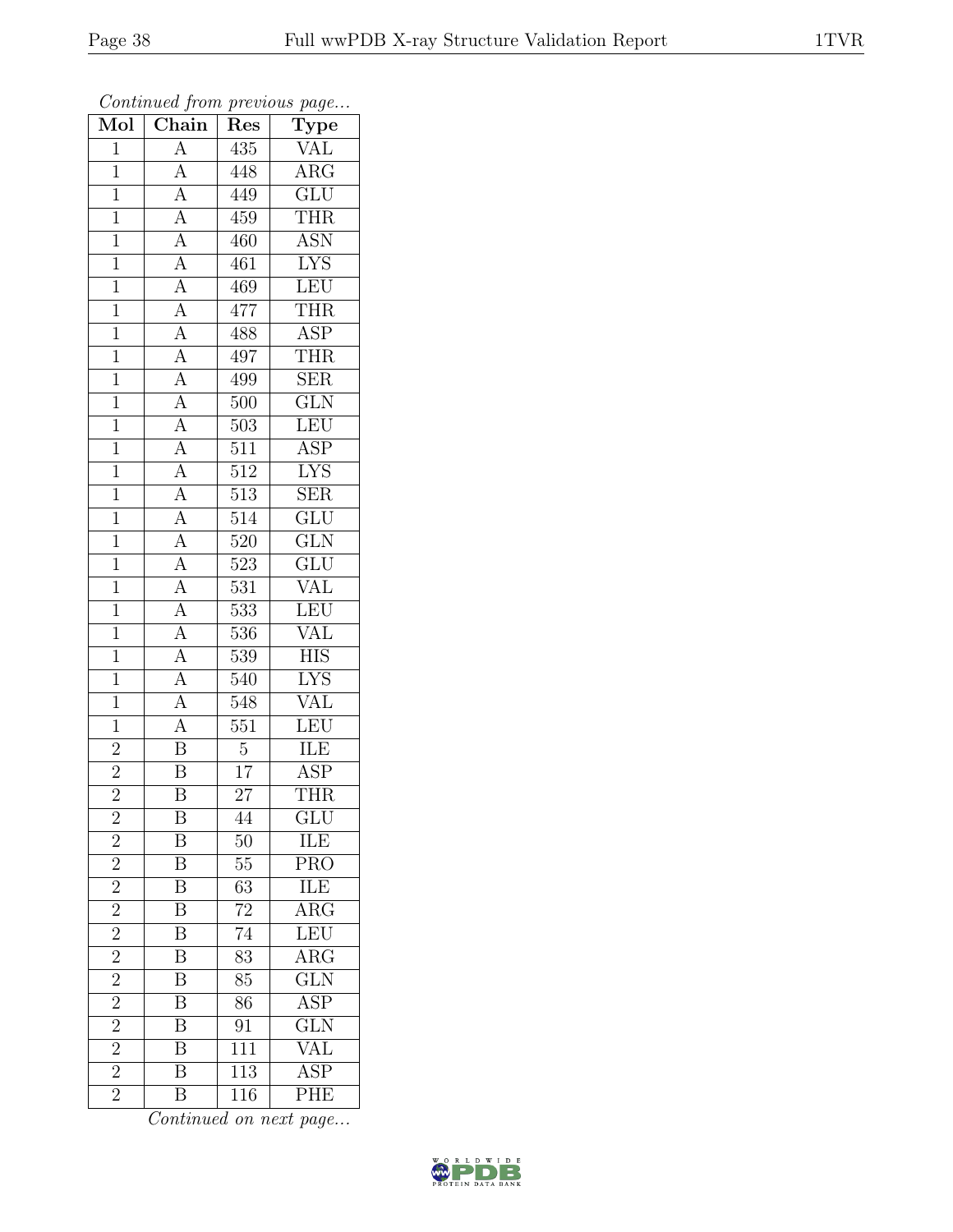| $\overline{\text{Mol}}$ | $\mathbf{v}$<br>$\overline{\text{Chain}}$ | <b>I</b><br>Res             | $\overline{ }$<br>$\overline{ }$<br>$\overline{\text{Type}}$ |
|-------------------------|-------------------------------------------|-----------------------------|--------------------------------------------------------------|
| $\overline{2}$          | $\overline{\mathrm{B}}$                   | 122                         | $\overline{\text{GLU}}$                                      |
| $\overline{2}$          | $\boldsymbol{B}$                          | $\overline{135}$            | ILE                                                          |
| $\overline{2}$          | $\overline{B}$                            | 143                         | $\overline{\rm{ARG}}$                                        |
| $\overline{2}$          | $\overline{\mathbf{B}}$                   | 150                         | <b>PRO</b>                                                   |
| $\overline{2}$          | $\overline{\mathbf{B}}$                   | 165                         | <b>THR</b>                                                   |
| $\overline{2}$          | $\overline{\mathrm{B}}$                   | 169                         | GLU                                                          |
| $\overline{2}$          | $\overline{\mathbf{B}}$                   | 174                         | $\overline{\text{GLN}}$                                      |
| $\overline{2}$          | $\overline{\mathbf{B}}$                   | 175                         | <b>ASN</b>                                                   |
| $\frac{2}{2}$           | $\overline{\mathbf{B}}$                   | 177                         | <b>ASP</b>                                                   |
|                         | $\overline{\mathbf{B}}$                   | 184                         | <b>MET</b>                                                   |
| $\overline{2}$          | $\overline{\mathrm{B}}$                   | 189                         | <b>VAL</b>                                                   |
| $\overline{2}$          | $\overline{\mathrm{B}}$                   | $\overline{193}$            | LEU                                                          |
| $\overline{2}$          | $\overline{B}$                            | <b>194</b>                  | GLU                                                          |
| $\overline{2}$          | $\boldsymbol{B}$                          | 201                         | LYS                                                          |
| $\overline{2}$          | $\overline{\mathrm{B}}$                   | 208                         | $\overline{\rm HIS}$                                         |
| $\overline{2}$          | $\overline{\mathbf{B}}$                   | $212\,$                     | <b>TRP</b>                                                   |
| $\overline{2}$          | $\overline{\mathbf{B}}$                   | 214                         | LEU                                                          |
| $\overline{2}$          | $\overline{\mathbf{B}}$                   | 218                         | $\frac{\text{ASP}}{\text{TYR}}$                              |
| $\overline{2}$          | $\overline{\mathrm{B}}$                   | 232                         |                                                              |
| $\overline{2}$          | $\overline{\mathbf{B}}$                   | 239                         | <b>TRP</b>                                                   |
| $\overline{2}$          | $\overline{\mathrm{B}}$                   | 240                         | THR                                                          |
| $\overline{2}$          | $\overline{\mathbf{B}}$                   | $\overline{245}$            | <b>VAL</b>                                                   |
| $\overline{2}$          | $\overline{\mathbf{B}}$                   | 251                         | $\overline{\text{SER}}$                                      |
| $\overline{2}$          | $\overline{\mathrm{B}}$                   | $2\overline{5}\overline{2}$ | <b>TRP</b>                                                   |
| $\overline{2}$          | $\overline{\mathbf{B}}$                   | 258                         | $\overline{\text{GLN}}$                                      |
| $\overline{2}$          | $\overline{\mathbf{B}}$                   | $265\,$                     | <b>ASN</b>                                                   |
| $\overline{2}$          | $\overline{\mathbf{B}}$                   | 266                         | <b>TRP</b>                                                   |
| $\overline{2}$          | $\overline{\mathbf{B}}$                   | $269\,$                     | GLN                                                          |
| $\overline{2}$          | $\overline{\mathrm{B}}$                   | 274                         | ILE                                                          |
| $\overline{c}$          | B                                         | 315                         | HIS                                                          |
| $\overline{2}$          | $\boldsymbol{B}$                          | 318                         | <b>TYR</b>                                                   |
| $\overline{2}$          | $\overline{\mathbf{B}}$                   | 324                         | <b>ASP</b>                                                   |
| $\frac{2}{2}$           | B                                         | 329                         | <b>ILE</b>                                                   |
|                         | $\overline{\mathrm{B}}$                   | $\overline{330}$            | $\overline{\text{GLN}}$                                      |
| $\overline{2}$          | $\boldsymbol{\mathrm{B}}$                 | 340                         | GLN                                                          |
| $\overline{2}$          | $\overline{\mathrm{B}}$                   | 349                         | LEU <sup>-</sup>                                             |
| $\overline{2}$          | $\overline{\mathrm{B}}$                   | 378                         | $\underline{\text{GLU}}$                                     |
| $\overline{2}$          | $\overline{\mathrm{B}}$                   | 401                         | <b>TRP</b>                                                   |
| $\overline{2}$          | $\overline{\mathrm{B}}$                   | 403                         | THR                                                          |
| $\overline{2}$          | $\overline{\mathrm{B}}$                   | 414                         | TRP                                                          |
| $\overline{2}$          | $\overline{\mathrm{B}}$                   | 416                         | PHE                                                          |
| $\overline{2}$          | $\overline{\mathrm{B}}$                   | 419                         | <b>THR</b>                                                   |

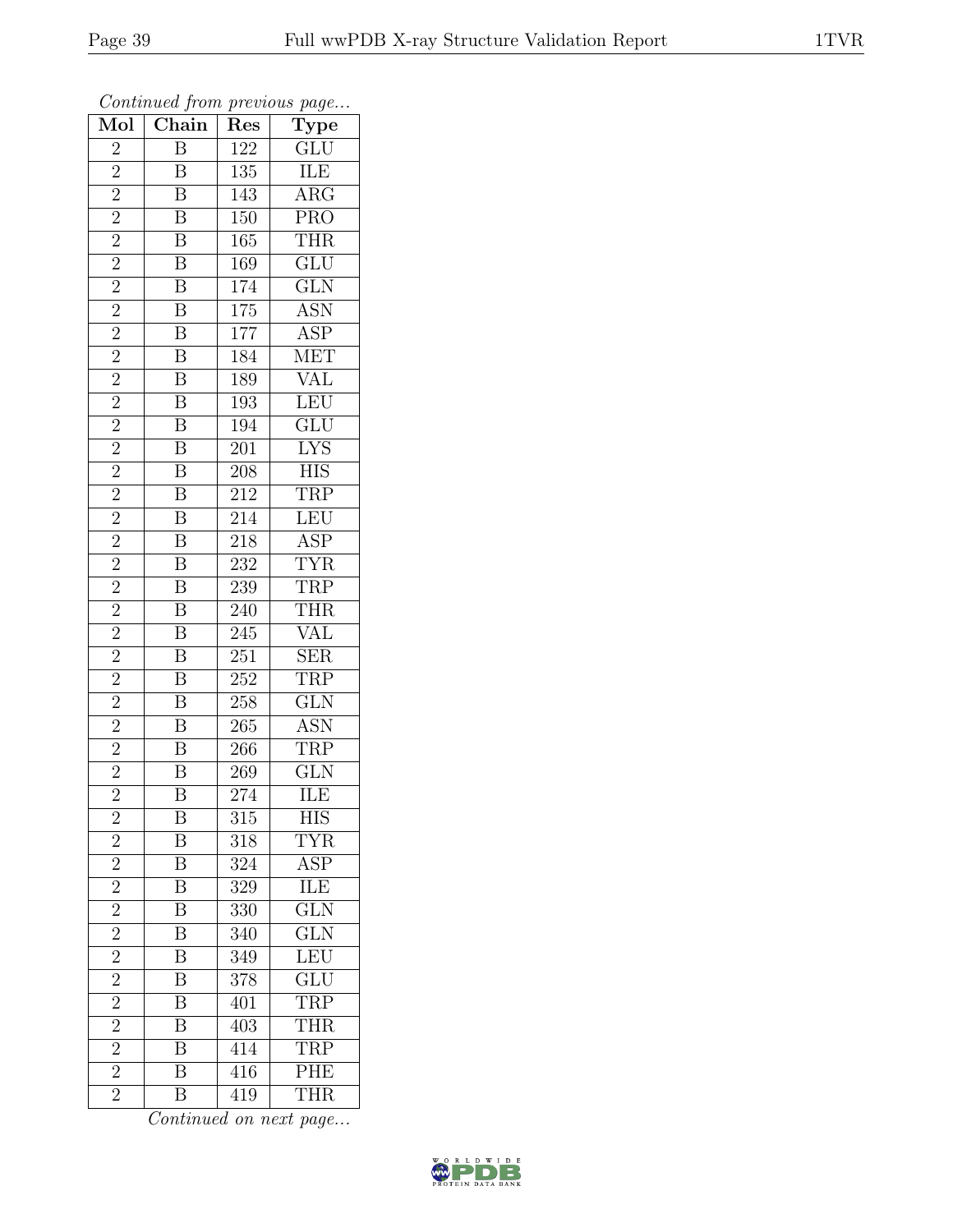Continued from previous page...

| $\operatorname{Mol}$ | Chain | $\operatorname{Res}% \left( \mathcal{N}\right) \equiv\operatorname{Res}(\mathcal{N}_{0})\cap\mathcal{N}_{1}$ | <b>Type</b> |
|----------------------|-------|--------------------------------------------------------------------------------------------------------------|-------------|
|                      |       | 421                                                                                                          | <b>PRO</b>  |
|                      |       | 422                                                                                                          | LEU         |
|                      |       | 423                                                                                                          | VAL         |
|                      |       | 425                                                                                                          | LFLU        |

Sometimes sidechains can be flipped to improve hydrogen bonding and reduce clashes. All (15) such sidechains are listed below:

| Mol            | Chain          | Res | <b>Type</b>             |
|----------------|----------------|-----|-------------------------|
| $\mathbf{1}$   | $\mathbf{A}$   | 57  | <b>ASN</b>              |
| $\mathbf{1}$   | $\mathbf{A}$   | 258 | <b>GLN</b>              |
| $\mathbf 1$    | $\overline{A}$ | 269 | $\overline{\text{GLN}}$ |
| $\mathbf 1$    | $\mathbf{A}$   | 334 | <b>GLN</b>              |
| $\mathbf{1}$   | $\mathbf{A}$   | 343 | <b>GLN</b>              |
| $\mathbf{1}$   | $\overline{A}$ | 487 | <b>GLN</b>              |
| $\overline{2}$ | $\mathbf B$    | 54  | ASN                     |
| $\overline{2}$ | B              | 57  | <b>ASN</b>              |
| $\overline{2}$ | B              | 145 | <b>GLN</b>              |
| $\overline{2}$ | B              | 147 | <b>ASN</b>              |
| $\overline{2}$ | B              | 151 | <b>GLN</b>              |
| $\overline{2}$ | B              | 207 | <b>GLN</b>              |
| $\overline{2}$ | B              | 255 | ASN                     |
| $\overline{2}$ | B              | 334 | <b>GLN</b>              |
| $\overline{2}$ | В              | 407 | $_{\rm GLN}$            |

### 5.3.3 RNA  $(i)$

There are no RNA molecules in this entry.

## 5.4 Non-standard residues in protein, DNA, RNA chains  $(i)$

There are no non-standard protein/DNA/RNA residues in this entry.

## 5.5 Carbohydrates  $(i)$

There are no monosaccharides in this entry.

## 5.6 Ligand geometry  $(i)$

1 ligand is modelled in this entry.

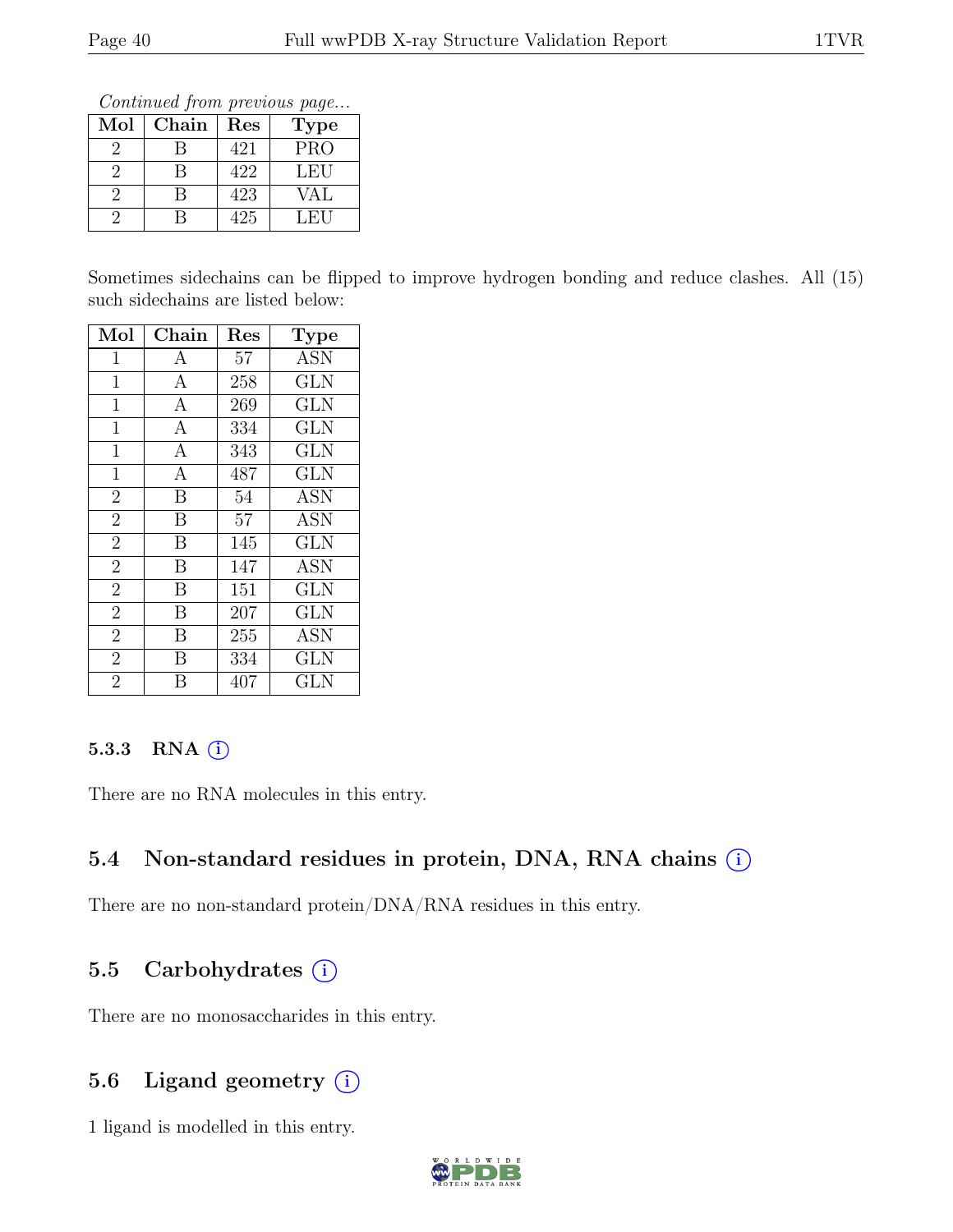In the following table, the Counts columns list the number of bonds (or angles) for which Mogul statistics could be retrieved, the number of bonds (or angles) that are observed in the model and the number of bonds (or angles) that are defined in the Chemical Component Dictionary. The Link column lists molecule types, if any, to which the group is linked. The Z score for a bond length (or angle) is the number of standard deviations the observed value is removed from the expected value. A bond length (or angle) with  $|Z| > 2$  is considered an outlier worth inspection. RMSZ is the root-mean-square of all Z scores of the bond lengths (or angles).

| Mol | Type | Chain | Res |                          | Link     |      | Bond lengths |          |      | Bond angles |  |
|-----|------|-------|-----|--------------------------|----------|------|--------------|----------|------|-------------|--|
|     |      |       |     |                          | Counts   | RMSZ | $\# Z $      | Counts   | RMSZ | H  Z        |  |
|     | TB9  |       | 600 | $\overline{\phantom{0}}$ | 19,23,23 | 4.20 | 12(63%)      | 18,34,34 | 5.71 |             |  |

In the following table, the Chirals column lists the number of chiral outliers, the number of chiral centers analysed, the number of these observed in the model and the number defined in the Chemical Component Dictionary. Similar counts are reported in the Torsion and Rings columns. '-' means no outliers of that kind were identified.

|     |     |  | Mol   Type   Chain   Res   Link   Chirals   Torsions   Rings |  |
|-----|-----|--|--------------------------------------------------------------|--|
| TB9 | 600 |  | $\mid 0/4/17/17 \mid 0/2/3/3 \mid$                           |  |

All (12) bond length outliers are listed below:

| Mol | Chain | Res | <b>Type</b>     | Atoms        | Z       | Observed $(A)$ | Ideal(A) |
|-----|-------|-----|-----------------|--------------|---------|----------------|----------|
| 3   | А     | 600 | T <sub>B9</sub> | $C10$ -C1A   | $-9.58$ | 1.38           | 1.53     |
| 3   | A     | 600 | T <sub>B9</sub> | $C2-N1$      | 7.57    | 1.44           | 1.34     |
| 3   | A     | 600 | T <sub>B9</sub> | $C10-C9$     | $-6.92$ | 1.43           | 1.52     |
| 3   | A     | 600 | T <sub>B9</sub> | $C2-S2$      | 5.97    | 1.77           | 1.67     |
| 3   | А     | 600 | T <sub>B9</sub> | $C7A-C3A$    | $-5.14$ | 1.44           | 1.53     |
| 3   | A     | 600 | T <sub>B9</sub> | $C1A-N1$     | $-3.70$ | 1.40           | 1.46     |
| 3   | А     | 600 | T <sub>B9</sub> | $C12-C13$    | $-3.63$ | 1.46           | 1.50     |
| 3   | A     | 600 | T <sub>B9</sub> | $C3A-N3$     | $-3.44$ | 1.42           | 1.47     |
| 3   | А     | 600 | T <sub>B9</sub> | $C8-C7A$     | $-3.28$ | 1.45           | 1.53     |
| 3   | А     | 600 | T <sub>B9</sub> | $C8-C9$      | $-3.14$ | 1.48           | 1.52     |
| 3   | А     | 600 | TB9             | $C15-C14$    | 2.13    | 1.56           | 1.50     |
| 3   | А     | 600 | T <sub>B9</sub> | $C9$ - $CL9$ | $-2.07$ | 1.76           | 1.81     |

All (14) bond angle outliers are listed below:

| Mol | Chain | $\operatorname{Res}% \left( \mathcal{N}\right) \equiv\operatorname{Res}(\mathcal{N}_{0},\mathcal{N}_{0})$ | Type            | Atoms                                             | Z     | Observed $(°)$ | Ideal $(°)$ |
|-----|-------|-----------------------------------------------------------------------------------------------------------|-----------------|---------------------------------------------------|-------|----------------|-------------|
| 3   |       | 600                                                                                                       | T <sub>B9</sub> | $C8-C9-CL9$                                       | 12.50 | 121.09         | 109.77      |
| 3   |       | 600                                                                                                       | T <sub>B9</sub> | C <sub>16</sub> -C <sub>14</sub> -C <sub>15</sub> | 9.39  | 135.34         | 114.60      |
|     |       | 600                                                                                                       | T <sub>B9</sub> | $C10-C9-CL9$                                      | 9.11  | 118.02         | 109.77      |
| 3   |       | 600                                                                                                       | T <sub>B9</sub> | $C10-C9-C8$                                       | 7.61  | 120.70         | 111.79      |
|     |       | 600                                                                                                       | T <sub>B9</sub> | $C1A-C3A-N3$                                      | 7.58  | 112.66         | 102.58      |

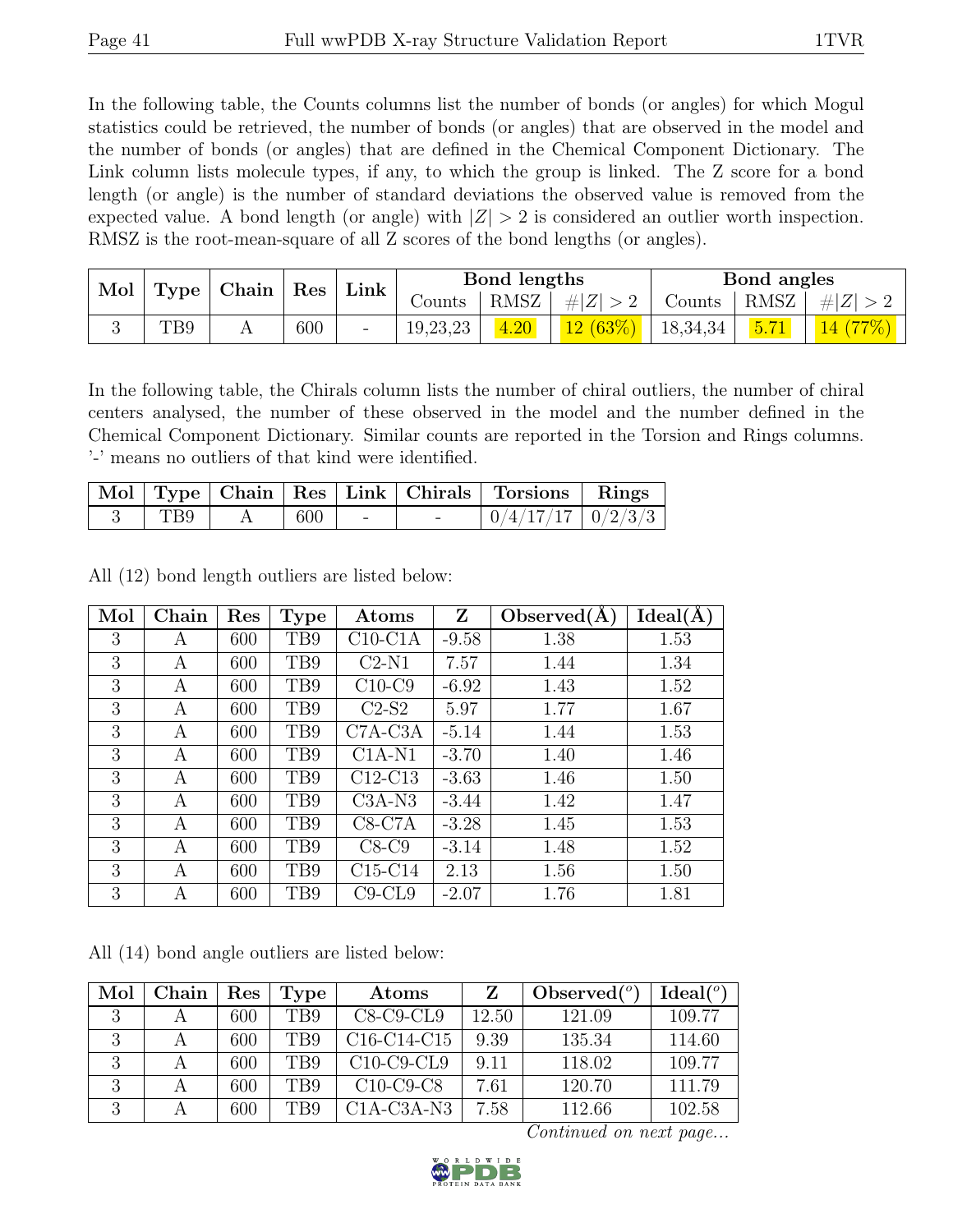| Mol | Chain | Res | <b>Type</b>     | Atoms        | Z       | Observed $\binom{o}{c}$ | $Ideal(^o)$ |
|-----|-------|-----|-----------------|--------------|---------|-------------------------|-------------|
| 3   | А     | 600 | TB9             | C15-C14-C13  | $-5.20$ | 107.63                  | 122.65      |
| 3   | A     | 600 | T <sub>B9</sub> | $C4-N3-C3A$  | 5.17    | 131.45                  | 123.06      |
| 3   | A     | 600 | TB9             | $C12-N6-C7$  | 5.09    | 121.04                  | 111.98      |
| 3   | A     | 600 | TB9             | $C3A-C1A-N1$ | 4.42    | 107.52                  | 102.22      |
| 3   | A     | 600 | TB9             | $C10-C1A-N1$ | 3.16    | 132.81                  | 118.26      |
| 3   | A     | 600 | TB9             | C13-C12-N6   | $-3.01$ | 106.02                  | 112.55      |
| 3   | A     | 600 | T <sub>B9</sub> | $C7A-C7-N6$  | 2.77    | 119.91                  | 114.43      |
| 3   | A     | 600 | T <sub>B9</sub> | $C8-C7A-C3A$ | 2.15    | 115.44                  | 109.47      |
| 3   | А     | 600 | TB9             | $C3A-N3-C2$  | $-2.13$ | 103.67                  | 109.91      |

There are no chirality outliers.

There are no torsion outliers.

There are no ring outliers.

1 monomer is involved in 15 short contacts:

|  |             | Mol   Chain   Res   Type   Clashes   Symm-Clashes |
|--|-------------|---------------------------------------------------|
|  | $600$   TB9 |                                                   |

The following is a two-dimensional graphical depiction of Mogul quality analysis of bond lengths, bond angles, torsion angles, and ring geometry for all instances of the Ligand of Interest. In addition, ligands with molecular weight  $> 250$  and outliers as shown on the validation Tables will also be included. For torsion angles, if less then 5% of the Mogul distribution of torsion angles is within 10 degrees of the torsion angle in question, then that torsion angle is considered an outlier. Any bond that is central to one or more torsion angles identified as an outlier by Mogul will be highlighted in the graph. For rings, the root-mean-square deviation (RMSD) between the ring in question and similar rings identified by Mogul is calculated over all ring torsion angles. If the average RMSD is greater than 60 degrees and the minimal RMSD between the ring in question and any Mogul-identified rings is also greater than 60 degrees, then that ring is considered an outlier. The outliers are highlighted in purple. The color gray indicates Mogul did not find sufficient equivalents in the CSD to analyse the geometry.

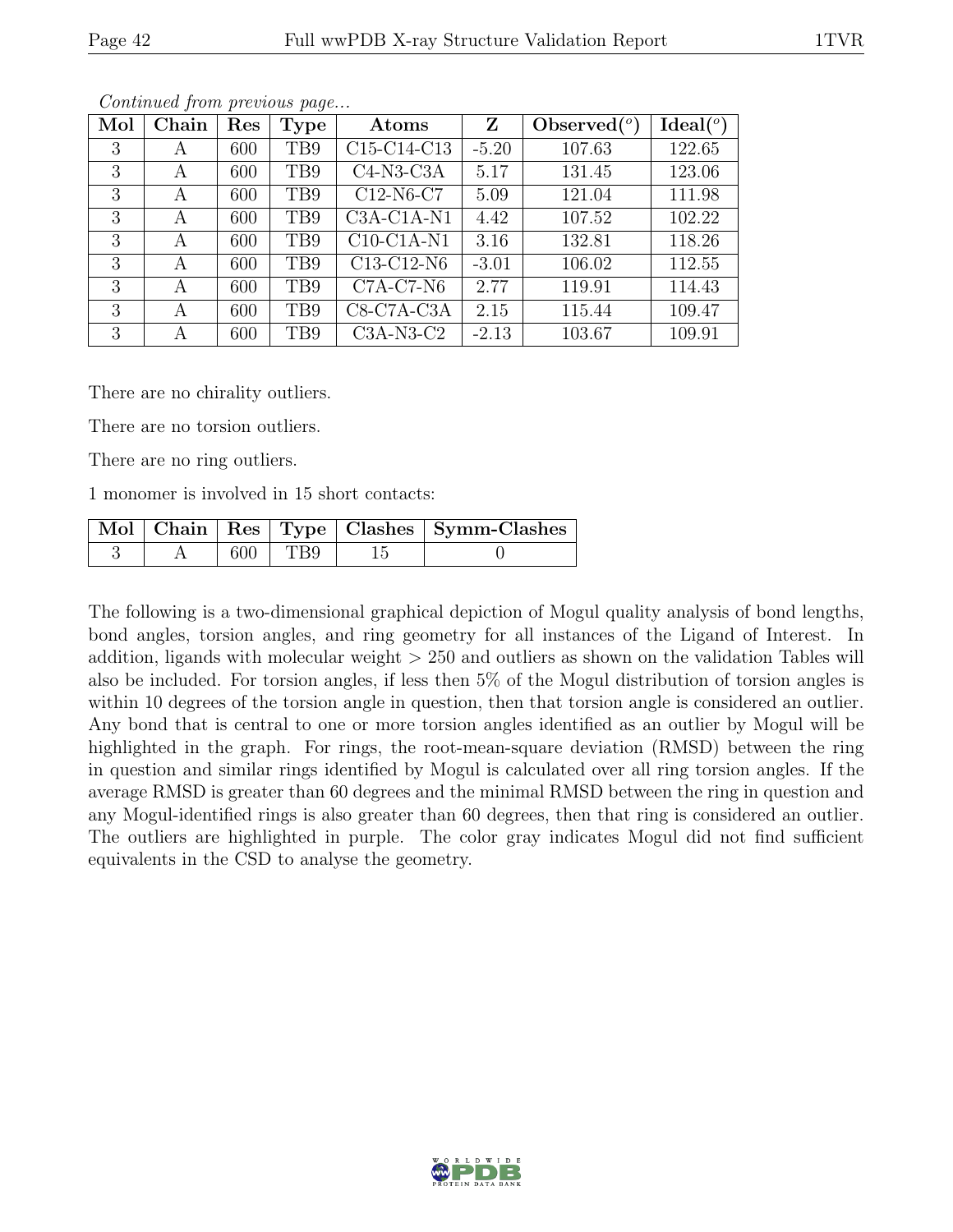

# 5.7 Other polymers (i)

There are no such residues in this entry.

# 5.8 Polymer linkage issues (i)

There are no chain breaks in this entry.

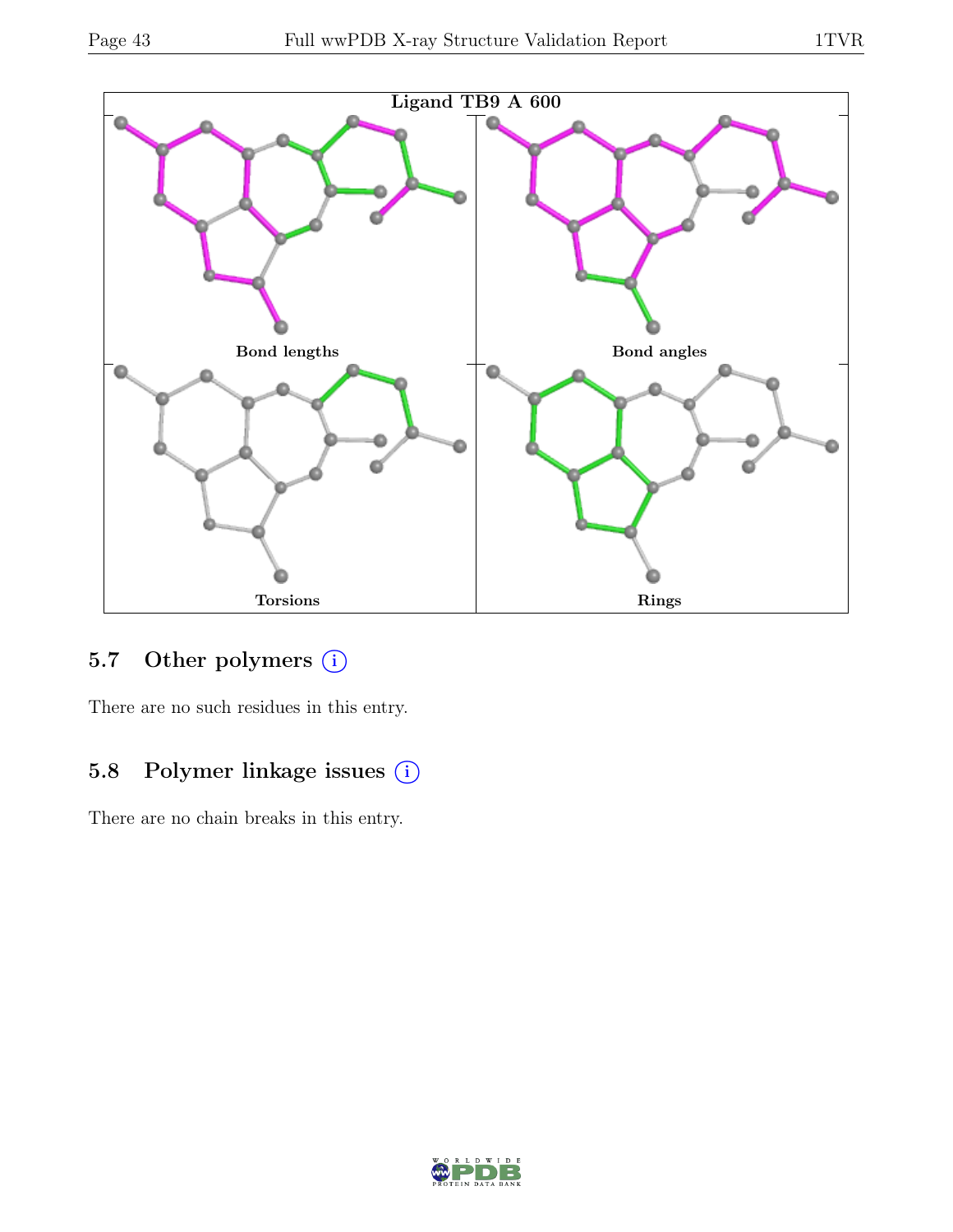# 6 Fit of model and data  $(i)$

# 6.1 Protein, DNA and RNA chains  $(i)$

Unable to reproduce the depositors R factor - this section is therefore empty.

### 6.2 Non-standard residues in protein, DNA, RNA chains (i)

Unable to reproduce the depositors R factor - this section is therefore empty.

## 6.3 Carbohydrates  $(i)$

Unable to reproduce the depositors R factor - this section is therefore empty.

# 6.4 Ligands  $(i)$

Unable to reproduce the depositors R factor - this section is therefore empty.

The following is a graphical depiction of the model fit to experimental electron density of all instances of the Ligand of Interest. In addition, ligands with molecular weight > 250 and outliers as shown on the geometry validation Tables will also be included. Each fit is shown from different orientation to approximate a three-dimensional view.